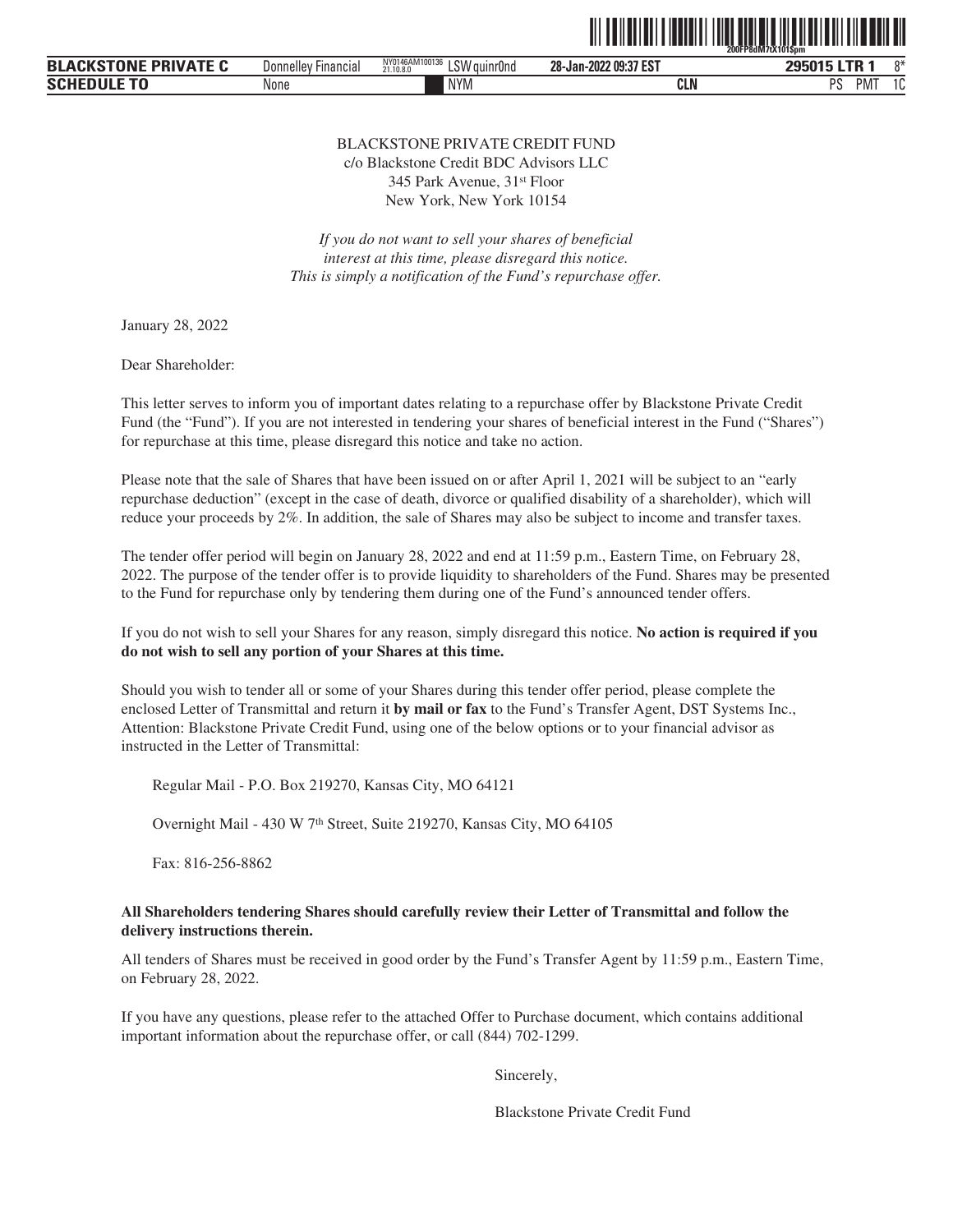|                             |                            |                                             |                       | 200FP8dM7tX0bavpJ    |  |
|-----------------------------|----------------------------|---------------------------------------------|-----------------------|----------------------|--|
| <b>BLACKSTONE PRIVATE C</b> | <b>Donnelley Financial</b> | NY0146AM100136<br>LSW guinr0nd<br>21,10,8,0 | 28-Jan-2022 09:37 EST | 295015 COV 1<br>$7*$ |  |
| <b>Schedule To</b>          | None                       | <b>NYM</b>                                  | CLN                   | <b>PMT</b><br>PS     |  |

#### **BLACKSTONE PRIVATE CREDIT FUND c/o Blackstone Credit BDC Advisors LLC 345 Park Avenue, 31st Floor New York, New York 10154**

**Offer to Purchase Up to 24,791,556 Shares of Beneficial Interest Dated January 28, 2022**

**The Offer and Withdrawal Rights Will Expire at 11:59 p.m., Eastern Time, on February 28, 2022, Unless the Offer is Extended**

To the Shareholders of Blackstone Private Credit Fund:

Subject to the terms and conditions set forth in this offer to purchase ("Offer to Purchase") and the related Letter of Transmittal (which together with the Offer to Purchase constitutes the "Offer"), Blackstone Private Credit Fund, a non-diversified, closed-end management investment company that has elected to be regulated as a business development company under the Investment Company Act of 1940, as amended (the "1940 Act") and is organized as a Delaware statutory trust (the "Fund"), is offering to purchase up to 24,791,556 of its outstanding shares of beneficial interest (including Class I common shares of beneficial interest, Class D common shares of beneficial interest and Class S common shares of beneficial interest, the "Shares") pursuant to tenders by shareholders of the Fund ("Shareholders") at a price equal to the net asset value per Share as of March 31, 2022 or a later date determined by the Fund if the Offer is extended (the "Valuation Date"). This Offer is currently scheduled to expire at 11:59 p.m., Eastern Time, on February 28, 2022 (the "Expiration Date"), but the Fund may extend this date; if it does, the Valuation Date may be changed. This Offer is being made to all Shareholders of the Fund and is not conditioned on any minimum amount of Shares being tendered, but is subject to certain conditions described below. Shares are not traded on any established trading market.

Shareholders should realize that the value of the Shares tendered in this Offer will likely change between the most recent time net asset value was calculated and communicated to them and the Valuation Date (the relevant date for determining the value of the Shares tendered to the Fund for purposes of calculating the purchase price of such Shares) and such change could be material. The Fund generally determines the net asset value of the Shares as of the last calendar day of each month within 20 business days after the first calendar day of the following month. The most recently calculated net asset value for each class of the Shares can be found by going to www.bcred.com. Shareholders should keep in mind that if they tender Shares in a tender offer with a Valuation Date that is within the 12 month period following the initial issue date of the Shares being tendered, such Shares will be subject to an "early repurchase deduction" (described further below) of 2% of the aggregate net asset value of the Shares repurchased. The early repurchase deduction will reduce the repurchase proceeds. For illustrative purposes, a Shareholder that acquires Shares on July 1 would not incur an early repurchase deduction for participating in a repurchase offer that has a valuation date of June 30 of the following year (or anytime thereafter).

Shareholders desiring to tender all or any portion of their Shares in accordance with the terms of the Offer should complete and sign the attached Letter of Transmittal and mail or fax it to the Fund's transfer agent, DST Systems Inc. (the "Transfer Agent"), or the Shareholder's financial advisor, as applicable, in the manner provided for in the Letter of Transmittal and set forth in Section 4 "Procedure for Tenders" below.

#### **IMPORTANT**

*The Fund makes no recommendation to any Shareholder as to whether to tender or refrain from tendering Shares. Shareholders must make their own decisions whether to tender Shares and, if so, the portion of their Shares to tender.*

*Because each Shareholder's investment decision is a personal one, based on its financial circumstances, no person has been authorized to make any recommendation on behalf of the Fund as to whether Shareholders should tender Shares pursuant to the Offer. No person has been authorized to give any information or to make any representations in connection with the Offer other than those contained herein or in the Letter of Transmittal. If given or made, such recommendation and such information and representations must not be relied on as having been authorized by the Fund.*

*This transaction has not been approved or disapproved by the Securities and Exchange Commission or the Commodity Futures Trading Commission nor has the Securities and Exchange Commission, the Commodity Futures Trading Commission, or any state securities commission passed on the fairness or merits of such transaction or on the accuracy or adequacy of the information contained in this document. Any representation to the contrary is unlawful.*

Questions and requests for assistance and requests for additional copies of the Offer may be directed to the Transfer Agent:

DST Systems Inc.

Attention: Blackstone Private Credit Fund P.O. Box 219270 Kansas City, MO 64121 Tel: (833) 750-0319 Fax: (816) 256-8862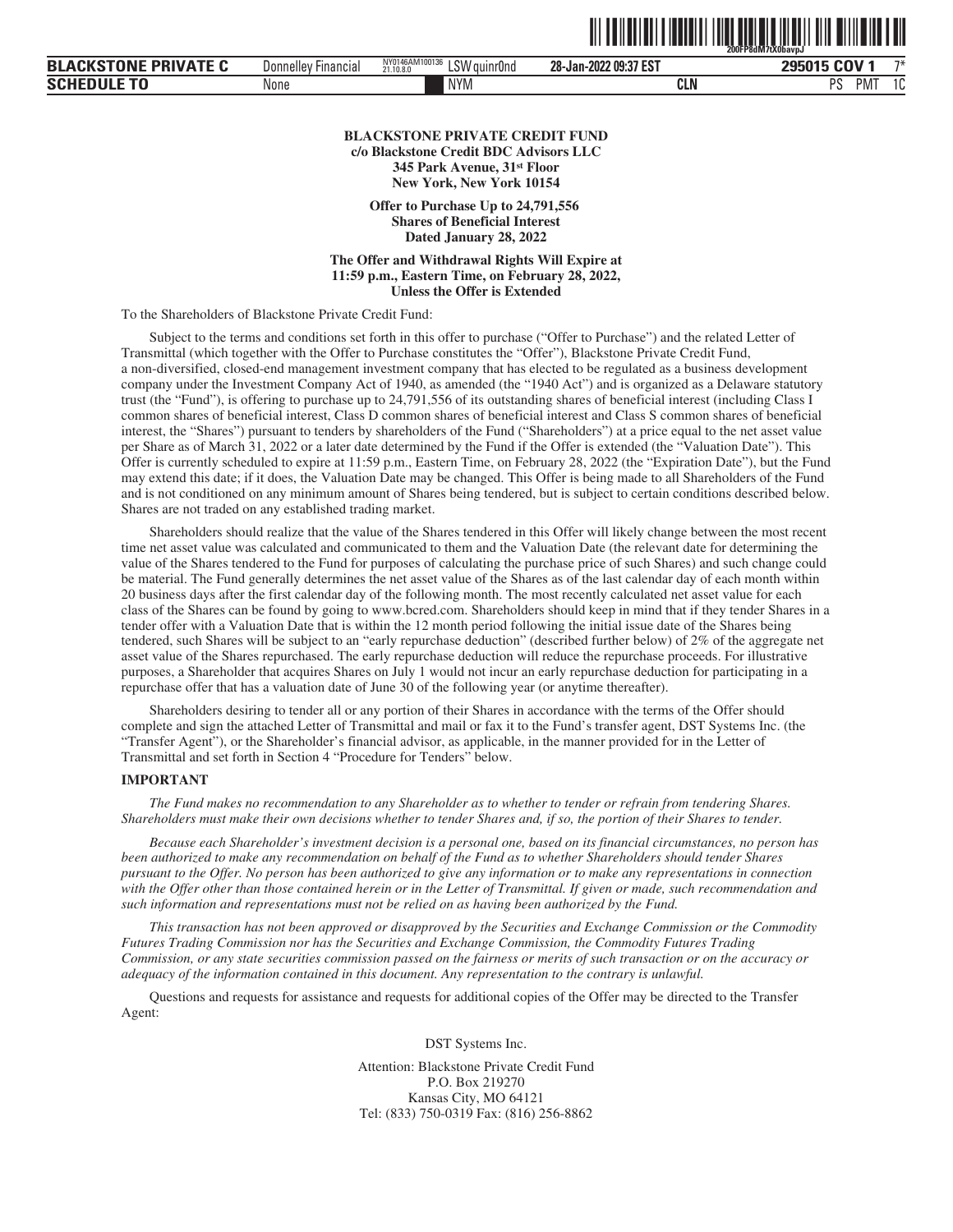

| <b>BLACKSTONE PRIVATE C</b> | <b>Financial</b><br>Donnelley | VDI-W10-DPF-346<br>$\sim$ 10 $\sim$ 10 $\sim$<br>√somas0tv<br>21.10.8.0<br>∟ວ∨ | 26-Jan-2022 02:54 EST | n*<br>295015 TOC                      |
|-----------------------------|-------------------------------|--------------------------------------------------------------------------------|-----------------------|---------------------------------------|
| <b>SCHEDULE TO</b>          | START PAGE                    | <b>NYM</b>                                                                     | <b>CLN</b>            | nc<br>$\sim$<br>PM <sup>-</sup><br>ΙU |

# **TABLE OF CONTENTS**

| -1.                             |                                                                                                                                                                                                                                |  |
|---------------------------------|--------------------------------------------------------------------------------------------------------------------------------------------------------------------------------------------------------------------------------|--|
| 2.                              |                                                                                                                                                                                                                                |  |
| 3.                              |                                                                                                                                                                                                                                |  |
| 4.                              |                                                                                                                                                                                                                                |  |
| 5.                              |                                                                                                                                                                                                                                |  |
| 6.                              |                                                                                                                                                                                                                                |  |
| $7_{\scriptscriptstyle{\circ}}$ |                                                                                                                                                                                                                                |  |
| 8.                              |                                                                                                                                                                                                                                |  |
| 9.                              |                                                                                                                                                                                                                                |  |
| 10.                             |                                                                                                                                                                                                                                |  |
| -11.                            |                                                                                                                                                                                                                                |  |
|                                 | Financial Statements (a) contain the control of the control of the control of the control of the control of the control of the control of the control of the control of the control of the control of the control of the contr |  |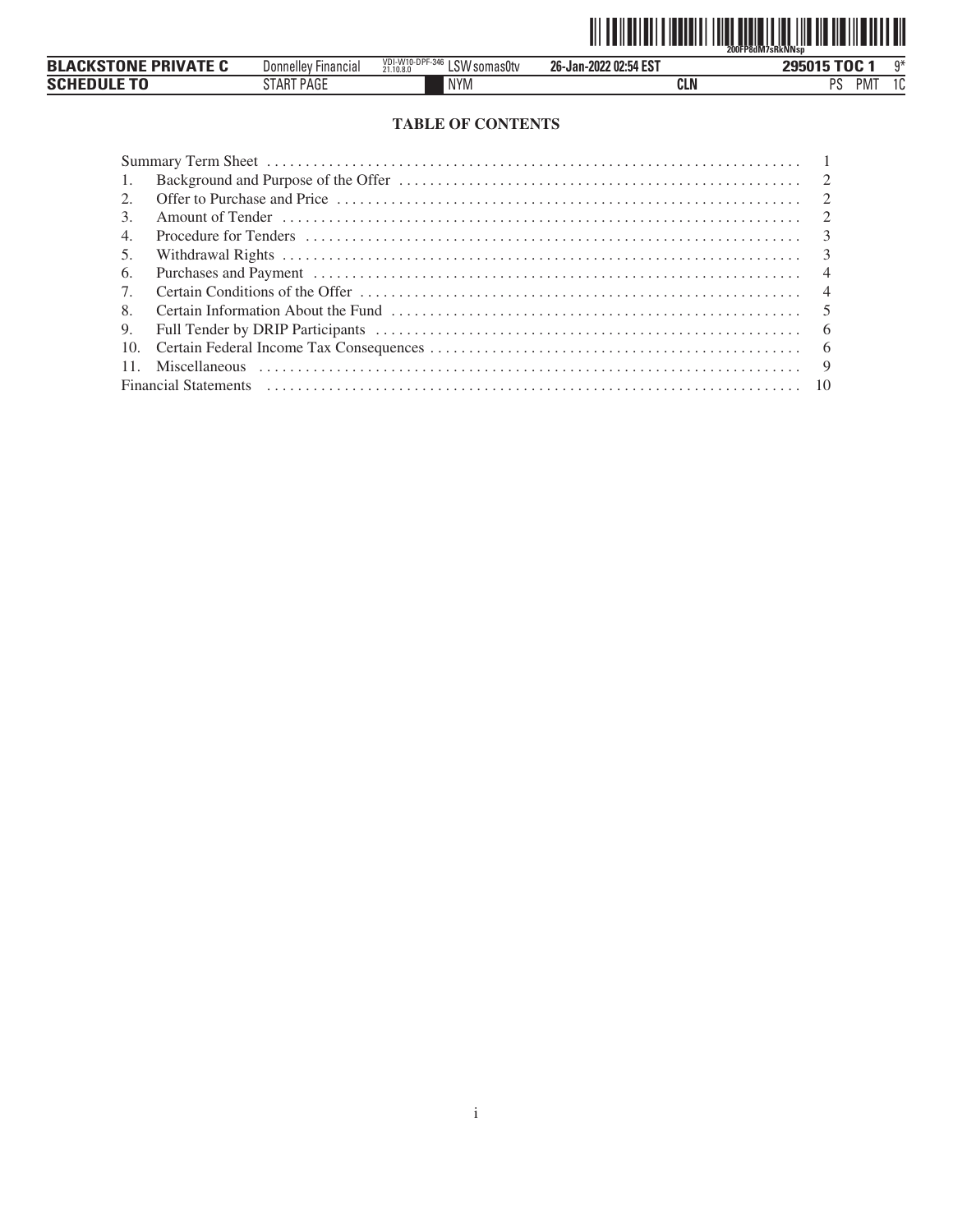|                                           |                                           |                                                                                  | - - -  -- . -- . - . - -- - . - . | 200FP8dM7tX0C0VH<br>.                    |                 |
|-------------------------------------------|-------------------------------------------|----------------------------------------------------------------------------------|-----------------------------------|------------------------------------------|-----------------|
| ---<br><b>BLA</b><br><b>DDI</b><br>ו ועוו | -<br><b>Hinancial</b><br><b>Donnellev</b> | Alline an A B Sennenn<br>۲SW<br>100136<br>NYUI4bAIVI.<br>' auınrUnd<br>21.10.8.0 | 28-Jan-2022 09:36 EST             | $-11$<br>$T = T$<br><b>COL</b>           | 10 <sup>3</sup> |
| <b>SCHI</b><br>u                          | <b>TRACE</b><br>'Aut<br>l Ah              | <b>NYM</b>                                                                       | <b>CLN</b>                        | <sub>D</sub> o<br>PM <sup>-</sup><br>. . | ໍດ<br>L         |

ˆ200FP8dM7tX0C0VHÇŠ **200FP8dM7tX0C0VH˙**

# **SUMMARY TERM SHEET**

This is a summary of the features of the Offer. To understand the Offer fully and for a more complete discussion of the terms and conditions of the Offer, you should read carefully this entire Offer to Purchase and the related Letter of Transmittal.

- As disclosed in the Fund's prospectus dated September 2, 2021, as amended and/or supplemented from time to time ("Prospectus"), the Fund may from time to time offer to repurchase a portion of its outstanding Shares pursuant to written tenders by Shareholders. Accordingly, the Fund is offering to purchase up to 24,791,556 Shares at a price equal to their net asset value (that is, the value of the Fund's total assets minus its total liabilities, divided by outstanding Shares) determined as of March 31, 2022 or such later date as may be determined by the Fund if the Offer is extended (the "Valuation Date"). The Shares subject to the Offer represent approximately 5% of the outstanding Shares as of December 31, 2021. The Offer, which begins on January 28, 2022, will remain open until 11:59 p.m., Eastern Time, on February 28, 2022 (the "Expiration Date"). The Fund reserves the right to adjust the Valuation Date to correspond to any extension of the Offer.
- **All Shares issued on or after April 1, 2021 that are tendered and purchased in this Offer will be subject to a 2% "early repurchase deduction."** See Section 6 "Purchases and Payment".
- Shareholders may tender all or a portion of their Shares.
- If an Investor tenders Shares and the Fund purchases those Shares, the Fund will effect payment for those Shares in cash promptly after the determination of the relevant NAV per share is finalized.
- Other than the early withdrawal fee described below (if applicable), the Fund does not expect to impose any charges on repurchases of Shares in the Fund.
- If you tender only a portion of your Shares, you must maintain a minimum account balance of at least \$500 as of the Valuation Date. The Fund reserves the right to purchase all your Shares in the Fund if you tender less than all of your Shares and the number of Shares you tender would cause your account in the Fund to have a value lower than the required minimum balance. The Offer is being made to all Shareholders and is not conditioned on any minimum amount of Shares being tendered.
- If you are a participant in the Fund's dividend reinvestment plan ("DRIP"), in the event that you elect to tender your Shares in full, and such full tender is accepted by the Fund, your participation in the DRIP will be automatically terminated as of the applicable Expiration Date, and any distributions due but not yet paid as of such date will be paid in cash on the scheduled dividend payment date.
- If the Fund accepts the tender of any of your Shares, your proceeds will be funded from one or more of the following sources: cash on hand (including cash received from investments in the Fund), borrowings and/or proceeds from the sale of portfolio holdings.
- Additional repurchases will be made at such times and on such terms as may be determined by the Board of Trustees of the Fund (the "Board"). Blackstone Credit BDC Advisors LLC, the Fund's investment adviser (the "Adviser"), expects that it will generally recommend to the Board that the Fund offer to repurchase a portion of its outstanding Shares four times each year, effective on or about March 31, June 30, September 30 and December 31, but the Fund is not required to make any such offer.
- Following this summary is a formal notice of the Offer, which remains open until the Expiration Date, unless extended. If you elect to tender your Shares, you have the right to change your mind and withdraw your tendered Shares at any time until the Expiration Date or, if such tendered Shares have not been accepted by the Fund, at any time on or after March 10, 2022. If you would like to tender your Shares, you must complete the Letter of Transmittal enclosed with the Offer to Purchase, and return it as instructed in the Letter of Transmittal either (i) to the Transfer Agent, Attention: Blackstone Private Credit Fund, by (a) mail at P.O. Box 219270, Kansas City, MO 64121 (regular mail), or 430 W. 7<sup>th</sup> Street, Suite 219270, Kansas City, MO 64105 (overnight mail), or (b) fax to (816) 256-8862, Attention: Blackstone Private Credit Fund; or (ii) to your financial advisor, as directed. If you choose to fax the Letter of Transmittal, please mail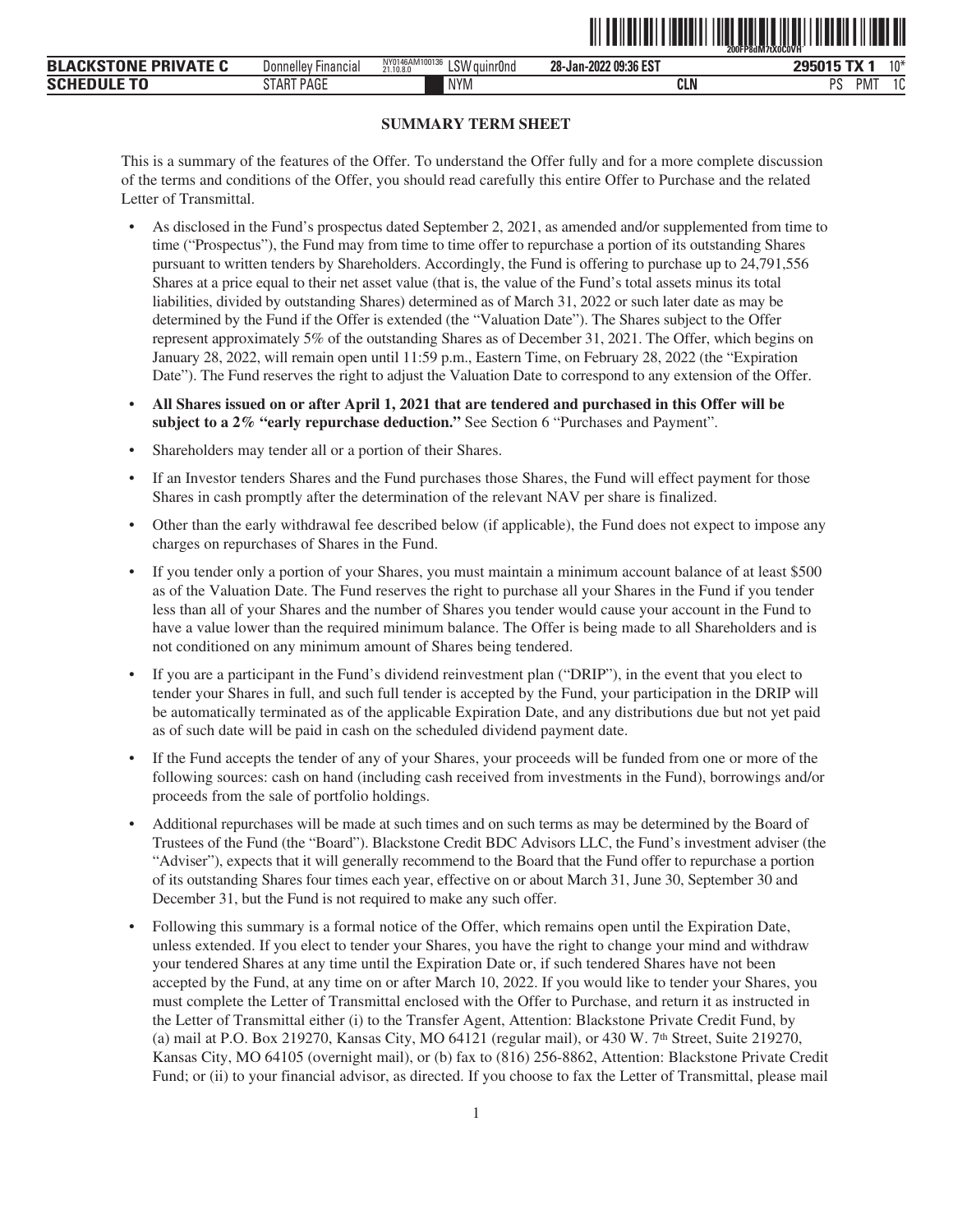| <b>BLACKSTONE PRIVATE C</b> | <b>Donnelley Financial</b> | VDI-W10-DPF-346<br>$^{\circ}$ LSW somas0tv<br>21.10.8.0 | 26-Jan-2022 02:53 EST | 0*<br>295015 TX 2     |
|-----------------------------|----------------------------|---------------------------------------------------------|-----------------------|-----------------------|
| <b>SCHEDULE TO</b>          | None                       | <b>NYM</b>                                              | CLN                   | PMT<br>10<br>PS<br>ΙU |

the original promptly after you fax it. Your properly completed mailed or faxed Letter of Transmittal must be received prior to the Expiration Date. If you decide to tender, it is your responsibility to, and the Fund strongly recommends that you do, confirm receipt of your Letter of Transmittal with the Transfer Agent by calling (833) 750-0319, Monday through Friday, except holidays, during normal business hours of 9:00 a.m. to 5:00 p.m. (Eastern Time). **All Shareholders tendering Shares should carefully review their Letter of Transmittal and follow the delivery instructions therein.**

- The value of your Shares will likely change between the most recent time the net asset value was calculated and communicated to you and the Valuation Date (the date when the value of your investment will be determined for purposes of calculating the purchase price of your Shares). If you would like to obtain the estimated net asset value of your Shares, visit the Fund's website at www.bcred.com.
- Please note that just as you have the right to withdraw your tender of Shares, the Fund has the right to cancel, amend or postpone this offer at any time on or before the Expiration Date.

**1. Background and Purpose of the Offer.** The purpose of the Offer is to provide liquidity to Shareholders. Because there is no secondary trading market for Shares, the Board has determined, after consideration of various matters, that the Offer is in the best interests of Shareholders in order to provide liquidity for Shares as contemplated in the Prospectus. The Board intends to consider the continued desirability of the Fund making an offer to purchase Shares four times each year, but the Fund is not required to make any such offer.

The purchase of Shares pursuant to the Offer will have the effect of increasing the proportionate interest in the Fund of Shareholders who do not tender Shares. Shareholders who retain their Shares may be subject to increased risks that may possibly result from the reduction in the Fund's aggregate assets resulting from payment for the Shares tendered. These risks include the potential for greater volatility due to decreased diversification. A reduction in the aggregate assets of the Fund may result in Shareholders who do not tender Shares bearing higher costs to the extent that certain expenses borne by the Fund are relatively fixed and may not decrease if assets decline. These effects may be reduced or eliminated to the extent that additional purchases of Shares are made by new and existing investors from time to time, although there can be no assurances that such new or additional purchases will occur.

Shares that are tendered to the Fund in connection with the Offer, if accepted for repurchase, will be repurchased, resulting in a change in the income ratio and an increase in the expense ratios of Shares owned by Shareholders remaining in the Fund (assuming no further issuances of Shares).

**2. Offer to Purchase and Price.** The Fund will purchase, upon the terms and subject to the conditions of the Offer, up to 24,791,556 of those outstanding Shares that are properly tendered by, and not withdrawn (in accordance with Section 5 "Withdrawal Rights" below) before, the Expiration Date.

The Fund reserves the right to extend, amend or cancel the Offer as described in Sections 3 and 7 below. The purchase price of a Share tendered will be its net asset value as of the Valuation Date, payable as set forth in Section 6. The Fund reserves the right to adjust the Valuation Date to correspond with any extension of the Offer.

As of the close of business on December 31, 2021, there were approximately 346,591,557 Class I Shares, 16,814,459 Class D Shares and approximately 132,425,100 Class S Shares issued and outstanding, with a net asset value per share of \$25.93 for Class I Shares, \$25.93 for Class D Shares and \$25.93 for Class S Shares. Shareholders may obtain monthly estimated net asset value information until the Expiration Date of the Offer at www.bcred.com. The value of the Shares tendered by Shareholders likely will change between the most recent time net asset value was calculated and communicated to you and the Valuation Date.

**3. Amount of Tender.** Subject to the limitations set forth below, Shareholders may tender all or a portion of their Shares. If you tender only a portion of your Shares, you must maintain a minimum account balance of at least \$500 as of the Valuation Date. The Fund reserves the right to purchase all your Shares in the Fund if you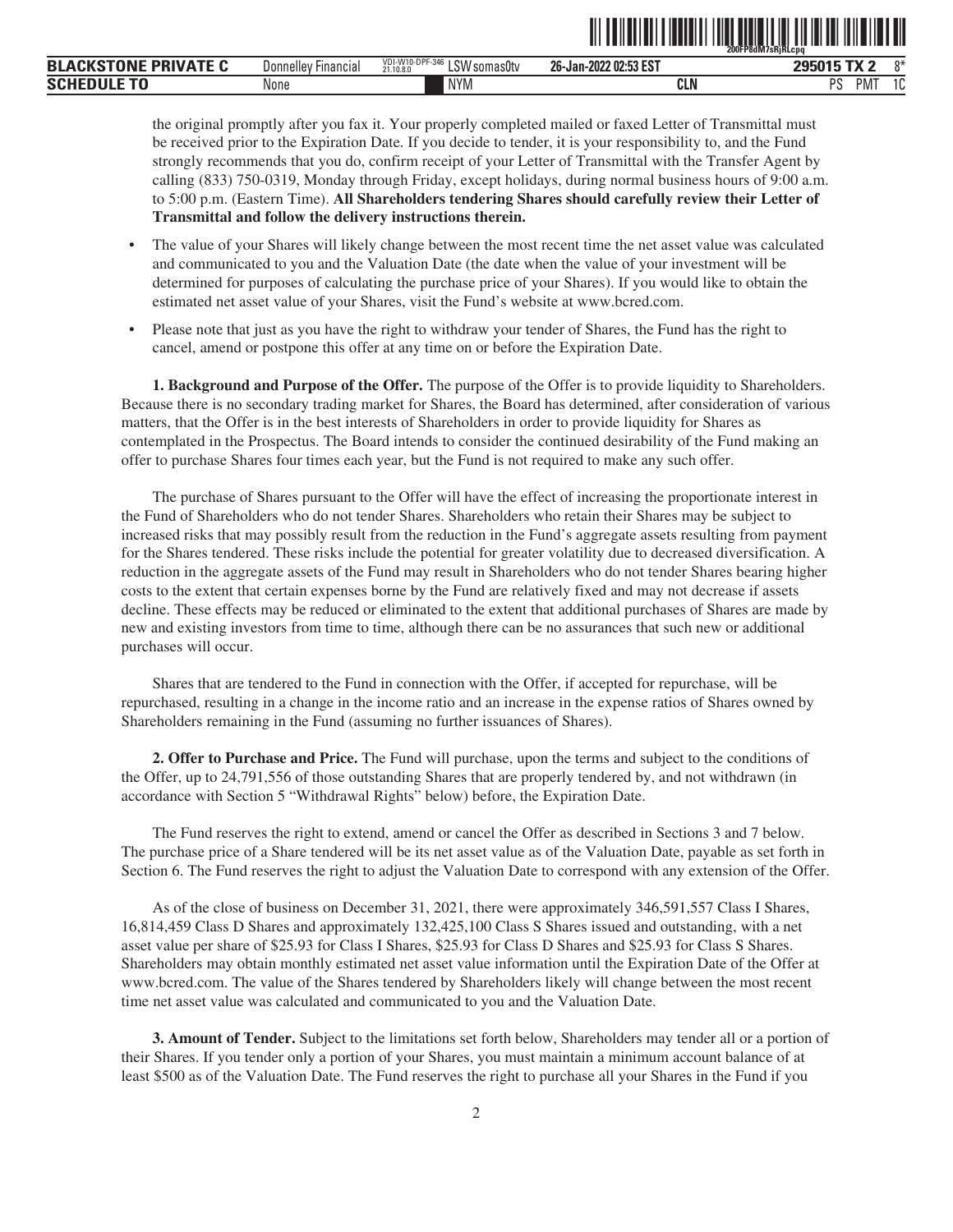| <b>BLACKSTONE PRIVATE C</b> | <b>Financial</b><br>Donnellev | VDI-W10-DPF-346<br>LSW somas0tv<br>21.10.8.0 | 26-Jan-2022 02:53 EST | $205015$ TV $3$ | $0*$         |
|-----------------------------|-------------------------------|----------------------------------------------|-----------------------|-----------------|--------------|
| <b>SCHEDULE TO</b>          | None                          | <b>NYM</b>                                   | <b>CLN</b>            | DC<br>PM1       | $\sim$<br>ιu |

<u>oli ordinal olaradi idao ordinal idalimi idali idalar o</u>

tender less than all of your Shares and the number of Shares you tender would cause your account in the Fund to have a value lower than the required minimum balance. The Offer is being made to all Shareholders and is not conditioned on any minimum amount of Shares being tendered.

If less than 24,791,556 Shares are properly tendered pursuant to the Offer and not withdrawn, the Fund will, on the terms and subject to the conditions of the Offer, purchase all of the Shares so tendered unless the Fund elects to cancel or amend the Offer, or postpone acceptance of tenders made pursuant to the Offer, as provided in Section 7 "Certain Conditions of the Offer" below. If more than 24,791,556 Shares are duly tendered to the Fund before the expiration of the Offer and not withdrawn, pursuant to Section 5 "Withdrawal Rights" below, the Fund will accept Shares tendered on or before the Expiration Date for payment on a pro rata basis based on the number of tendered Shares with priority for repurchase requests in the case of the death or disability of a shareholder; provided that Fund reserves the right in its sole discretion to purchase additional outstanding Shares representing up to 2.0% of the Fund's outstanding Shares without amending or extending the Offer as permitted by Rule 13e-4(f)(1) of the Securities Exchange Act of 1934, as amended. The unaccepted portion of any tender of Shares made by a Shareholder pursuant to this Offer shall not be automatically carried forward or given priority in connection with any future tender offer made by the Fund, but any Shareholder that wishes to have the Fund repurchase Shares that were not accepted for repurchase in connection with this Offer may again tender those Shares in connection with, and subject to the terms and conditions of, any future tender offer made by the Fund.

**4. Procedure for Tenders.** Shareholders wishing to tender Shares pursuant to the Offer must complete and execute the Letter of Transmittal in accordance with the instructions on the first page of such Shareholder's Letter of Transmittal. The completed and executed Letter of Transmittal must be received by the specified agent by 11:59 p.m., Eastern Time, on the Expiration Date.

With respect to Shareholders that are required to submit their Letter of Transmittal to the Transfer Agent, Attention: Blackstone Private Credit Fund, submissions may be made either by (i) mail at P.O. Box 219270, Kansas City, MO 64121 (regular mail), or 430 W. 7<sup>th</sup> Street, Suite 219270, Kansas City, MO 64105 (overnight mail), or (ii) fax to (816) 256-8862, Attention: Blackstone Private Credit Fund. The Fund recommends that all documents be submitted by certified mail, return receipt requested, or by fax. A Shareholder choosing to fax a Letter of Transmittal must also mail the original completed and executed Letter of Transmittal promptly thereafter.

Shareholders wishing to confirm receipt of a Letter of Transmittal may contact the agent specified in the instructions therein. *The method of delivery of any documents is at the election and complete risk of the Shareholder tendering Shares, including, but not limited to, the failure to receive any Letter of Transmittal or other document submitted by facsimile transmission.* All questions as to the validity, form, eligibility (including time of receipt) and acceptance of tenders will be determined by the Fund, in its sole discretion, and its determination shall be final and binding. The Fund reserves the absolute right to reject any or all tenders (i) determined by it not to be in appropriate form or (ii) for which the acceptance of, or payment for, would, in the opinion of counsel for the Fund, be unlawful. The Fund also reserves the absolute right to waive any of the conditions of the Offer or any defect in any tender with respect to any particular Shares or any particular Shareholder (including, without limitation, the conditions relating to the dates on which Shares must be tendered or withdrawn), and the Fund's interpretation of the terms and conditions of the Offer will be final and binding. Unless waived, any defects or irregularities in connection with tenders must be cured within such time as the Fund shall determine. Tenders will not be deemed to have been made until the defects or irregularities have been cured or waived. None of the Fund, the Board, the Adviser, or any of their agents is obligated to give notice of any defects or irregularities in tenders, nor shall any of them incur any liability for failure to give such notice.

**5. Withdrawal Rights.** Any Shareholder tendering Shares pursuant to this Offer may withdraw tendered Shares at any time before the Expiration Date or, if the Fund has not accepted such tendered Shares, on or after March 10, 2022. A form to use to give notice of withdrawal is enclosed with the Offer to Purchase. To be effective, any notice of withdrawal must be timely received by the agent specified in the instructions to the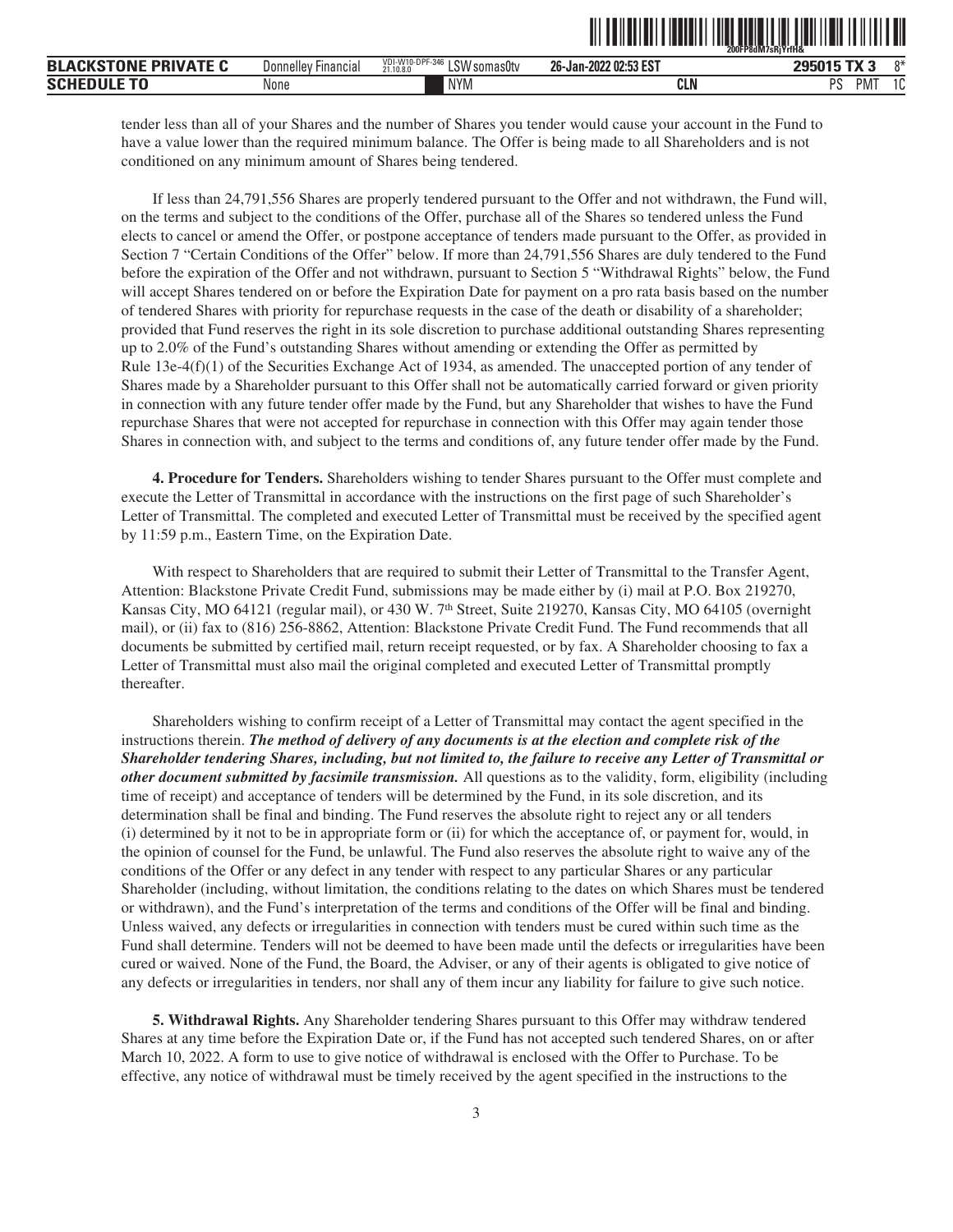|                             |                            |                                           |                       | <u>II, TIITEE TAATI IN METALEMEN</u><br>200FP8dM7sRjaXZp |
|-----------------------------|----------------------------|-------------------------------------------|-----------------------|----------------------------------------------------------|
| <b>BLACKSTONE PRIVATE C</b> | <b>Donnelley Financial</b> | VDI-W10-DPF-346 LSW somas0tv<br>21.10.8.0 | 26-Jan-2022 02:53 EST | $0*$<br>295015 TX 4                                      |
| <b>SCHEDULE TO</b>          | None                       | <b>NYM</b>                                | CLN                   | PMT<br>PS<br>10                                          |

Notice of Withdrawal. All questions as to the form and validity (including time of receipt) of notices of withdrawal will be determined by the Fund, in its sole discretion, and such determination shall be final and binding. Shares properly withdrawn shall not thereafter be deemed to be tendered for purposes of the Offer. However, withdrawn Shares may be re-tendered prior to the Expiration Date by following the procedures for tenders described above.

**6. Purchases and Payment.** For purposes of the Offer, the Fund will be deemed to have accepted Shares that are tendered if and when it gives written notice to the tendering Shareholder of its election to purchase such Shares.

If an Investor tenders Shares and the Fund purchases those Shares, the Fund will effect payment for those Shares in cash promptly after the determination of the relevant NAV per share is finalized.

Other than the early repurchase deduction described below (if applicable), the Fund does not expect to impose any charges on repurchases of Shares in the Fund.

Each Shareholder whose Shares (or portion thereof) have been accepted for repurchase will continue to be a Shareholder of the Fund until the Valuation Date (and thereafter if not all of its Shares are repurchased) and may exercise his or her voting rights with respect to the repurchased Shares (or portion thereof) until the Valuation Date.

As described in the Prospectus, the amount to which any Shareholder that sells Shares to the Fund in a repurchase offer that has a tender valuation date within the 12 month period following the original issue date of the Shares is entitled to be paid for the tendered Shares will be reduced by 2% of the aggregate net asset value of the Shares repurchased by the Fund; this reduction is referred to herein as an "early repurchase deduction." Payment of the early repurchase deduction will be made by reducing the repurchase proceeds. The early repurchase deduction will be retained by the Fund for the benefit of remaining Shareholders. Shares repurchased will be treated as having been repurchased on a "first in—first out" basis. Therefore, the portion of Shares repurchased will be deemed to have been taken from the earliest Shares purchased by such Shareholder.

A Shareholder who tenders some but not all of such Shareholder's Shares for repurchase will be required to maintain a minimum account balance of \$500 in the Fund. Such minimum account balance requirement may be waived by the Fund, in its sole discretion. The Fund reserves the right to reduce the number of Shares to be repurchased from a Shareholder so that the required account balance is maintained.

The Fund expects that the purchase price for Shares acquired pursuant to the Offer to Purchase will be derived from cash on hand (including cash received from investments in the Fund), borrowings and/or proceeds from the sale of portfolio holdings. Payment for repurchased shares may require the Fund to liquidate portfolio holdings earlier than our Adviser would otherwise have caused these holdings to be liquidated, potentially resulting in losses, and may increase our investment-related expenses as a result of higher portfolio turnover rates. The Fund intends to take measures, subject to policies as may be established by our Board of Trustees, to attempt to avoid or minimize potential losses and expenses resulting from the repurchase of shares.

**7. Certain Conditions of the Offer.** The Fund reserves the right, at any time and from time to time, to extend the period of time during which the Offer is pending by notifying Shareholders of such extension. If the Fund elects to extend the tender period, the Valuation Date may occur after March 31, 2022 and in that case, for purposes of determining the purchase price for tendered Shares, the net asset value of such Shares will be determined approximately one month after the actual Valuation Date. During any such extension, all Shares previously tendered and not withdrawn will remain subject to the Offer. The Fund also reserves the right, at any time and from time to time, up to and including acceptance of tenders pursuant to the Offer, to: (a) cancel the Offer and in the event of such cancellation, not to purchase or pay for any Shares tendered pursuant to the Offer; (b) amend the Offer; or (c) postpone the acceptance of Shares tendered. If the Fund determines to amend the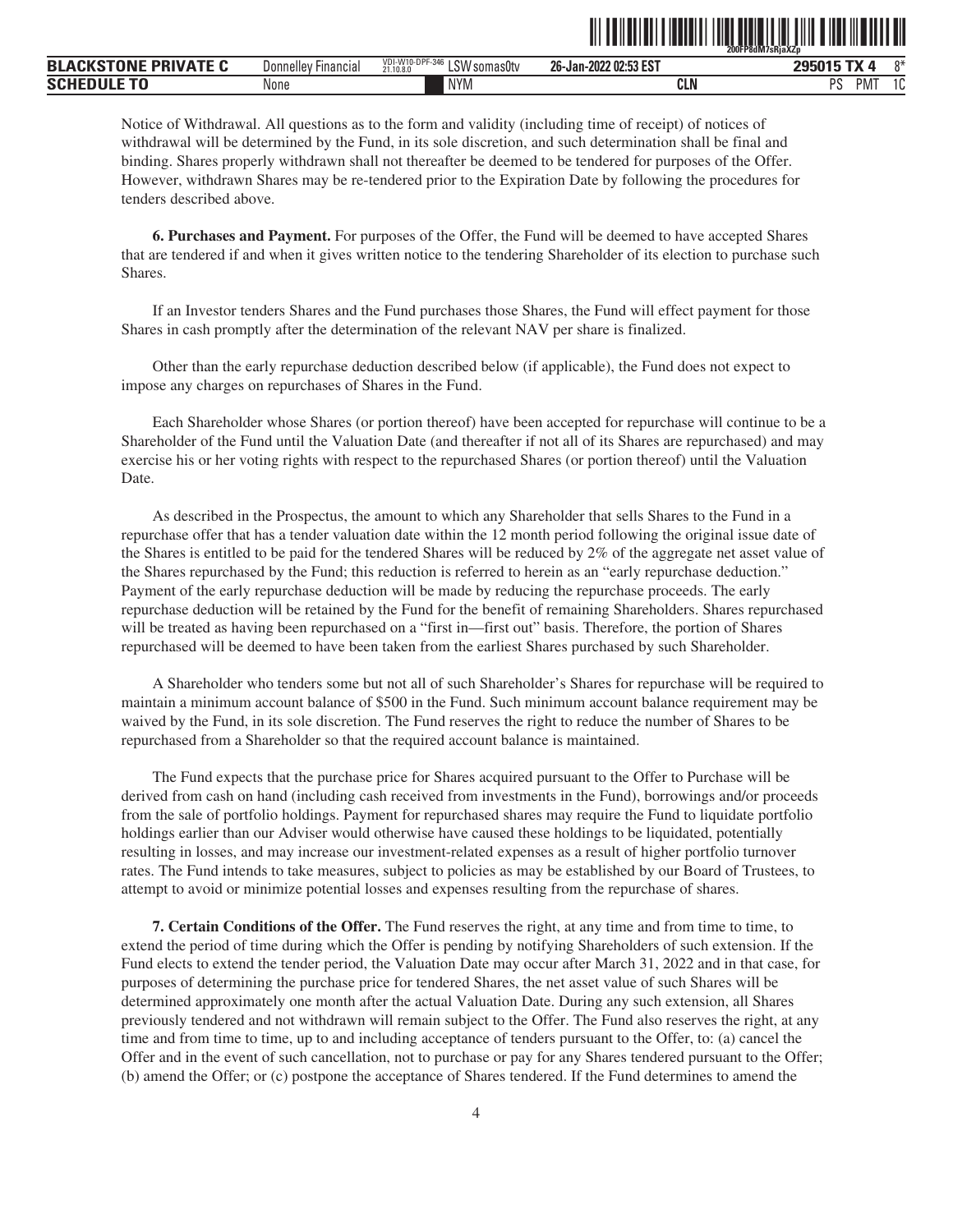| <b>FPRIVATE L</b><br>$\mathbf{A}$<br><b>BLA</b><br>. IN I | Donnelley<br>Financia. | vUI-W10-DPF-340<br>LSW<br>'somas0tv<br>21.10.8.0 | 202:53 EST<br>ne.<br>26-Jan-2022 | $ -$                             |
|-----------------------------------------------------------|------------------------|--------------------------------------------------|----------------------------------|----------------------------------|
| <b>SCHI</b>                                               | None                   | <b>NYM</b>                                       | ה וח<br><b>ULN</b>               | DС<br>$\sim$<br>'IVI<br>л.<br>്പ |

Offer or to postpone the acceptance of Shares tendered, it will, to the extent necessary, extend the period of time during which the Offer is open as provided above and will promptly notify Shareholders.

Please note that just as you have the opportunity to withdraw shares that you have tendered under certain circumstances, the Fund has the right to cancel, amend or postpone the Offer at any time before accepting tendered Shares. The Fund may cancel the Offer, amend the Offer or postpone the acceptance of tenders made pursuant to the Offer if: (a) the Fund would not be able to liquidate portfolio securities in a manner that is orderly and consistent with the Fund's investment objectives and policies in order to purchase Shares tendered pursuant to the Offer; (b) there is, in the Board's judgment, any (i) legal action or proceeding instituted or threatened challenging the Offer or that otherwise would have a material adverse effect on the Fund, (ii) declaration of a banking moratorium by Federal or state authorities or any suspension of payment by banks in the United States or New York State that is material to the Fund, (iii) limitation imposed by Federal or state authorities on the extension of credit by lending institutions, (iv) suspension of trading on any organized exchange or over-the-counter market where the Fund has a material investment, (v) commencement of war, armed hostilities or other international or national calamity directly or indirectly involving the United States that is material to the Fund, (vi) material decrease in the estimated net asset value of the Fund from the estimated net asset value of the Fund as of the commencement of the Offer, or (vii) other event or condition that would have a material adverse effect on the Fund or its Shareholders if Shares tendered pursuant to the Offer were purchased; or (c) the Independent Trustees of the Fund determine that it is not in the best interest of the Fund to purchase Shares pursuant to the Offer. However, there can be no assurance that the Fund will exercise its right to extend, amend or cancel the Offer or to postpone acceptance of tenders pursuant to the Offer.

**8. Certain Information About the Fund.** The Fund is a non-diversified, closed-end management investment company that has elected to be regulated as a business development company under the 1940 Act and is organized as a Delaware statutory trust. The principal executive office of the Fund is located at 345 Park Avenue, 31st Floor, New York, New York 10154 and the telephone number is (212) 503-5100. Shares are not traded on any established trading market.

The Fund does not have any plans or proposals that relate to or would result in: (a) the acquisition by any person of additional Shares (other than the Fund's intention to accept purchases for Shares from time to time, the DRIP or otherwise in the discretion of the Fund) or the disposition of Shares (except for periodic discretionary solicitations of tender offers); (b) an extraordinary transaction, such as a merger, reorganization or liquidation, involving the Fund; (c) any material change in the present distribution policy or indebtedness or capitalization of the Fund; (d) any change in the identity of the investment adviser or Trustees of the Fund, or in the management of the Fund including, but not limited to, any plans or proposals to change the number or the term of the Trustees, to change any material term of the investment advisory arrangements with the Adviser; (e) a sale or transfer of a material amount of assets of the Fund (other than as the Trustees determine may be necessary or appropriate to fund any portion of the purchase price for Shares acquired pursuant to this Offer to Purchase or in connection with the ordinary portfolio transactions of the Fund); (f) any other material change in the Fund's structure or business, including any plans or proposals to make any changes in its fundamental investment policy for which a vote would be required by Section 13 of the 1940 Act; or (g) any changes in the Amended and Restated Declaration of Trust, as amended (the "Declaration of Trust"), Bylaws, or Prospectus or other actions that may impede the acquisition of control of the Fund by any person.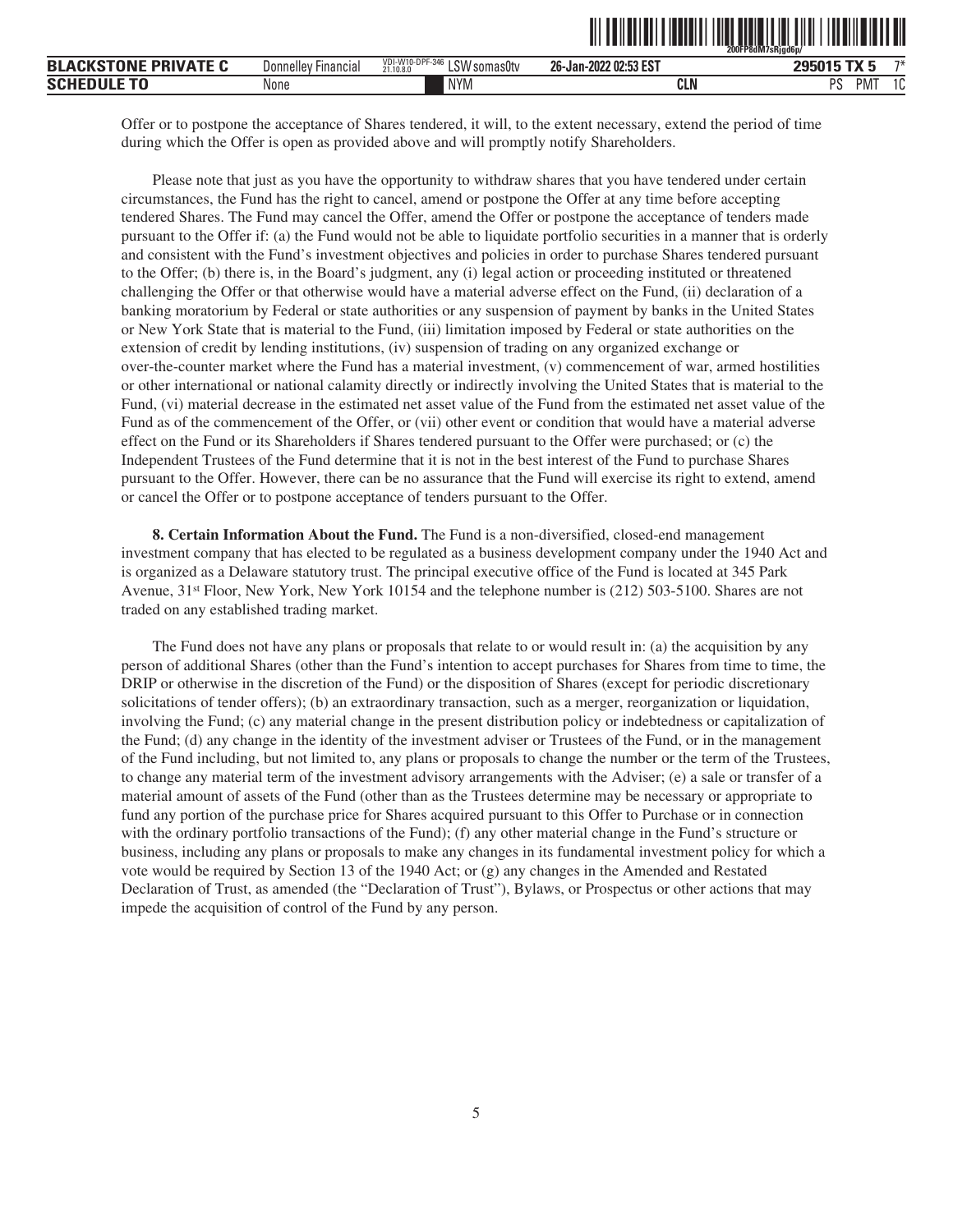|                             |                     |                                             | .                     | 200FP8dM7t2nXadpT |    |
|-----------------------------|---------------------|---------------------------------------------|-----------------------|-------------------|----|
| <b>BLACKSTONE PRIVATE C</b> | Donnelley Financial | NY0146AM100137<br>LSW budhc0nd<br>21.10.8.0 | 27-Jan-2022 10:14 EST | 295015 TX 6       | n* |
| <b>Schedule To</b>          | None                | <b>NYM</b>                                  | <b>CLN</b>            | DС<br>PMT         | 1C |

<u>oli ordinal oli olenalidi oli oli oli olenalidi oli oli oli oli oli ol</u>

Based on the number of Shares outstanding as of December 31, 2021, the following persons (the named individuals being the Trustees and officers) own the number of Shares indicated in the below table:

| <b>Person</b>        | <b>Shares</b> | Percentage of the Fund's<br><b>Outstanding Shares</b> |
|----------------------|---------------|-------------------------------------------------------|
| Adviser              | 1,000,000     | $\ast$                                                |
| Robert Bass          | 4.283         | ∗                                                     |
| James F. Clark       | 14,992        | $\ast$                                                |
| Tracy Collins        |               | $\ast$                                                |
|                      |               | $\ast$                                                |
| Brad Marshall        | 64,252        | $\ast$                                                |
| Daniel H. Smith, Jr  | 21,417        | $\ast$                                                |
| Vikrant Sawhney      |               | $\ast$                                                |
| Carlos Whitaker      |               | $\ast$                                                |
| Steve Kuppenheimer   | 21,417        | $\ast$                                                |
| Robert W. Busch      |               | $\ast$                                                |
| Katherine Rubenstein | 2,923         | $\ast$                                                |
| Marisa J. Beeney     | 986           | $\ast$                                                |

#### Less than  $1\%$ .

Based on information available to the Fund, none of the persons listed above intends to tender any of his or her Shares in the Offer.

Reference is made to Section 8 "Certain Information About the Fund" of the Offer to Repurchase, which is incorporated herein by reference. During the past sixty (60) days, the Fund has issued to the Adviser, Trustees and officers of the Fund an aggregate of approximately 4,939 shares, including the net impact of shares issued pursuant to the Fund's DRIP, for net proceeds of approximately \$0.1million to the Adviser, any Trustee or officer of the Fund, or any person controlling the Fund or the Adviser. There have been no other transactions in Shares effected during the past sixty (60) days by the Fund, the Adviser, or any Trustee or officer of the Fund, or any person controlling the Fund or the Adviser.

**9. Full Tender by DRIP Participants**. If you are a participant in the DRIP, in the event you elect to tender your Shares in full and such full tender is accepted by the Fund, your participation in the DRIP will be automatically terminated as of the applicable Expiration Date and any distributions due but not yet paid as of such date will be paid in cash on the scheduled distribution payment date.

**10. Certain Federal Income Tax Consequences.** The following discussion is a general summary of the U.S. federal income tax consequences of the purchase of Shares by the Fund from Shareholders pursuant to the Offer. This summary is based on U.S. federal income tax law as of the date hereof, including the Internal Revenue Code of 1986, as amended (the "Code"), applicable Treasury regulations, Internal Revenue Service ("IRS") rulings, judicial authority and current administrative rulings and practice, all of which are subject to change, possibly with retroactive effect. There can be no assurance that the IRS would not assert, or that a court would not sustain, a position contrary to any of those set forth below, and the Fund has not obtained, nor does the Fund intend to obtain, a ruling from the IRS or an opinion of counsel with respect to any of the consequences described below. For more detailed information regarding tax considerations applicable to a purchase of Shares by the Fund pursuant to the Offer, and ownership of Shares of the Fund in general, see the Fund's Prospectus. Shareholders should also consult their own tax advisers regarding their particular situation and the potential tax consequences to them of a purchase of their Shares by the Fund pursuant to the Offer, including potential state, local and foreign taxation, as well as any applicable transfer taxes.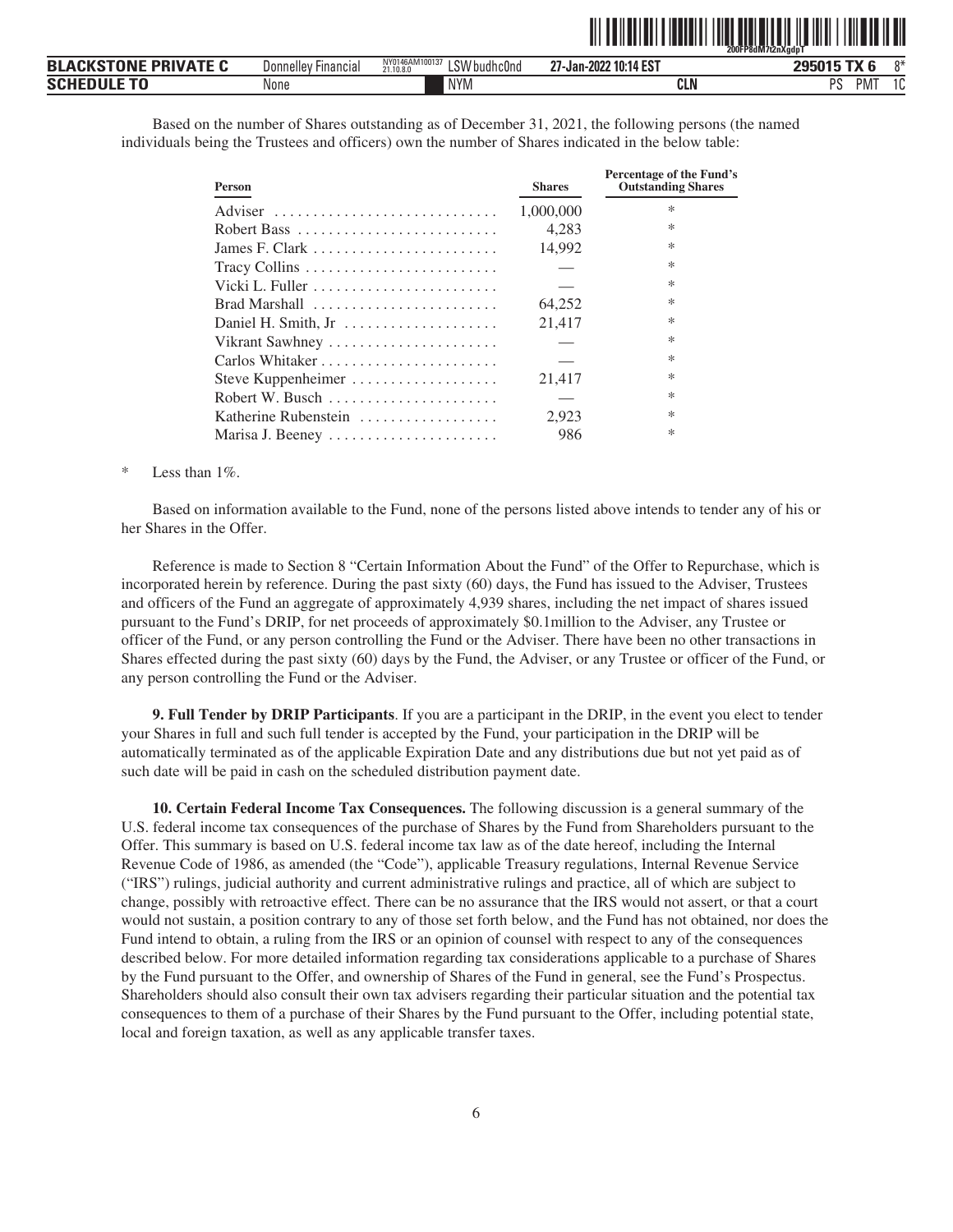|                             |                            |                                                         | <u> III TENENI III IIIIIII I</u> | 200FP8dM7sRir&bpU |
|-----------------------------|----------------------------|---------------------------------------------------------|----------------------------------|-------------------|
| <b>BLACKSTONE PRIVATE C</b> | <b>Donnelley Financial</b> | VDI-W10-DPF-346<br>$^{\circ}$ LSW somas0tv<br>21.10.8.0 | 26-Jan-2022 02:54 EST            | г*<br>295015 TX 7 |
| <b>Schedule To</b>          | None                       | NYM                                                     | CLN                              | PS<br>PMT<br>10   |

Except where noted, this discussion deals only with Shares held as capital assets and does not deal with all tax consequences that may be relevant to Shareholders in light of their particular circumstances or to Shareholders subject to special tax rules (including, without limitation, partnerships or other pass-through entities (and investors therein), dealers or traders in securities, financial institutions, tax-exempt organizations, insurance companies, U.S. expatriates, persons liable for the alternative minimum tax, persons holding Shares as a part of a hedging, conversion or constructive sale transaction or a straddle, nonresident alien individuals present in the United States for more than 182 days during the taxable year in which their Shares are repurchased pursuant to the Offer or U.S. Shareholders (as defined below) whose functional currency is not the U.S. dollar). In addition, this discussion does not address any considerations in respect of any withholding required pursuant to the Foreign Account Tax Compliance Act of 2010 (including the Treasury regulations promulgated thereunder and intergovernmental agreements entered into in connection therewith).

As used herein, the term "U.S. Shareholder" refers to a Shareholder who is (i) an individual citizen or resident of the United States, (ii) a corporation created or organized in or under the laws of the United States or any State thereof or the District of Columbia, (iii) an estate the income of which is subject to U.S. federal income tax regardless of the source of such income, or (iv) a trust if (a) a court within the United States is able to exercise primary supervision over the administration of the trust and one or more U.S. persons (as defined in the Code) have the authority to control all substantial decisions of the trust or (b) the trust has a valid election in effect under applicable Treasury regulations to be treated as a U.S. person. The term "Non-U.S. Shareholder" refers to a Shareholder who is an individual, corporation, estate or trust and is not a U.S. Shareholder. Except for the discussion under "Non-U.S. Shareholders" and "Backup Withholding," the following discussion is limited to U.S. Shareholders.

**Sale or Exchange of Shares.** Under Section 302(b) of the Code, a Shareholder (other than a tax-exempt Shareholder) whose Shares are repurchased pursuant to the Offer generally will be treated as having sold the Shares and will recognize gain or loss for U.S. federal income tax purposes, so long as either (a) such Shareholder tenders, and the Fund repurchases, all of such Shareholder's Shares (i.e., reduces such Shareholder's percentage ownership of the Fund to  $0\%$ ), (b) such Shareholder meets numerical safe harbors with respect to percentage voting interest and reduction in ownership of the Fund following the completion of the Offer, or (c) the tender otherwise results in a distribution that is "not essentially equivalent to a dividend," which determination depends on a Shareholder's particular facts and circumstances, including the initial size of and extent to which a Shareholder's ownership percentage interest in the Fund is reduced. For these purposes, a shareholder's ownership of the Fund is determined after applying the ownership attribution rules under Section 318 of the Code. The gain or loss recognized by a Shareholder in such case generally will equal the difference between the price paid by the Fund for the Shares pursuant to the Offer and the Shareholder's adjusted tax basis in the Shares sold. A tendering Shareholder's gain or loss will generally be capital gain or loss, and will generally be treated as long-term capital gain or loss if the Shares have been held for more than one year or as short-term capital gain or loss if the Shares have been held for one year or less. For these purposes, a Shareholder's holding period in Shares repurchased pursuant to the Offer should terminate as of the Valuation Date. If a Shareholder realizes a gain upon the sale of its Shares and payment for the Shares is received after the close of the taxable year of the Shareholder in which the Valuation Date occurs, it is expected that, unless the Shareholder elects otherwise, the Shareholder will generally recognize such gain in the taxable year in which the proceeds are received. The maximum U.S. federal income tax rate applicable to short-term capital gains recognized by a non-corporate Shareholder is currently the same as the applicable ordinary income rate. In addition, the Code generally imposes a 3.8% Medicare contribution tax on the net investment income of certain individuals, estates and trusts to the extent their income exceeds certain threshold amounts. For these purposes, "net investment income" generally includes, among other things, (i) distributions paid by the Fund of net investment income and capital gains, and (ii) any net gain from the sale, exchange or other taxable disposition of the Shares.

In the event that a tendering Shareholder's ownership (or deemed ownership under Section 318 of the Code) of Shares of the Fund is not reduced to the extent required under the tests described above, such Shareholder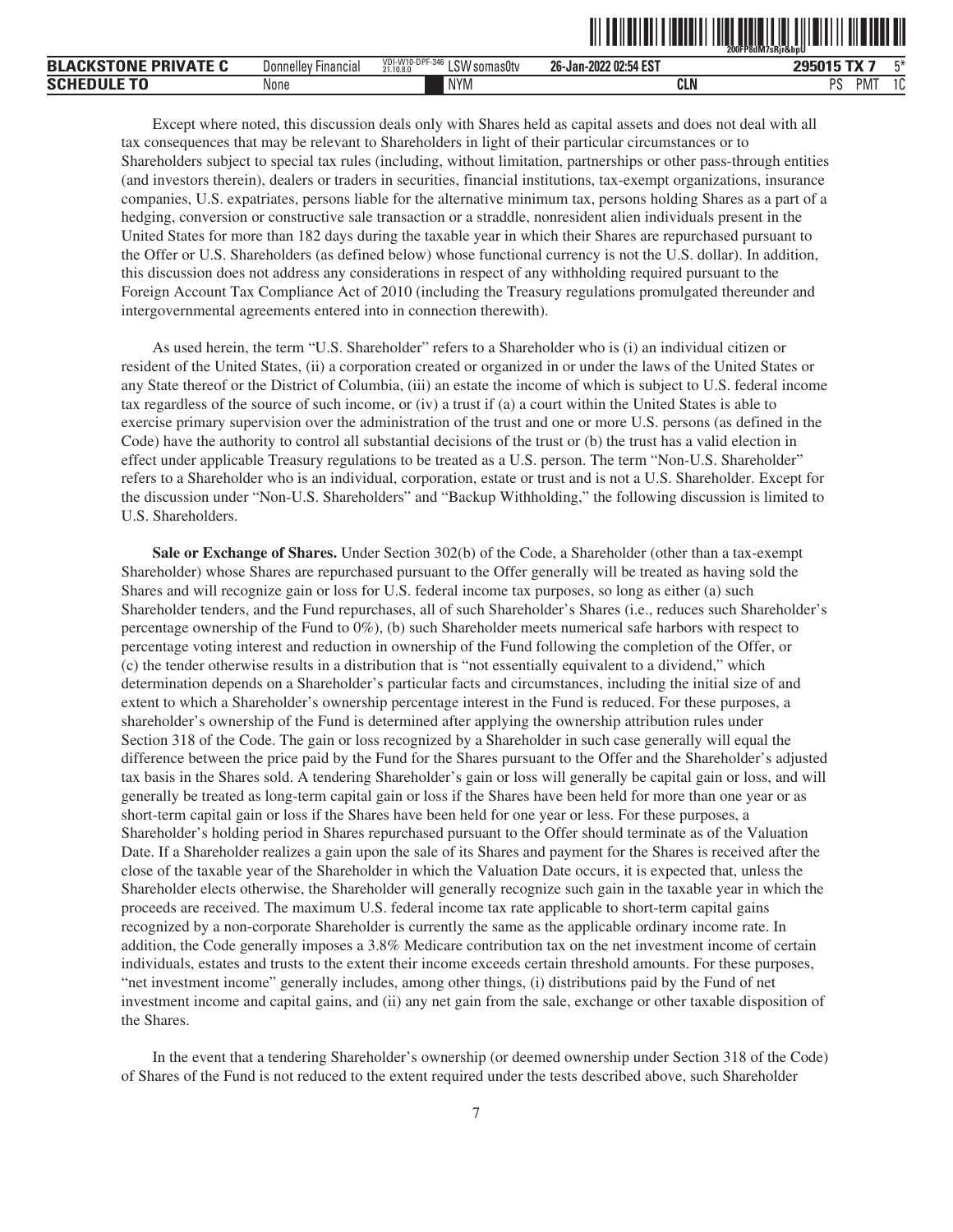|                             |                            |                                                           |                       | <u> I i ili politi ili situali ili situali ili situali ili situali ili situali ili situali ili situali ili situali</u><br>200FP8dM7sRiTr3HZ |
|-----------------------------|----------------------------|-----------------------------------------------------------|-----------------------|---------------------------------------------------------------------------------------------------------------------------------------------|
| <b>BLACKSTONE PRIVATE C</b> | <b>Donnelley Financial</b> | VDI-W10-DPF-346<br><sup>3</sup> LSW somas0tv<br>21.10.8.0 | 26-Jan-2022 02:54 EST | 295015 TX 8<br>г*                                                                                                                           |
| <b>Schedule To</b>          | None                       | <b>NYM</b>                                                | <b>CLN</b>            | 10<br>PMT<br>PS                                                                                                                             |

would be deemed to receive a distribution from the Fund under Section 301 of the Code with respect to the Shares held by the Shareholder after the tender (a "Section 301 distribution"). Such distribution, which would equal the price paid by the Fund to such Shareholder for the Shares sold, would be taxable as a dividend to the extent of the Fund's current or accumulated earnings and profits allocable to such distribution, with the excess treated as a return of capital reducing the Shareholder's tax basis in the Shares, and thereafter as capital gain. If any amounts received by a Shareholder are treated as a dividend, the tax basis (after any adjustment for a return of capital) in the Shares sold pursuant to the Offer will generally be transferred to any remaining Shares held by the Shareholder. It is not expected that any amount treated as a dividend will be eligible for the dividends received deduction allowed to corporations or for the reduced U.S. federal income tax rates that are currently imposed on certain "qualified dividend income" received by non-corporate Shareholders.

Provided that no tendering Shareholder is treated as receiving a Section 301 distribution as a result of the Offer, Shareholders whose percentage ownership of the Fund increases as a result of the Offer will not be treated as realizing constructive distributions by virtue of that increase. In the event that any tendering Shareholder is deemed to receive a Section 301 distribution as a result of the Offer, it is possible that Shareholders whose percentage ownership of the Fund increases as a result of the Offer, including Shareholders who do not tender any Shares pursuant to the Offer, will be deemed to receive a constructive distribution under Section 305(c) of the Code in an amount determined by the increase in their percentage ownership of the Fund as a result of the Offer. Such constructive distribution will be treated as a dividend to the extent of the Fund's current or accumulated earnings and profits allocable to it.

Under the "wash sale" rules under the Code, provided the tender of Shares pursuant to the Offer is treated as a sale or exchange (and not a distribution as described above), loss recognized on Shares sold pursuant to the Offer will ordinarily be disallowed to the extent the Shareholder acquires other Shares of the Fund (whether through automatic reinvestment of dividends or otherwise) or substantially identical stock or securities within 30 days before or after the date the tendered Shares are purchased pursuant to the Offer. In that event, the basis and holding period of the Shares (or substantially identical stock or securities) acquired will be adjusted to reflect the disallowed loss. Any loss realized by a Shareholder on the sale of Shares held by the Shareholder for six months or less will be treated for U.S. federal income tax purposes as a long-term capital loss to the extent of any distributions or deemed distributions of long-term capital gains received by the Shareholder with respect to such Shares. A Shareholder's ability to utilize capital losses may be limited under the Code.

**Non-U.S. Shareholders.** Generally, if a Non-U.S. Shareholder's sale of Shares pursuant to the Offer is respected as a sale or exchange for U.S. federal income tax purposes pursuant to Section 302(b) of the Code (as discussed above), any gain realized by the Non-U.S. Shareholder will not be subject to U.S. federal income tax or to any U.S. tax withholding, provided that such gain is not effectively connected with a trade or business carried on in the United States by the Non-U.S. Shareholder. If, however, all or a portion of the proceeds received by a tendering Non-U.S. Shareholder is treated for U.S. federal income tax purposes as a distribution by the Fund that is a dividend, or if a Non-U.S. Shareholder is otherwise treated as receiving a deemed distribution that is a dividend by reason of the Shareholder's increase in its percentage ownership of the Fund resulting from other Shareholders' sale of Shares pursuant to the Offer, and, as discussed in greater detail in the Fund's Prospectus, absent a statutory exemption, the dividend received or deemed received by the Non-U.S. Shareholder will be subject to a U.S. withholding tax of 30% (or a lower treaty rate). If any gain or dividend income realized in connection with the tender of Shares by a Non-U.S. Shareholder is effectively connected with a trade or business carried on in the United States by the Non-U.S. Shareholder, such gain or dividend will generally be taxed at the regular rates applicable to U.S. Shareholders. In addition, if the Non-U.S. Shareholder is a non-U.S. corporation, it may be subject to a branch profits tax of 30% (or a lower treaty rate) on its effectively connected income. In order to qualify for an exemption from withholding for effectively connected income or for lower withholding tax rates under income tax treaties, or to establish an exemption from backup withholding, a Non-U.S. Shareholder must comply with special certification and filing requirements relating to its non-U.S. status (including, in general, furnishing an IRS Form W-8ECI, W-8BEN or W-8BEN-E, as applicable, or any substitute form). Because an applicable withholding agent may not be able to determine if a particular Non-U.S. Shareholder qualifies for sale or exchange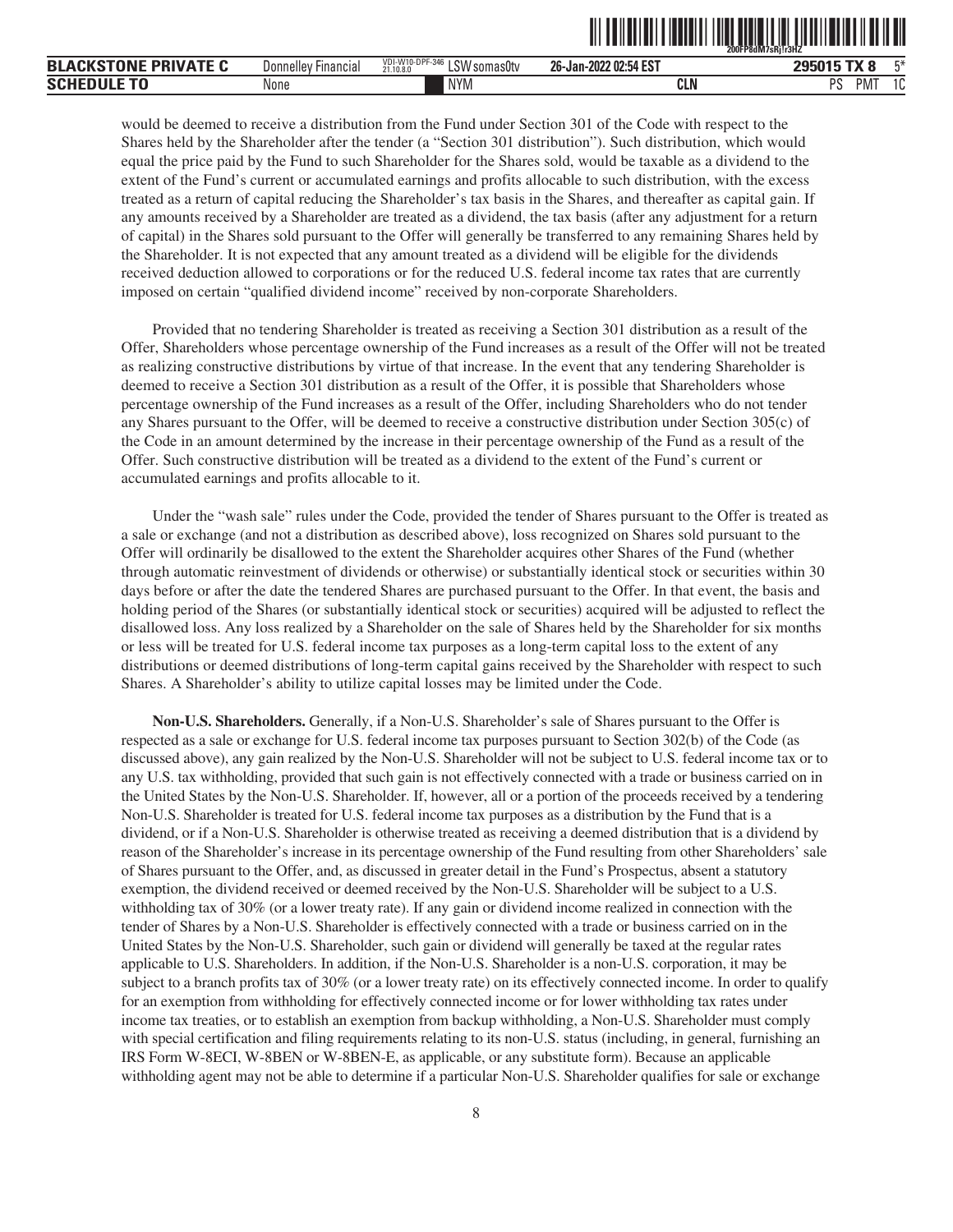|                                         |                            |                                              |                       | 200FP8dM7sRj%\$gp: |              |
|-----------------------------------------|----------------------------|----------------------------------------------|-----------------------|--------------------|--------------|
| <b>BLACK</b><br><b>KSTONE PRIVATE C</b> | <b>Donnelley Financial</b> | VDI-W10-DPF-346<br>LSW somas0tv<br>21.10.8.0 | 26-Jan-2022 02:54 EST | $-11$<br>295015    | $^{\sim}$    |
| <b>SCHEDULE</b><br>T <sub>0</sub>       | None                       | <b>NIVA</b><br>INYIV)                        | <b>CLN</b>            | nc<br><b>PM</b>    | $\sim$<br>16 |

ˆ200FP8dM7sRj%\$gp:Š **200FP8dM7sRj%\$gp:**

treatment pursuant to Section 302(b) of the Code, such agent may withhold U.S. federal income tax equal to 30% of the gross payments payable to a Non-U.S. Shareholder unless the agent determines that an exemption or a reduced rate of withholding is available as discussed above. However, a Non-U.S. Shareholder may be eligible to obtain a refund of all or a portion of any tax withheld if such Non-U.S. Shareholder establishes that it qualifies for sale or exchange treatment pursuant to Section 302(b) of the Code or is otherwise able to establish that no tax or a reduced amount of tax is due. See the section of the Fund's Prospectus entitled "Certain U.S. Federal Income Tax Considerations—Foreign Shareholders" for further information concerning the taxation of Non-U.S. Shareholders. Non-U.S. Shareholders are urged to consult their tax advisors regarding the application of U.S. federal income tax rules, including withholding, to their tender of Shares.

**Backup Withholding.** The Fund generally is required to withhold and remit to the U.S. Treasury a percentage of the taxable distributions and redemption proceeds paid to any U.S. Shareholder who fails to properly furnish the Fund with a correct taxpayer identification number and a certification that such Shareholder is not subject to backup withholding (generally, through the provision of a properly executed IRS Form W-9). A Non-U.S. Shareholder generally can establish an exemption from backup withholding by certifying as to its foreign status (generally, through the provision of a properly executed IRS Form W-8BEN, W-8BEN-E or other applicable Form W-8).

Shareholders should provide the Fund with a completed IRS Form W-9, W-8BEN or W-8BEN-E, as applicable, or other appropriate form in order to avoid backup withholding on the payment they receive from the Fund regardless of how they are taxed with respect to their tendered Shares. Backup withholding is not an additional tax and any amount withheld may be credited against a Shareholder's U.S. federal income tax liability, and may entitle the Shareholder to a refund, provided in each case that the appropriate information is furnished to the IRS.

**Other Tax Consequences.** The Fund's purchase of Shares in the Offer may directly result in, or contribute to a subsequent, limitation on the Fund's ability to use capital loss carryforwards to offset future gains. Therefore, in certain circumstances, Shareholders who remain Shareholders following completion of the Offer may pay taxes sooner, or pay more taxes, than they would have had the Offer not occurred.

Payments for repurchased Shares may require the Fund to liquidate all or a portion of its portfolio holdings. Such action could give rise to increased taxable distributions to Shareholders, including distributions of ordinary income or short-term capital gains taxable to individuals as ordinary income.

Under Treasury regulations directed at tax shelter activity, if a Shareholder recognizes a loss of \$2 million or more for an individual Shareholder or \$10 million or more for a corporate Shareholder, such Shareholder must file with the IRS a disclosure statement on Form 8886. Direct holders of portfolio securities are in many cases excepted from this reporting requirement, but under current guidance, shareholders of a regulated investment company ("RIC"), such as the Fund, are not excepted. Future guidance may extend the current exception from this reporting requirement to shareholders of most or all RICs. The fact that a loss is reportable under these regulations does not affect the legal determination of whether the taxpayer's treatment of the loss is proper. Shareholders should consult their own tax advisers concerning any possible disclosure obligation with respect to their disposition of Shares pursuant to the Offer.

**11. Miscellaneous.** The Offer is not being made to, nor will tenders be accepted from, Shareholders in any jurisdiction in which the Offer or its acceptance would not comply with the securities or Blue Sky laws of such jurisdiction. The Fund is not aware of any jurisdiction in which the Offer or tenders pursuant thereto would not be in compliance with the laws of such jurisdiction. However, the Fund reserves the right to exclude Shareholders from the Offer in any jurisdiction in which it is asserted that the Offer cannot lawfully be made. The Fund believes such exclusion is permissible under applicable laws and regulations, provided the Fund makes a good faith effort to comply with any state law deemed applicable to the Offer.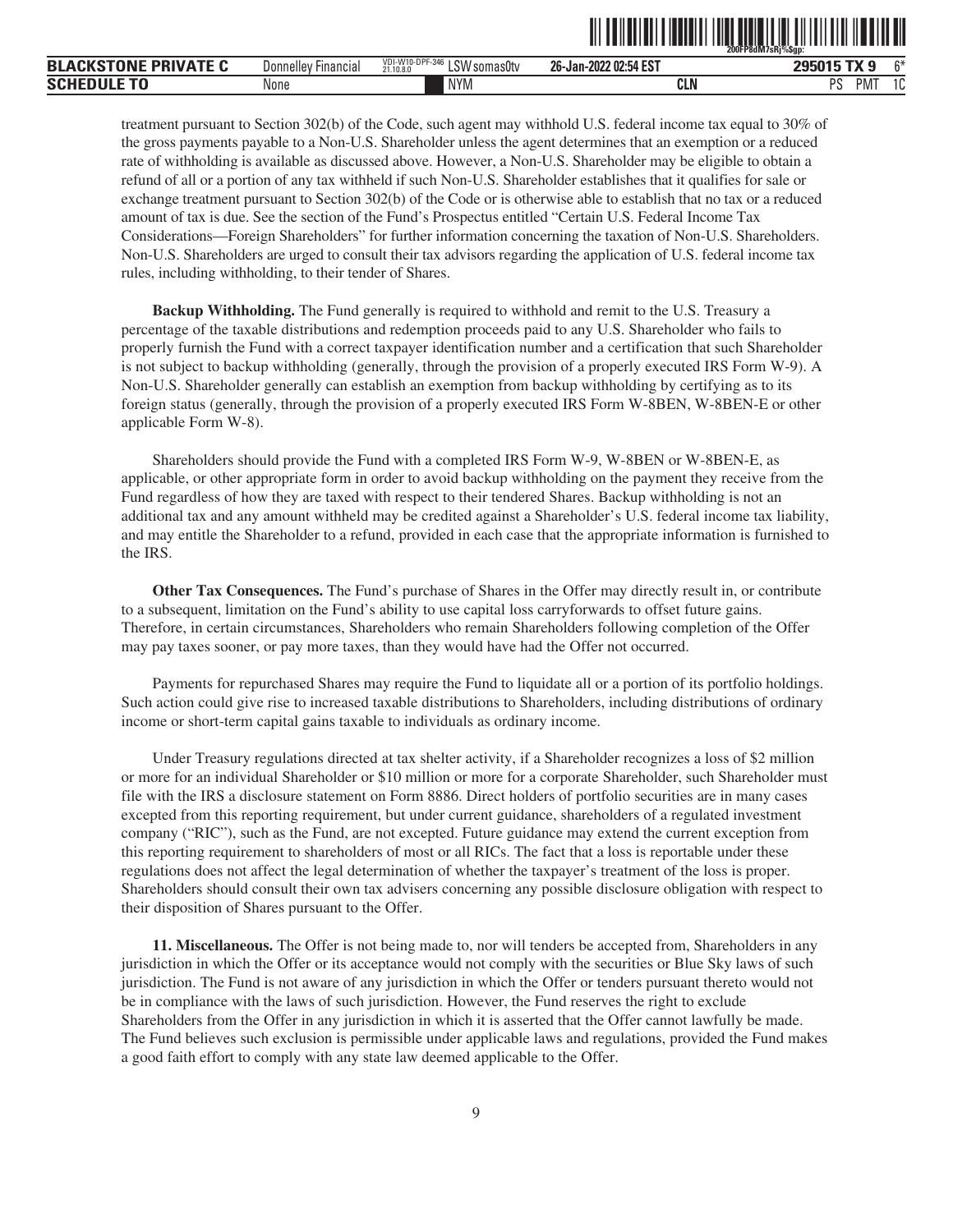|                                         |                     |                                                     | ш<br>.                | 200FP8dM7sRk0=Jp                                         |
|-----------------------------------------|---------------------|-----------------------------------------------------|-----------------------|----------------------------------------------------------|
| <b>BLACKSTONE</b><br><b>: PRIVATE C</b> | Donnelley Financial | VDI-W10-DPF-346<br>011<br>LSW somas0tv<br>21.10.8.0 | 26-Jan-2022 02:54 EST | $7*$<br>TV.<br>295015<br>$\overline{\phantom{a}}$<br>і Л |
| <b>SCHEDULE TO</b>                      | None                | <b>NYM</b>                                          | CLN                   | DC<br>$\sim$<br>РM<br>د،<br>U                            |

<u>oli tailarian filmanin tuna alam film tilara lina ila in all</u>

The Fund has filed an Issuer Tender Offer Statement on Schedule TO with the Securities and Exchange Commission (the "SEC"), which includes certain information relating to the Offer summarized herein. A free copy of such statement may be obtained from the Fund at www.bcred.com, by contacting the Transfer Agent at (833) 750-0319, or from the SEC's internet web site, http://www.sec.gov.

#### **Financial Statements**

The audited annual financial statements of the Fund dated December 31, 2020 filed with the SEC on EDGAR on March 5, 2021, are incorporated by reference. The Fund will prepare and make available to Shareholders the audited annual financial statements of the Fund within 90 days after the close of the period for which the report is being made, or as otherwise required by the 1940 Act.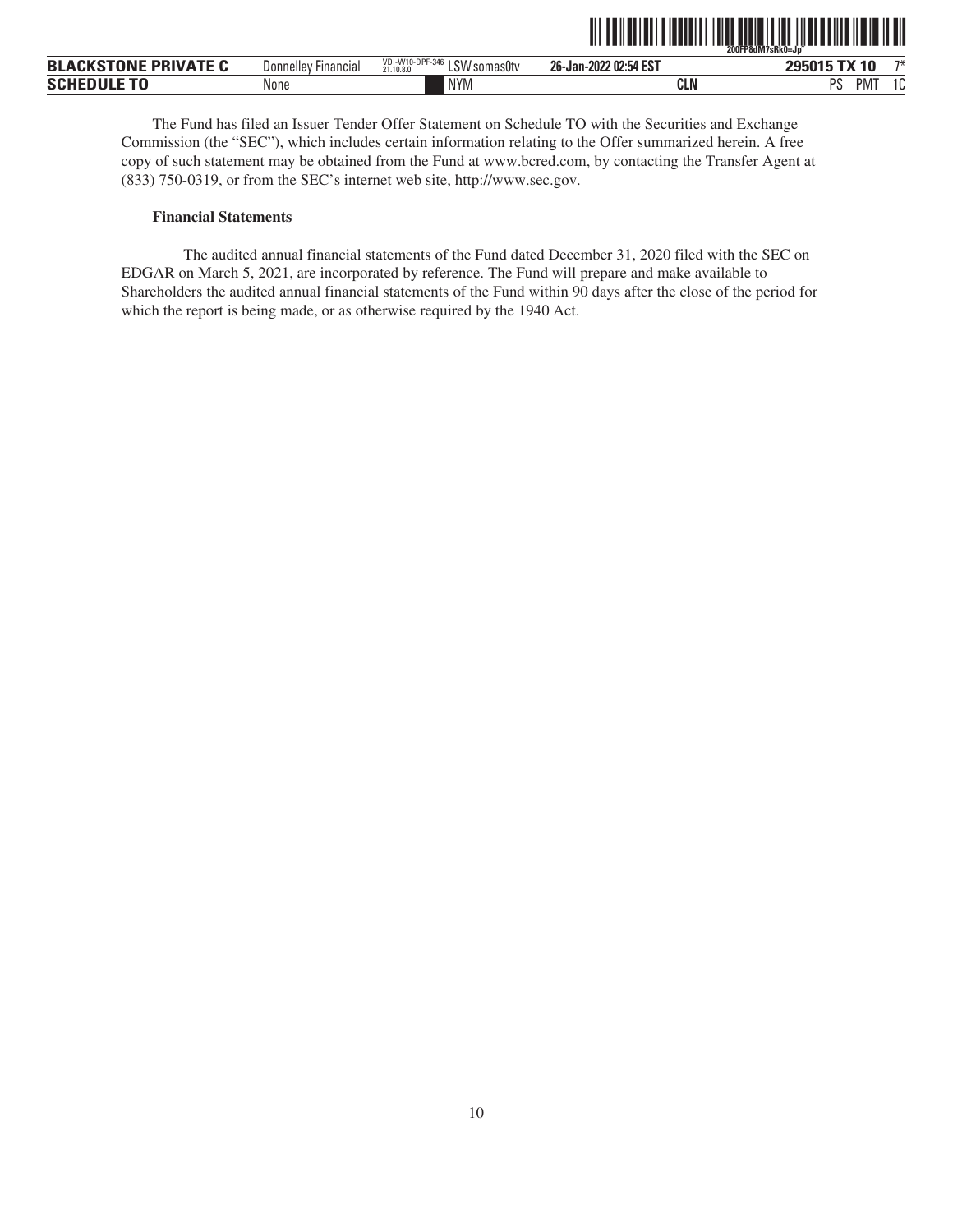|                                                  |                                      |                                                                      |                       | 200FP8dM7tW&4uGH |        |               |
|--------------------------------------------------|--------------------------------------|----------------------------------------------------------------------|-----------------------|------------------|--------|---------------|
| <b>EKSTONF</b><br><b>PRIVATE C</b><br><b>BLA</b> | $- \cdot$<br>Donnelley<br>∵⊦ınancıaı | $-W10-F$<br><b>VD</b><br>LSW feucs0nd<br>UPF-32'<br>, ,<br>21.10.8.0 | 28-Jan-2022 09:34 EST | <b>OOFOAF</b>    | $\sim$ | $10*$         |
| <b>SCHI</b>                                      | None                                 | <b>NIVA</b><br><b>INYIV</b>                                          | <b>CLN</b>            | DС<br>ັ          | PM.    | $\sim$<br>، ب |

**THE FRIED FROM THE UGHT IN THE UGHT IN THE UGHT IN** 

*Letter of Transmittal Regarding Shares in Blackstone Private Credit Fund For Clients of Charles Schwab & Co., Inc., National Financial Services LLC / Fidelity Brokerage Services LLC and RBC Capital Markets LLC. Tendered Pursuant to the Offer to Purchase Dated January 28, 2022*

*The Offer and withdrawal rights will expire on February 28, 2022 and this Letter of Transmittal must be received by the Fund's Transfer Agent, either by mail or by fax, by 11:59 p.m., Eastern Time, on February 28, 2022, unless the Offer is extended*

*Complete this Letter of Transmittal and follow the Transmittal Instructions included herein*

Ladies and Gentlemen:

The undersigned hereby tenders to Blackstone Private Credit Fund, a non-diversified, closed-end management investment company that has elected to be regulated as a business development company under the Investment Company Act of 1940, as amended (the "1940 Act") and is organized as a Delaware statutory trust (the "Fund"), the shares of beneficial interest in the Fund or portion thereof held by the undersigned, described and specified below, on the terms and conditions set forth in the Offer to Purchase dated January 28, 2022 (the "Offer to Purchase"), receipt of which is hereby acknowledged, and in this Letter of Transmittal (which together with the Offer to Purchase constitute the "Offer"). *The Tender and this Letter of Transmittal are subject to all the terms and conditions set forth in the Offer to Purchase, including, but not limited to, the absolute right of the Fund to reject any and all tenders determined by it, in its sole discretion, not to be in the appropriate form.*

The undersigned hereby sells to the Fund the shares of beneficial interest in the Fund or portion thereof tendered hereby pursuant to the Offer.

The undersigned hereby warrants that the undersigned has full authority to sell the shares of beneficial interest in the Fund or portion thereof tendered hereby and that the Fund will acquire good title thereto, free and clear of all liens, charges, encumbrances, conditional sales agreements or other obligations relating to the sale thereof, and not subject to any adverse claim, when and to the extent the same are purchased by it. Upon request, the undersigned will execute and deliver any additional documents necessary to complete the sale in accordance with the terms of the Offer. The undersigned recognizes that under certain circumstances set forth in the Offer, the Fund may not be required to purchase any of the beneficial shares of interest in the Fund or portions thereof tendered hereby.

A non-transferable, non-interest bearing promissory note for the purchase price will be issued to the undersigned if the Fund accepts for purchase the shares tendered hereby. The undersigned acknowledges that DST Systems Inc., the Fund's transfer agent, will hold the promissory note on behalf of the undersigned. The cash payment(s) of the purchase price for the shares of beneficial interest in the Fund or portion thereof of the undersigned, as described in Section 6 "Purchases and Payment" of the Offer to Purchase, shall be wired to the account at your financial intermediary from which your subscription funds were debited.

All authority herein conferred or agreed to be conferred shall survive the death or incapacity of the undersigned and the obligation of the undersigned hereunder shall be binding on the heirs, personal representatives, successors and assigns of the undersigned. Except as stated in Section 5 "Withdrawal Rights" of the Offer to Purchase, this tender is irrevocable.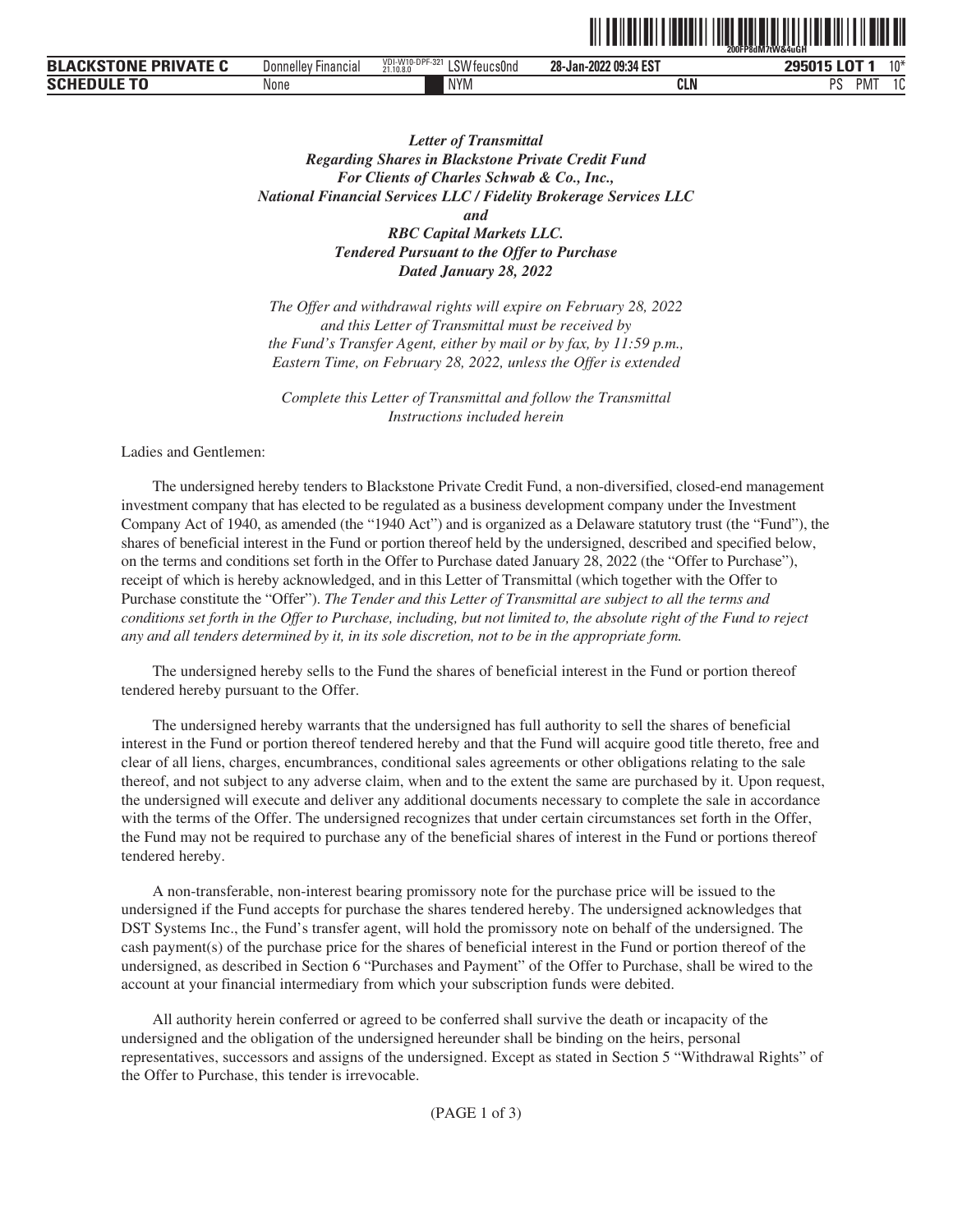

#### **SCHEDULE TO** NYM **CLN** PS **None PMT**

# **VALUATION DATE: March 31, 2022**

## **TENDER OFFER EXPIRATION DATE: 11:59 p.m. (Eastern Time), February 28, 2022**

#### **PARTS 1, 2, 3, AND 4 MUST BE COMPLETED AND IN GOOD ORDER IN ORDER TO PROCESS YOUR REQUEST**

**If You Invest In The Fund Through A Financial Intermediary Through Whom You Expect To Have Your Tender Offer Request Submitted, Please Allow For Additional Processing Time As The Letter of Transmittal Must Ultimately Be Received By The Fund's Transfer Agent No Later Than 11:59 p.m. (Eastern Time) On The Expiration Date.**

#### **PLEASE SEND COMPLETED FORMS TO YOUR FINANCIAL ADVISOR / PORTFOLIO MANAGER**

# **PART 1 – NAME (AS IT APPEARS ON YOUR BLACKSTONE PRIVATE CREDIT FUND STATEMENT) AND CONTACT INFORMATION**

| Fund Name:                        |  |
|-----------------------------------|--|
| Fund Account #:                   |  |
| Account Name/Registration:        |  |
| Address:                          |  |
| City, State, Zip                  |  |
| Telephone Number:                 |  |
| Email Address:                    |  |
| Financial Intermediary Firm Name: |  |
| Financial Intermediary Account #: |  |
| Financial Advisor Name:           |  |
| Financial Advisor Telephone #:    |  |
|                                   |  |

# **PART 2 – REQUESTED TENDER AMOUNT**

**Please select repurchase type by checking one of the boxes below. If you are requesting a partial repurchase, please provide a number of Shares.**

 $\Box$  Full Repurchase

- ' Partial Repurchase\* of Class I Shares (please only provide a number of Shares, **not** a dollar amount)
- □ Partial Repurchase\* of Class D Shares (please only provide a number of Shares, **not** a dollar amount)
- ' Partial Repurchase\* of Class S Shares (please only provide a number of Shares, **not** a dollar amount)
- If the requested partial repurchase would put the account balance below the required minimum balance, the Fund may reduce the amount to be repurchased such that the required minimum balance is maintained, unless you indicate otherwise by checking the following box:
- ' Change request to Full Repurchase if amount requested to be repurchased would need to be reduced to maintain minimum account balance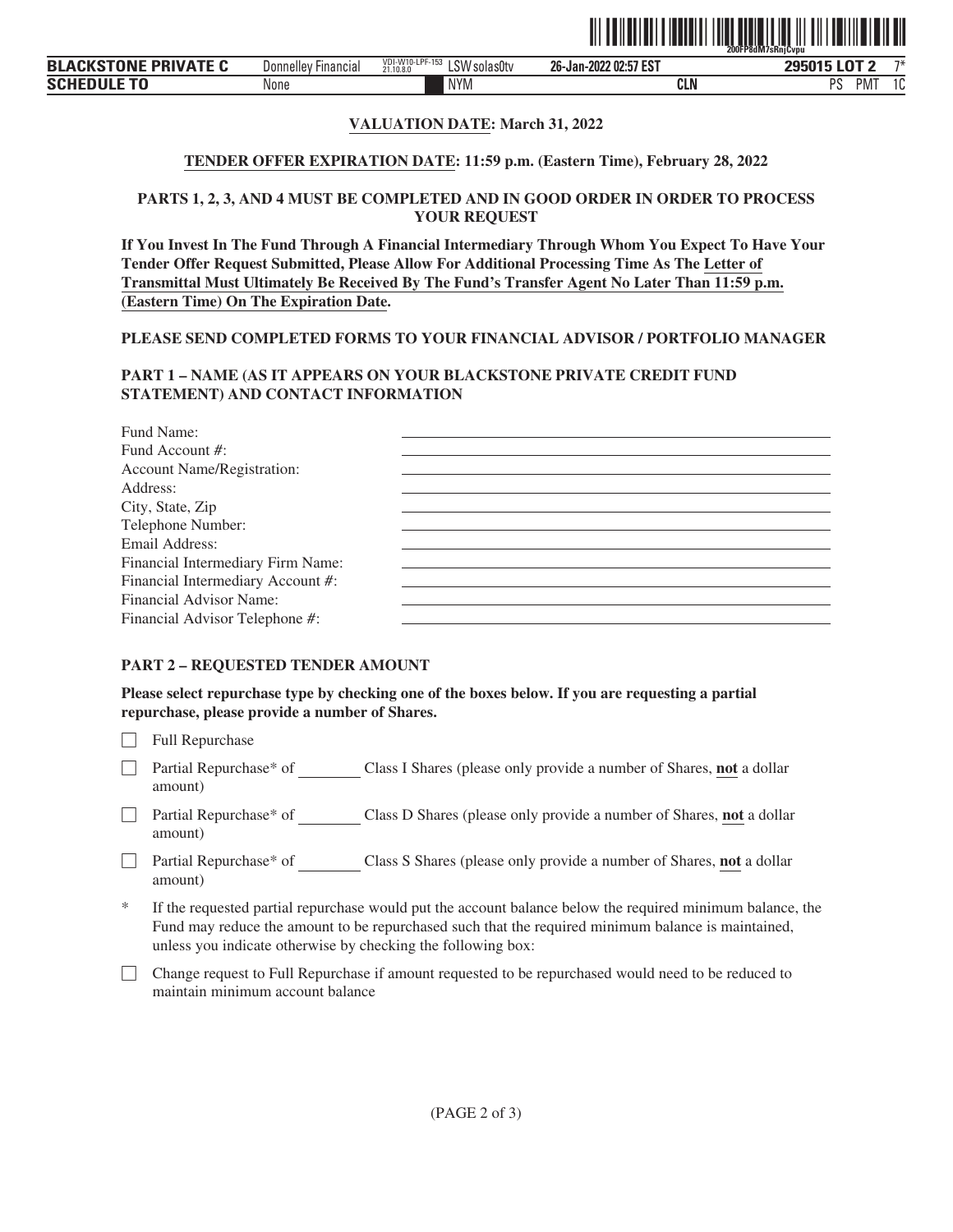

**BLACKSTONE PRIVATE CREDIT FUND ACCOUNT #:** (Should be the same as on **page 2)**

#### **PART 3 – PAYMENT**

Payments will be directed back to the account from which your subscription funds were debited. Contact your financial intermediary or account manager if you have any questions.

# **PART 4 – SIGNATURE(S)**

The undersigned subscriber acknowledges that this request is subject to all the terms and conditions set forth in the Fund's Prospectus and the Offer to Purchase dated January 28, 2022 (the "Offer to Purchase") and all capitalized terms used herein have the meaning as defined in the Fund's Prospectus. This request is irrevocable except as described in the Offer to Purchase. The undersigned represents that the undersigned is the beneficial owner of the shares in the Fund to which this repurchase request relates, or that the person signing this request is an authorized representative of the tendering shareholder.

| Signature | Print Name of Authorized Signatory (and Title if applicable) | Date |
|-----------|--------------------------------------------------------------|------|
| Signature | Print Name of Authorized Signatory (and Title if applicable) | Date |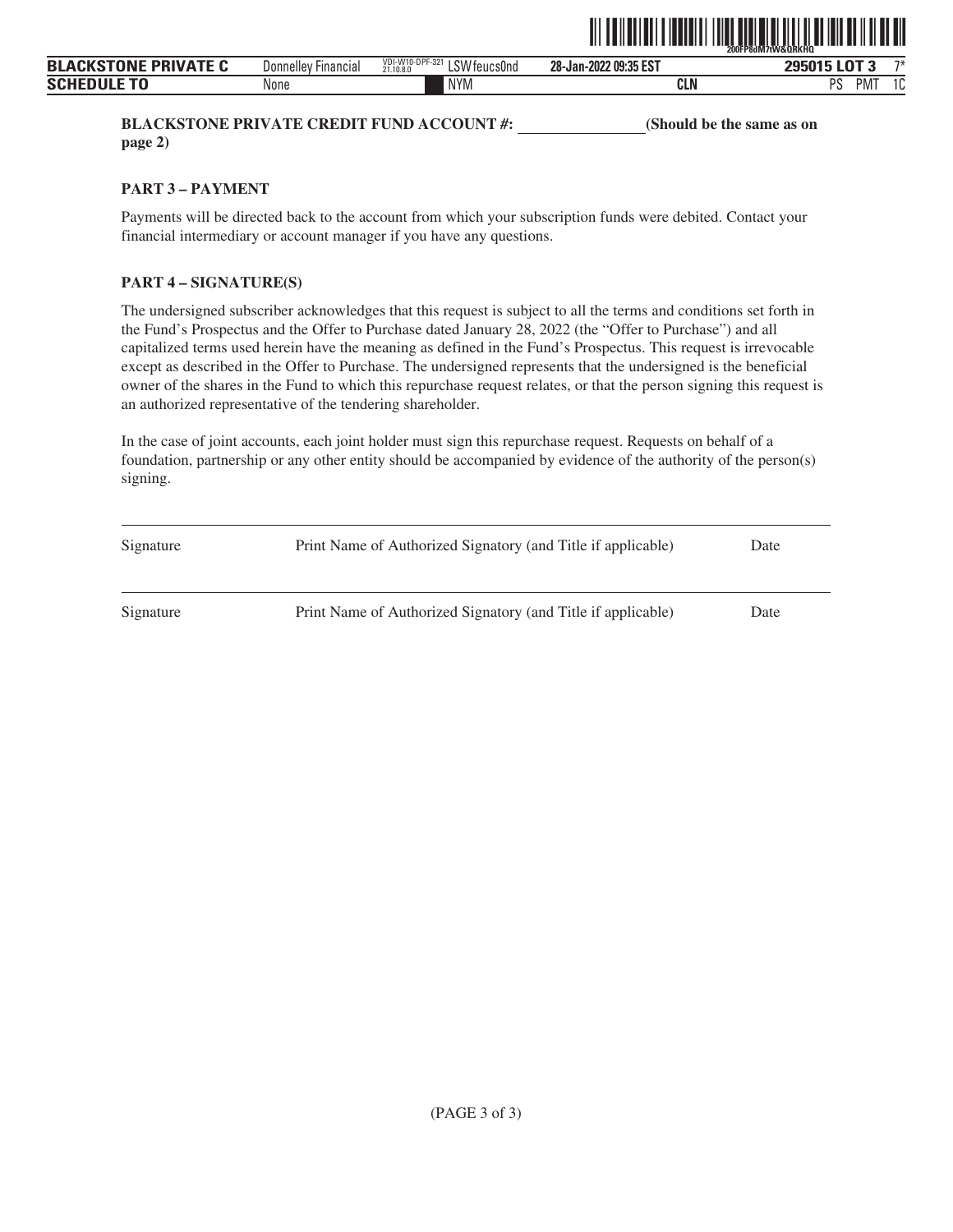|                                                                                      |                                    |                                                             |                       | ------ -----------<br>iFP8dM7tW&i3dp<<br>200 <sup>2</sup><br>ZUU |
|--------------------------------------------------------------------------------------|------------------------------------|-------------------------------------------------------------|-----------------------|------------------------------------------------------------------|
| <b>-0.15</b><br>,,,,, <del>,</del> ,<br><b>DD</b><br><b>BLA</b><br>$\mathbf{v}$<br>Ð | $\sim$<br>' Financial<br>Donnelley | VDI-W10-DPF-321<br>0111<br>'V teucsOno<br>∟ఎ∨⊻<br>21,10,8,0 | 28-Jan-2022 09:35 EST | $-$<br>40x                                                       |
| SCI                                                                                  | None                               | <b>NYM</b>                                                  | ---<br>nı.<br>-GLN    | DС<br>$\ddot{\phantom{1}}$<br>IVI<br>л.<br>u                     |

<u>îlî de hemar de hemar di navçeya de hemar di navçeya de hemar di navçeya di navçeya di navçeya di navçeya di n</u>

*Letter of Transmittal Regarding Shares in Blackstone Private Credit Fund For Clients of UBS Financial Services Inc., Pershing, LLC and TD Ameritrade Clearing Inc. Tendered Pursuant to the Offer to Purchase Dated January 28, 2022*

*The Offer and withdrawal rights will expire on February 28, 2022 and this Letter of Transmittal must be received by the Fund's Transfer Agent, either by mail or by fax, by 11:59 p.m., Eastern Time, on February 28, 2022, unless the Offer is extended*

*Complete this Letter of Transmittal and follow the Transmittal Instructions included herein*

Ladies and Gentlemen:

The undersigned hereby tenders to Blackstone Private Credit Fund, a non-diversified, closed-end management investment company that has elected to be regulated as a business development company under the Investment Company Act of 1940, as amended (the "1940 Act") and is organized as a Delaware statutory trust (the "Fund"), the shares of beneficial interest in the Fund or portion thereof held by the undersigned, described and specified below, on the terms and conditions set forth in the Offer to Purchase dated January 28, 2022 (the "Offer to Purchase"), receipt of which is hereby acknowledged, and in this Letter of Transmittal (which together with the Offer to Purchase constitute the "Offer"). *The Tender and this Letter of Transmittal are subject to all the terms and conditions set forth in the Offer to Purchase, including, but not limited to, the absolute right of the Fund to reject any and all tenders determined by it, in its sole discretion, not to be in the appropriate form.*

The undersigned hereby sells to the Fund the shares of beneficial interest in the Fund or portion thereof tendered hereby pursuant to the Offer.

The undersigned hereby warrants that the undersigned has full authority to sell the shares of beneficial interest in the Fund or portion thereof tendered hereby and that the Fund will acquire good title thereto, free and clear of all liens, charges, encumbrances, conditional sales agreements or other obligations relating to the sale thereof, and not subject to any adverse claim, when and to the extent the same are purchased by it. Upon request, the undersigned will execute and deliver any additional documents necessary to complete the sale in accordance with the terms of the Offer. The undersigned recognizes that under certain circumstances set forth in the Offer, the Fund may not be required to purchase any of the beneficial shares of interest in the Fund or portions thereof tendered hereby.

A non-transferable, non-interest bearing promissory note for the purchase price will be issued to the undersigned if the Fund accepts for purchase the shares tendered hereby. The undersigned acknowledges that DST Systems Inc., the Fund's transfer agent, will hold the promissory note on behalf of the undersigned. The cash payment(s) of the purchase price for the shares of beneficial interest in the Fund or portion thereof of the undersigned, as described in Section 6 "Purchases and Payment" of the Offer to Purchase, shall be wired to the account at your financial intermediary from which your subscription funds were debited.

All authority herein conferred or agreed to be conferred shall survive the death or incapacity of the undersigned and the obligation of the undersigned hereunder shall be binding on the heirs, personal representatives, successors and assigns of the undersigned. Except as stated in Section 5 "Withdrawal Rights" of the Offer to Purchase, this tender is irrevocable.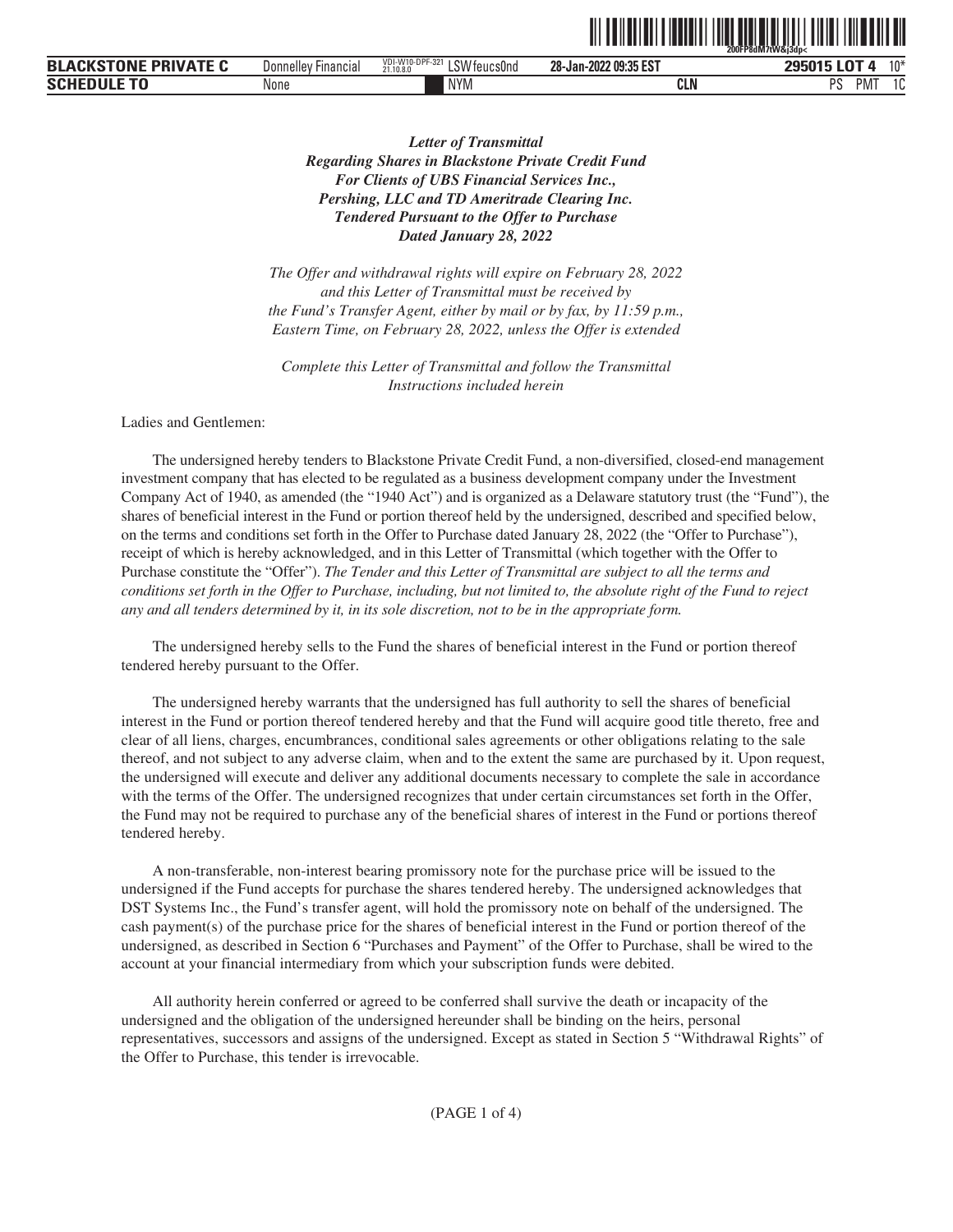

# **VALUATION DATE: March 31, 2022**

## **TENDER OFFER EXPIRATION DATE: 11:59 p.m. (Eastern Time), February 28, 2022**

## **PARTS 1, 2, 3, AND 4 MUST BE COMPLETED AND IN GOOD ORDER IN ORDER TO PROCESS YOUR REQUEST**

**If You Invest In The Fund Through A Financial Intermediary Through Whom You Expect To Have Your Tender Offer Request Submitted, Please Allow For Additional Processing Time As The Letter of Transmittal Must Ultimately Be Received By The Fund's Transfer Agent No Later Than 11:59 p.m. (Eastern Time) On The Expiration Date.**

## **PLEASE FAX OR MAIL TO THE FUND'S TRANSFER AGENT AT:**

*Regular Mail Fax: (816) 256-8862* DST Systems Inc. Attn: Blackstone Private Credit Fund P.O. Box 219270 Kansas City, MO 64121

FOR ADDITIONAL INFORMATION CALL: (833) 750-0319

*Overnight Mail* DST Systems Inc. Attn: Blackstone Private Credit Fund 430 W 7th Street, Suite 219270 Kansas City, MO 64105

## **PART 1 – NAME (AS IT APPEARS ON YOUR BLACKSTONE PRIVATE CREDIT FUND STATEMENT) AND CONTACT INFORMATION**

| Fund Name:                        |  |
|-----------------------------------|--|
| Fund Account #:                   |  |
| <b>Account Name/Registration:</b> |  |
| Address:                          |  |
| City, State, Zip                  |  |
| Telephone Number:                 |  |
| Email Address:                    |  |
| Financial Intermediary Firm Name: |  |
| Financial Intermediary Account #: |  |
| Financial Advisor Name:           |  |
| Financial Advisor Telephone #:    |  |
|                                   |  |

# **PART 2 – REQUESTED TENDER AMOUNT**

**Please select repurchase type by checking one of the boxes below. If you are requesting a partial repurchase, please provide a number of Shares.**

 $\Box$  Full Repurchase

□ Partial Repurchase\* of Class I Shares (please only provide a number of Shares, **not** a dollar amount)

- ' Partial Repurchase\* of Class D Shares (please only provide a number of Shares, **not** a dollar amount)
- **Partial Repurchase\*** of Class S Shares (please only provide a number of Shares, **not** a dollar amount)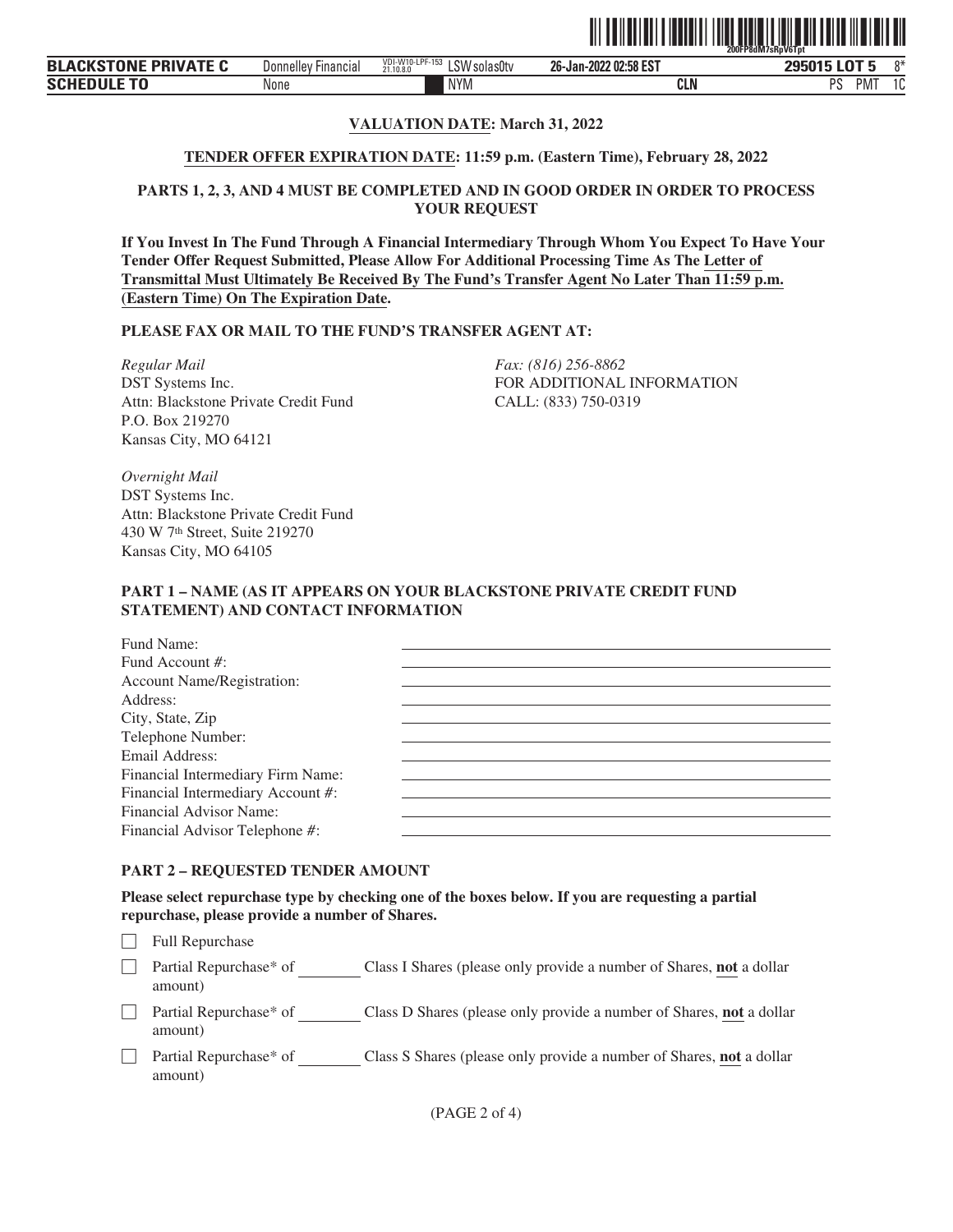|                             |                            |                         |                | ∭<br><b>TERRITH THE TITLE</b> | W<br>200FP8dM7sQideXHK     |
|-----------------------------|----------------------------|-------------------------|----------------|-------------------------------|----------------------------|
| <b>BLACKSTONE PRIVATE C</b> | <b>Donnelley Financial</b> | LSWP64RS21<br>21.10.8.0 | LSW pf<br>rend | 26-Jan-2022 02:17 EST         | 295015 LOT 6<br><b>ድ</b> * |
| <b>SCHEDULE TO</b>          | None                       |                         | <b>NYM</b>     | CLN                           | <b>PMT</b><br>PS           |

| If the requested partial repurchase would put the account balance below the required minimum balance, the |
|-----------------------------------------------------------------------------------------------------------|
| Fund may reduce the amount to be repurchased such that the required minimum balance is maintained,        |
| unless you indicate otherwise by checking the following box:                                              |

<sup>&#</sup>x27; Change request to Full Repurchase if amount requested to be repurchased would need to be reduced to maintain minimum account balance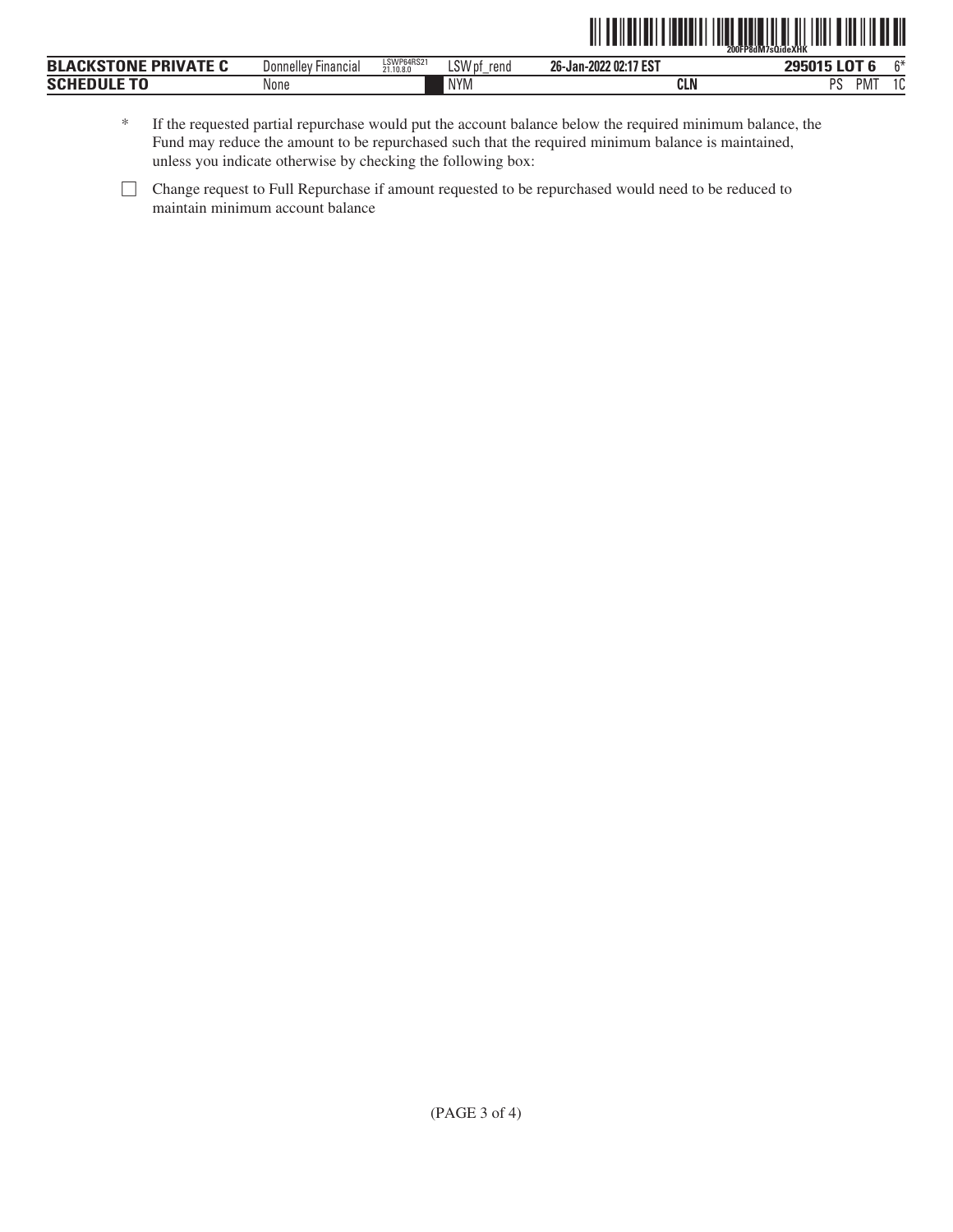

**BLACKSTONE PRIVATE CREDIT FUND ACCOUNT #:** (Should be the same as on **page 2)**

**PART 3 – PAYMENT**

Payments will be directed back to the account from which your subscription funds were debited. Contact your financial intermediary or account manager if you have any questions.

# **PART 4 – SIGNATURE(S)**

The undersigned subscriber acknowledges that this request is subject to all the terms and conditions set forth in the Fund's Prospectus and the Offer to Purchase and all capitalized terms used herein have the meaning as defined in the Fund's Prospectus. This request is irrevocable except as described in the Offer to Purchase. The undersigned represents that the undersigned is the beneficial owner of the shares in the Fund to which this repurchase request relates, or that the person signing this request is an authorized representative of the tendering shareholder.

| Signature | Print Name of Authorized Signatory (and Title if applicable) | Date |
|-----------|--------------------------------------------------------------|------|
| Signature | Print Name of Authorized Signatory (and Title if applicable) | Date |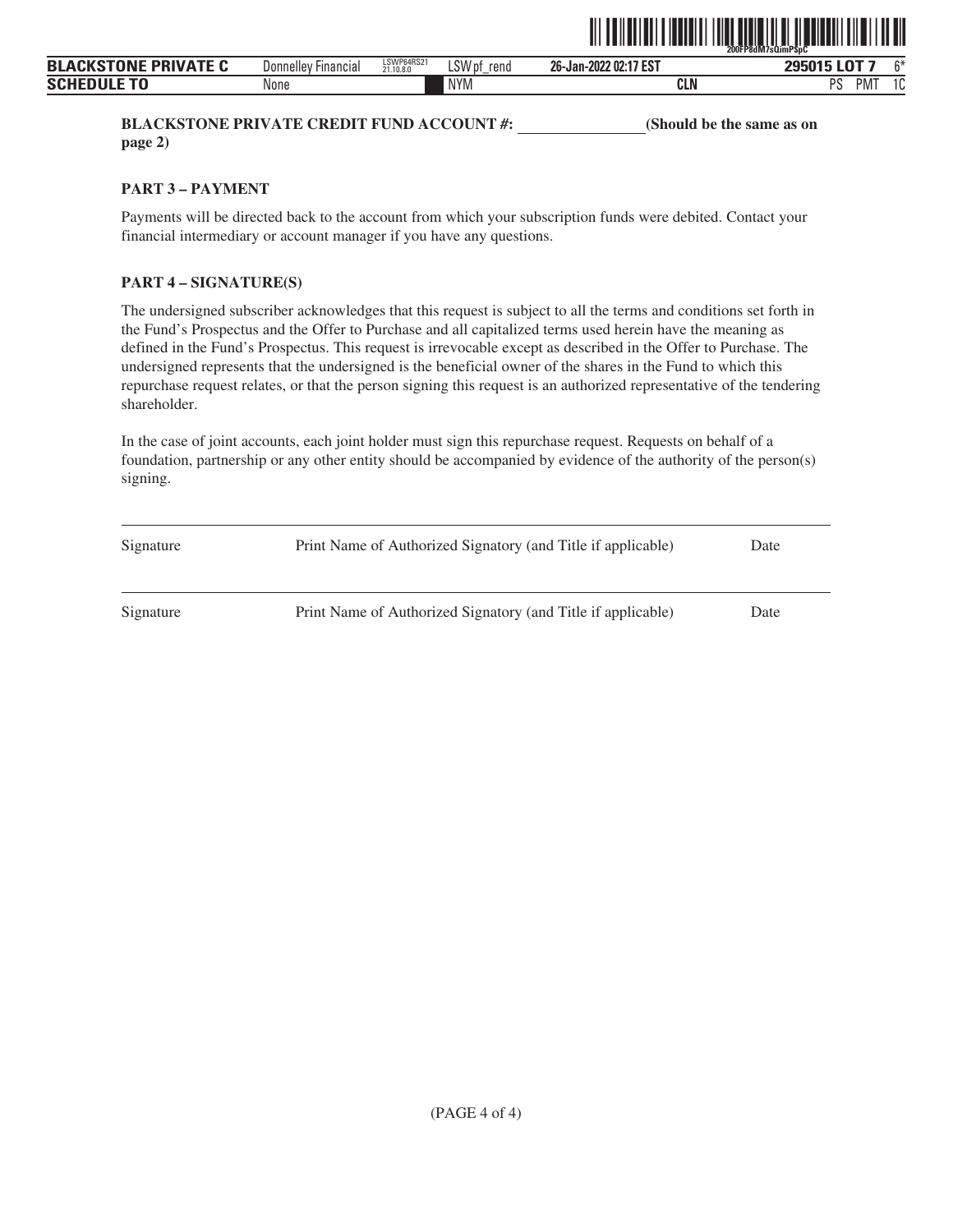|                                            |                            |                                                                               |                       | -------------------------<br>200FP8dM7tW&@pwHt |
|--------------------------------------------|----------------------------|-------------------------------------------------------------------------------|-----------------------|------------------------------------------------|
| : DDIVATE C<br><b>BLACKSTONE</b><br>75 I V | ' Financial<br>Donnelley F | VDI-W1<br>$0.005321 + 1.$<br>0181<br>'''-UPF-321<br>LSW feucs0nd<br>21.10.8.0 | 28-Jan-2022 09:35 EST | 10 <sup>3</sup><br><b>OOEN1E</b><br>u          |
| <b>SCHEDULE TO</b>                         | None                       | <b>NYM</b>                                                                    | CLN                   | DС<br>$\overline{10}$<br>'IVI<br>- പ<br>u      |

TII TUNTIINIIN TUNTIINIIN TUNTIINIIN TUNTIIN

# *Letter of Transmittal Regarding Shares in Blackstone Private Credit Fund For Clients of Millennium Trust Company Tendered Pursuant to the Offer to Purchase Dated January 28, 2022*

*The Offer and withdrawal rights will expire on February 28, 2022 and this Letter of Transmittal must be received by the Fund's Transfer Agent, either by mail or by fax, by 11:59 p.m., Eastern Time, on February 28, 2022, unless the Offer is extended*

*Complete this Letter of Transmittal and follow the Transmittal Instructions included herein*

Ladies and Gentlemen:

The undersigned hereby tenders to Blackstone Private Credit Fund, a non-diversified, closed-end management investment company that has elected to be regulated as a business development company under the Investment Company Act of 1940, as amended (the "1940 Act") and is organized as a Delaware statutory trust (the "Fund"), the shares of beneficial interest in the Fund or portion thereof held by the undersigned, described and specified below, on the terms and conditions set forth in the Offer to Purchase dated January 28, 2022 (the "Offer to Purchase"), receipt of which is hereby acknowledged, and in this Letter of Transmittal (which together with the Offer to Purchase constitute the "Offer"). *The Tender and this Letter of Transmittal are subject to all the terms and conditions set forth in the Offer to Purchase, including, but not limited to, the absolute right of the Fund to reject any and all tenders determined by it, in its sole discretion, not to be in the appropriate form.*

The undersigned hereby sells to the Fund the shares of beneficial interest in the Fund or portion thereof tendered hereby pursuant to the Offer.

The undersigned hereby warrants that the undersigned has full authority to sell the shares of beneficial interest in the Fund or portion thereof tendered hereby and that the Fund will acquire good title thereto, free and clear of all liens, charges, encumbrances, conditional sales agreements or other obligations relating to the sale thereof, and not subject to any adverse claim, when and to the extent the same are purchased by it. Upon request, the undersigned will execute and deliver any additional documents necessary to complete the sale in accordance with the terms of the Offer. The undersigned recognizes that under certain circumstances set forth in the Offer, the Fund may not be required to purchase any of the beneficial shares of interest in the Fund or portions thereof tendered hereby.

A non-transferable, non-interest bearing promissory note for the purchase price will be issued to the undersigned if the Fund accepts for purchase the shares tendered hereby. The undersigned acknowledges that DST Systems Inc., the Fund's transfer agent, will hold the promissory note on behalf of the undersigned. The cash payment(s) of the purchase price for the shares of beneficial interest in the Fund or portion thereof of the undersigned, as described in Section 6 "Purchases and Payment" of the Offer to Purchase, shall be wired to the account at your financial intermediary from which your subscription funds were debited.

All authority herein conferred or agreed to be conferred shall survive the death or incapacity of the undersigned and the obligation of the undersigned hereunder shall be binding on the heirs, personal representatives, successors and assigns of the undersigned. Except as stated in Section 5 "Withdrawal Rights" of the Offer to Purchase, this tender is irrevocable.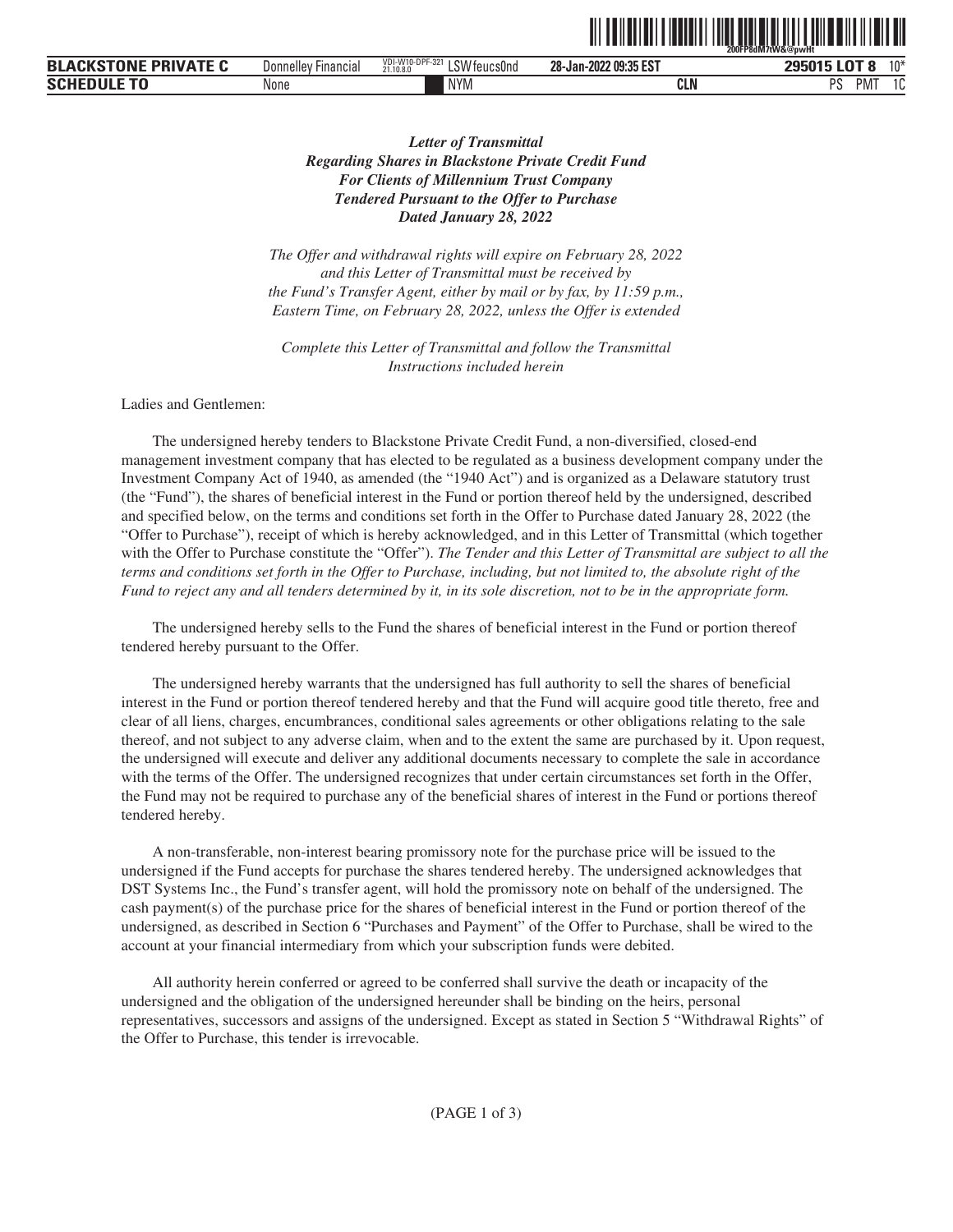|                                                  |                                           |                                                          | - - -  -- . -- . - . - -- - . - . | 200FP8dM7sRsq#aHI                                   |         |
|--------------------------------------------------|-------------------------------------------|----------------------------------------------------------|-----------------------------------|-----------------------------------------------------|---------|
| <b>TABLE</b><br><b>BLA</b><br><b>DDI</b><br>וואו | -<br><b>Hinancial</b><br><b>Donnelley</b> | <b>IDE 153</b><br>VDI-W1<br>LSW<br>solasütv<br>21.10.8.0 | 2 03:01 EST<br>26-Jan-2022        | 1070<br>----                                        | $\sim$  |
| <b>SCHI</b><br>u                                 | None                                      | <b>NYM</b>                                               | <b>CLN</b>                        | <sub>D</sub> <sub>C</sub><br>PM <sup>-</sup><br>. . | ໍດ<br>L |

ˆ200FP8dM7sRsg#qHlŠ

# **VALUATION DATE: March 31, 2022**

# **TENDER OFFER EXPIRATION DATE: 11:59 p.m. (Eastern Time), February 28, 2022**

**PARTS 1, 2, 3, AND 4 MUST BE COMPLETED AND IN GOOD ORDER IN ORDER TO PROCESS YOUR REQUEST**

**If You Invest In The Fund Through A Financial Intermediary Through Whom You Expect To Have Your Tender Offer Request Submitted, Please Allow For Additional Processing Time As The Letter of Transmittal Must Ultimately Be Received By The Fund's Transfer Agent No Later Than 11:59 p.m. (Eastern Time) On The Expiration Date.**

**PLEASE SEND COMPLETED FORMS TO YOUR MILLENNIUM TRUST COMPANY FINANCIAL ADVISOR AT:**

*Regular Mail* Millennium Trust Company Attn: Blackstone Private Credit Fund 2001 Spring Road Suite 700 Kansas City, Oak Brook, IL 60523

*Email:* alternatives@mtrustcompany.com

# **PART 1 – NAME (AS IT APPEARS ON YOUR BLACKSTONE PRIVATE CREDIT FUND STATEMENT) AND CONTACT INFORMATION**

| Fund Name:                        |  |
|-----------------------------------|--|
| Fund Account #:                   |  |
| <b>Account Name/Registration:</b> |  |
| Address:                          |  |
| City, State, Zip                  |  |
| Telephone Number:                 |  |
| Email Address:                    |  |
| Financial Intermediary Firm Name: |  |
| Financial Intermediary Account #: |  |
| Financial Advisor Name:           |  |
| Financial Advisor Telephone #:    |  |

# **PART 2 – REQUESTED TENDER AMOUNT**

**Please select repurchase type by checking one of the boxes below. If you are requesting a partial repurchase, please provide a number of Shares.**

- $\Box$  Full Repurchase
- □ Partial Repurchase\* of Class I Shares (please only provide a number of Shares, **not** a dollar amount)
- □ Partial Repurchase\* of Class D Shares (please only provide a number of Shares, not a dollar amount)
- ' Partial Repurchase\* of Class S Shares (please only provide a number of Shares, **not** a dollar amount)
- If the requested partial repurchase would put the account balance below the required minimum balance, the Fund may reduce the amount to be repurchased such that the required minimum balance is maintained, unless you indicate otherwise by checking the following box:
- ' Change request to Full Repurchase if amount requested to be repurchased would need to be reduced to maintain minimum account balance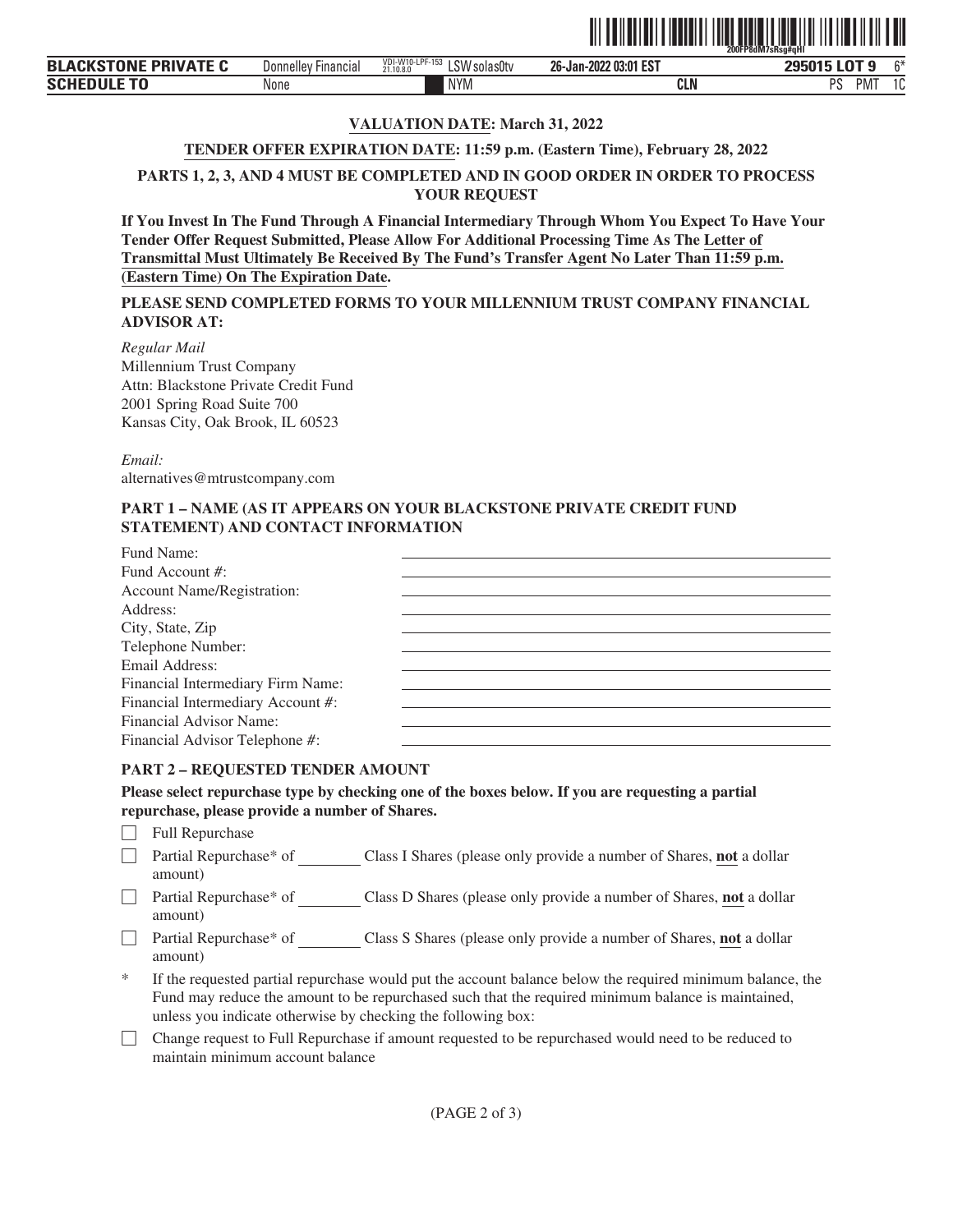|                             |                     |                         |                | <b>IIII IIII</b><br><b>TITLE</b> | <u> IIII DEI III III III DEI</u><br>III<br>200FP8dM7sQi%KWHa |
|-----------------------------|---------------------|-------------------------|----------------|----------------------------------|--------------------------------------------------------------|
| <b>BLACKSTONE PRIVATE C</b> | Donnelley Financial | LSWP64RS21<br>21.10.8.0 | LSW pf<br>rend | 26-Jan-2022 02:17 EST            | 295015 LOT 10<br>0*                                          |
| <b>SCHEDULE TO</b>          | None                |                         | <b>NYM</b>     | <b>CLN</b>                       | PS<br>$\sim$<br>PM <sup>-</sup><br>ιu                        |

**BLACKSTONE PRIVATE CREDIT FUND ACCOUNT #:** (Should be the same as on **page 2)**

**PART 3 – PAYMENT**

Payments will be directed back to the account from which your subscription funds were debited. Contact your financial intermediary or account manager if you have any questions.

# **PART 4 – SIGNATURE(S)**

The undersigned subscriber acknowledges that this request is subject to all the terms and conditions set forth in the Fund's Prospectus and the Offer to Purchase and all capitalized terms used herein have the meaning as defined in the Fund's Prospectus. This request is irrevocable except as described in the Offer to Purchase. The undersigned represents that the undersigned is the beneficial owner of the shares in the Fund to which this repurchase request relates, or that the person signing this request is an authorized representative of the tendering shareholder.

| Signature | Print Name of Authorized Signatory (and Title if applicable) | Date |
|-----------|--------------------------------------------------------------|------|
| Signature | Print Name of Authorized Signatory (and Title if applicable) | Date |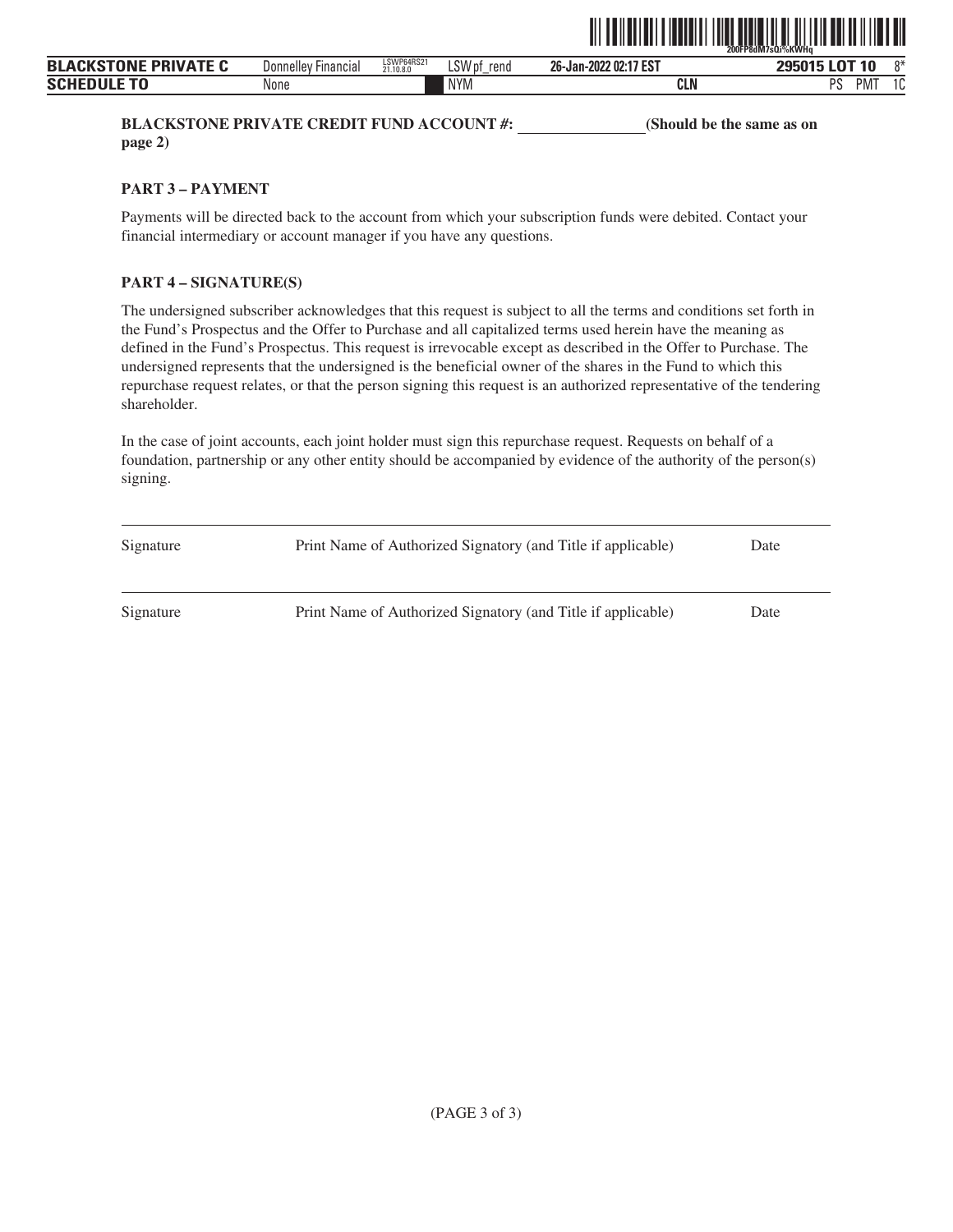|                                         |                          |                                                            |                       | 200FP8dM7tX4mBKH             |
|-----------------------------------------|--------------------------|------------------------------------------------------------|-----------------------|------------------------------|
| <b>TONE PRIVATE L</b><br><b>BLACKST</b> | ' Financial<br>Donnelley | NY0146AM098452<br>1.011<br>'rvant0nd<br>-NV -<br>14.4.13.0 | 28-Jan-2022 09:46 EST | 12<br>295015 LOT 11          |
| <b>SCHEDUL</b>                          | None                     | <b>NYM</b>                                                 | <b>CLN</b>            | <b>DC</b><br>.<br>IVI<br>ن َ |

**TITLE AND RELEASED FROM THE USE OF A SERVICE AND A SERVICE AND INTERFERING AND RELEASED FROM THE USE OF A SER** 

# *Letter of Transmittal Regarding Shares in Blackstone Private Credit Fund For Clients of Blackstone Securities Partners LP Tendered Pursuant to the Offer to Purchase Dated January 28, 2022*

*The Offer and withdrawal rights will expire on February 28, 2022 and this Letter of Transmittal must be received by the Fund's Transfer Agent, either by mail or by fax, by 11:59 p.m., Eastern Time, on February 28, 2022, unless the Offer is extended*

*Complete this Letter of Transmittal and follow the Transmittal Instructions included herein*

Ladies and Gentlemen:

The undersigned hereby tenders to Blackstone Private Credit Fund, a non-diversified, closed-end management investment company that has elected to be regulated as a business development company under the Investment Company Act of 1940, as amended (the "1940 Act") and is organized as a Delaware statutory trust (the "Fund"), the shares of beneficial interest in the Fund or portion thereof held by the undersigned, described and specified below, on the terms and conditions set forth in the Offer to Purchase dated January 28, 2022 (the "Offer to Purchase"), receipt of which is hereby acknowledged, and in this Letter of Transmittal (which together with the Offer to Purchase constitute the "Offer"). *The Tender and this Letter of Transmittal are subject to all the terms and conditions set forth in the Offer to Purchase, including, but not limited to, the absolute right of the Fund to reject any and all tenders determined by it, in its sole discretion, not to be in the appropriate form.*

The undersigned hereby sells to the Fund the shares of beneficial interest in the Fund or portion thereof tendered hereby pursuant to the Offer.

The undersigned hereby warrants that the undersigned has full authority to sell the shares of beneficial interest in the Fund or portion thereof tendered hereby and that the Fund will acquire good title thereto, free and clear of all liens, charges, encumbrances, conditional sales agreements or other obligations relating to the sale thereof, and not subject to any adverse claim, when and to the extent the same are purchased by it. Upon request, the undersigned will execute and deliver any additional documents necessary to complete the sale in accordance with the terms of the Offer. The undersigned recognizes that under certain circumstances set forth in the Offer, the Fund may not be required to purchase any of the beneficial shares of interest in the Fund or portions thereof tendered hereby.

A non-transferable, non-interest bearing promissory note for the purchase price will be issued to the undersigned if the Fund accepts for purchase the shares tendered hereby. The undersigned acknowledges that DST Systems Inc., the Fund's transfer agent, will hold the promissory note on behalf of the undersigned. The cash payment(s) of the purchase price for the shares of beneficial interest in the Fund or portion thereof of the undersigned, as described in Section 6 "Purchases and Payment" of the Offer to Purchase, shall be wired to the account at your financial intermediary from which your subscription funds were debited.

All authority herein conferred or agreed to be conferred shall survive the death or incapacity of the undersigned and the obligation of the undersigned hereunder shall be binding on the heirs, personal representatives, successors and assigns of the undersigned. Except as stated in Section 5 "Withdrawal Rights" of the Offer to Purchase, this tender is irrevocable.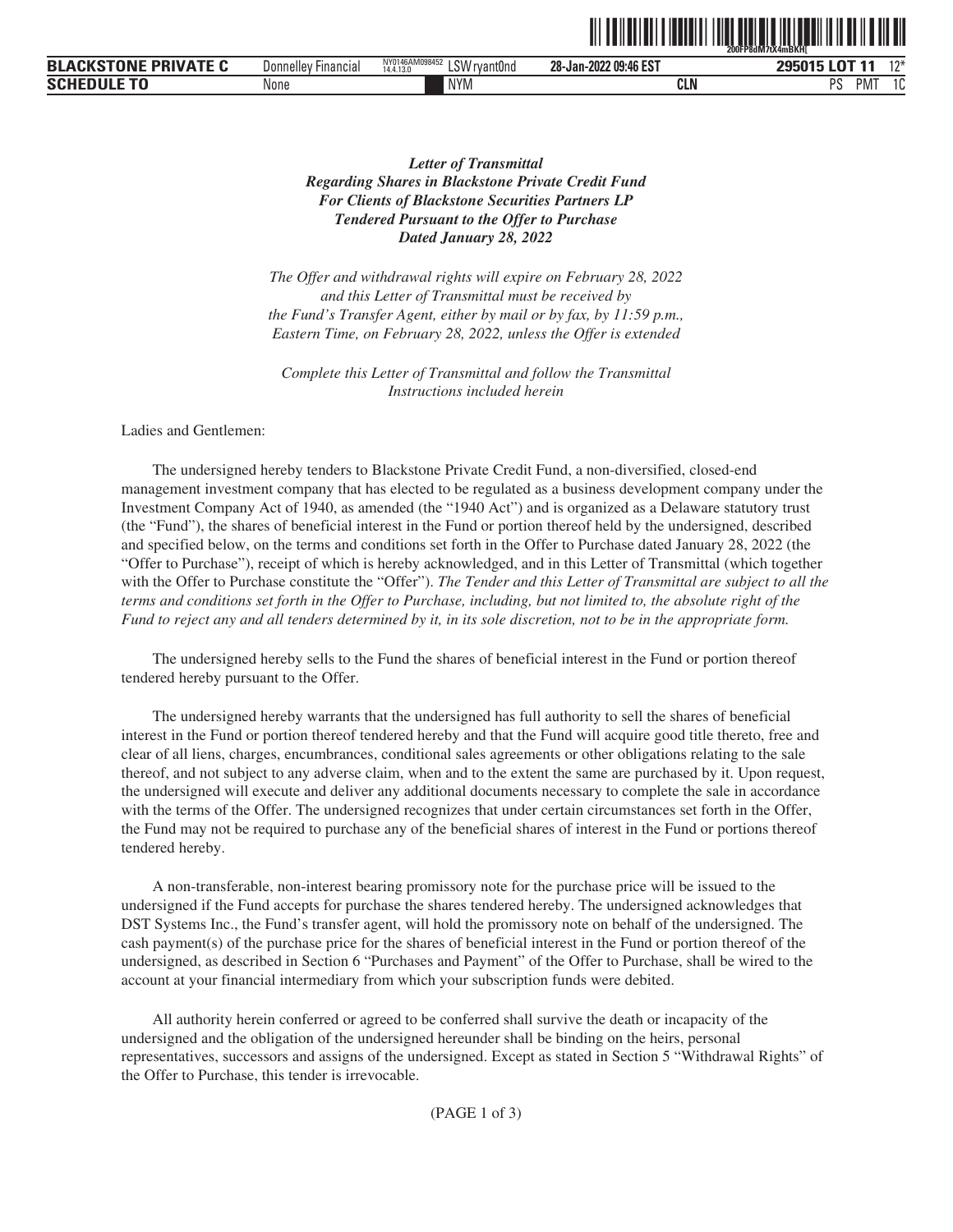

# **VALUATION DATE: March 31, 2022**

#### **TENDER OFFER EXPIRATION DATE: 11:59 p.m. (Eastern Time), February 28, 2022**

## **PARTS 1, 2, 3, AND 4 MUST BE COMPLETED AND IN GOOD ORDER IN ORDER TO PROCESS YOUR REQUEST**

**If You Invest In The Fund Through A Financial Intermediary Through Whom You Expect To Have Your Tender Offer Request Submitted, Please Allow For Additional Processing Time As The Letter of Transmittal Must Ultimately Be Received By The Fund's Transfer Agent No Later Than 11:59 p.m. (Eastern Time) On The Expiration Date.**

## **PLEASE SEND COMPLETED FORMS TO YOUR BLACKSTONE FINANCIAL ADVISOR AT:**

*Regular Mail Email* Blackstone Securities Partners LP Attn: Blackstone Private Wealth 345 Park Avenue, Floor 30 New York, NY 10154

*PWS-BCREDTenders@blackstone.com*

#### **PART 1 – NAME (AS IT APPEARS ON YOUR BLACKSTONE PRIVATE CREDIT FUND STATEMENT) AND CONTACT INFORMATION**

| Fund Name:                        |  |
|-----------------------------------|--|
| Fund Account #:                   |  |
| <b>Account Name/Registration:</b> |  |
| Address:                          |  |
| City, State, Zip                  |  |
| Telephone Number:                 |  |
| Email Address:                    |  |
| Financial Intermediary Firm Name: |  |
| Financial Intermediary Account #: |  |
| Financial Advisor Name:           |  |
| Financial Advisor Telephone #:    |  |

#### **PART 2 – REQUESTED TENDER AMOUNT**

**Please select repurchase type by checking one of the boxes below. If you are requesting a partial repurchase, please provide a number of Shares.**

- $\Box$  Full Repurchase
- ' Partial Repurchase\* of Class I Shares (please only provide a number of Shares, **not** a dollar amount)
- ' Partial Repurchase\* of Class D Shares (please only provide a number of Shares, **not** a dollar amount)
- □ Partial Repurchase\* of Class S Shares (please only provide a number of Shares, **not** a dollar amount)
- If the requested partial repurchase would put the account balance below the required minimum balance, the Fund may reduce the amount to be repurchased such that the required minimum balance is maintained, unless you indicate otherwise by checking the following box:
- ' Change request to Full Repurchase if amount requested to be repurchased would need to be reduced to maintain minimum account balance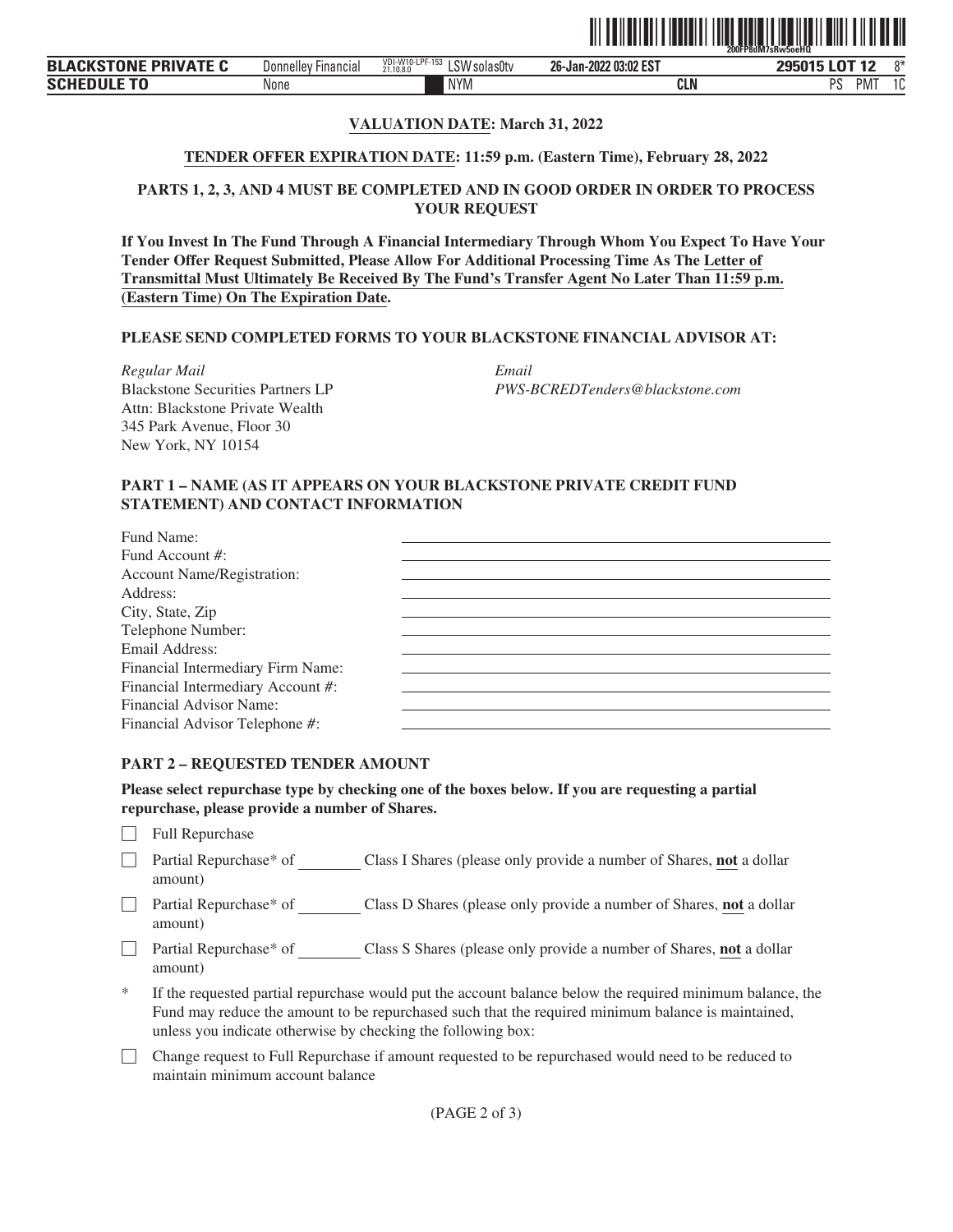

**BLACKSTONE PRIVATE CREDIT FUND ACCOUNT #:** (Should be the same as on **page 2)**

**PART 3 – PAYMENT**

Payments will be directed back to the account from which your subscription funds were debited. Contact your financial intermediary or account manager if you have any questions.

# **PART 4 – SIGNATURE(S)**

The undersigned subscriber acknowledges that this request is subject to all the terms and conditions set forth in the Fund's Prospectus and the Offer to Purchase and all capitalized terms used herein have the meaning as defined in the Fund's Prospectus. This request is irrevocable except as described in the Offer to Purchase. The undersigned represents that the undersigned is the beneficial owner of the shares in the Fund to which this repurchase request relates, or that the person signing this request is an authorized representative of the tendering shareholder.

| Signature | Print Name of Authorized Signatory (and Title if applicable) | Date |
|-----------|--------------------------------------------------------------|------|
| Signature | Print Name of Authorized Signatory (and Title if applicable) | Date |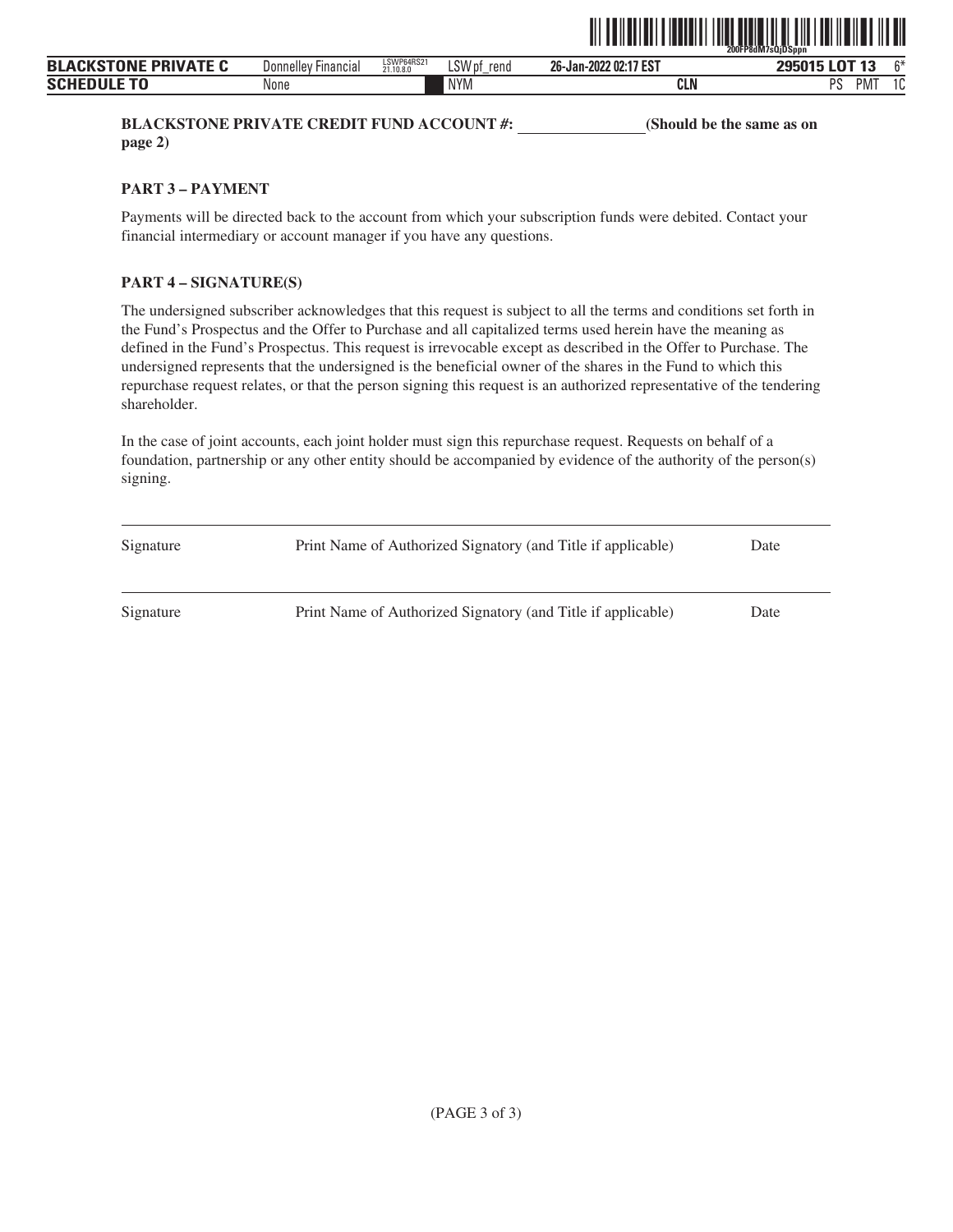|                             |                     |                                              |                       | 200FP8dM7tX0QvHpK                                             |
|-----------------------------|---------------------|----------------------------------------------|-----------------------|---------------------------------------------------------------|
| <b>BLACKSTONE PRIVATE C</b> | Donnelley Financial | VDI-W10-DPF-321<br>LSW feucs0nd<br>21.10.8.0 | 28-Jan-2022 09:36 EST | 295015 LOT 14<br>n*                                           |
| <b>SCHEDULE</b>             | None                | <b>NYM</b>                                   | <b>CLN</b>            | <sub>D</sub> <sub>C</sub><br>$\overline{10}$<br>PM<br>د،<br>v |

<u>oli toimalisti tuotelli loittamalainen oli toimallisuuttamal</u>

# *Letter of Transmittal Regarding Shares in Blackstone Private Credit Fund For Clients of Morgan Stanley Smith Barney LLC Tendered Pursuant to the Offer to Purchase Dated January 28, 2022*

*The Offer and withdrawal rights will expire on February 28, 2022 and this Letter of Transmittal must be received by Your Morgan Stanley Financial Adviser or Private Wealth Advisor by 11:59 p.m., Eastern Time, on February 28, 2022, unless the Offer is extended*

*Complete this Letter of Transmittal and follow the Transmittal Instructions included herein*

Ladies and Gentlemen:

The undersigned hereby tenders to Blackstone Private Credit Fund, a non-diversified, closed-end management investment company that has elected to be regulated as a business development company under the Investment Company Act of 1940, as amended (the "1940 Act") and is organized as a Delaware statutory trust (the "Fund"), the shares of beneficial interest in the Fund or portion thereof held by the undersigned, described and specified below, on the terms and conditions set forth in the Offer to Purchase dated January 28, 2022 (the "Offer to Purchase"), receipt of which is hereby acknowledged, and in this Letter of Transmittal (which together with the Offer to Purchase constitute the "Offer"). *The Tender and this Letter of Transmittal are subject to all the terms and conditions set forth in the Offer to Purchase, including, but not limited to, the absolute right of the Fund to reject any and all tenders determined by it, in its sole discretion, not to be in the appropriate form.*

The undersigned hereby sells to the Fund the shares of beneficial interest in the Fund or portion thereof tendered hereby pursuant to the Offer.

The undersigned hereby warrants that the undersigned has full authority to sell the shares of beneficial interest in the Fund or portion thereof tendered hereby and that the Fund will acquire good title thereto, free and clear of all liens, charges, encumbrances, conditional sales agreements or other obligations relating to the sale thereof, and not subject to any adverse claim, when and to the extent the same are purchased by it. Upon request, the undersigned will execute and deliver any additional documents necessary to complete the sale in accordance with the terms of the Offer. The undersigned recognizes that under certain circumstances set forth in the Offer, the Fund may not be required to purchase any of the beneficial shares of interest in the Fund or portions thereof tendered hereby.

A non-transferable, non-interest bearing promissory note for the purchase price will be issued to the undersigned if the Fund accepts for purchase the shares tendered hereby. The undersigned acknowledges that DST Systems Inc., the Fund's transfer agent, will hold the promissory note on behalf of the undersigned. The cash payment(s) of the purchase price for the shares of beneficial interest in the Fund or portion thereof of the undersigned, as described in Section 6 "Purchases and Payment" of the Offer to Purchase, shall be wired to the account at your financial intermediary from which your subscription funds were debited.

All authority herein conferred or agreed to be conferred shall survive the death or incapacity of the undersigned and the obligation of the undersigned hereunder shall be binding on the heirs, personal representatives, successors and assigns of the undersigned. Except as stated in Section 5 "Withdrawal Rights" of the Offer to Purchase, this tender is irrevocable.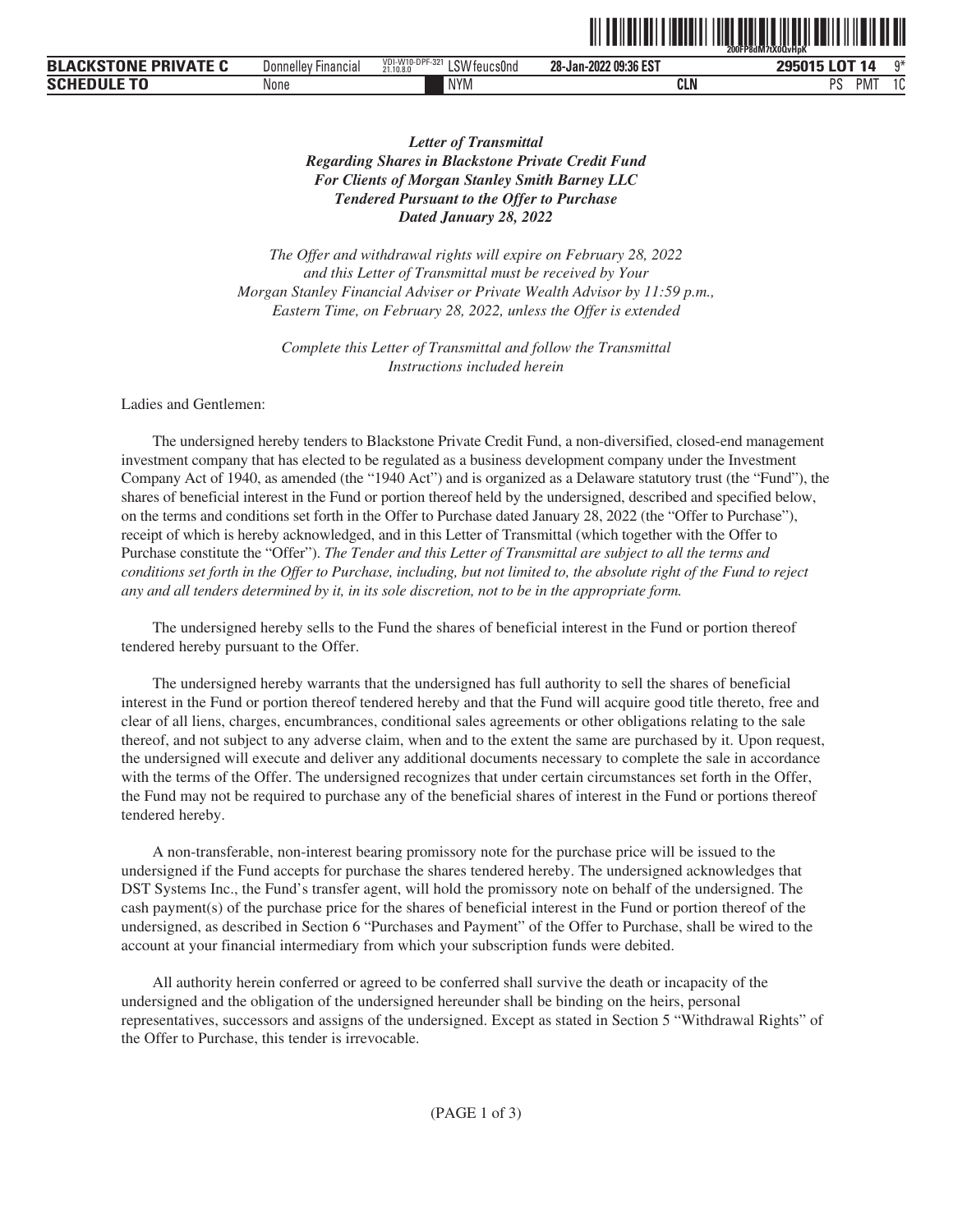

# **VALUATION DATE: March 31, 2022**

#### **TENDER OFFER EXPIRATION DATE: 11:59 p.m. (Eastern Time), February 28, 2022**

# **PARTS 1, 2, 3, AND 4 MUST BE COMPLETED AND IN GOOD ORDER IN ORDER TO PROCESS YOUR REQUEST**

**If You Invest In The Fund Through A Financial Intermediary Through Whom You Expect To Have Your Tender Offer Request Submitted, Please Allow For Additional Processing Time As The Letter of Transmittal Must Ultimately Be Received By Your Morgan Stanley Financial Advisor or Private Wealth Advisor By The Tender Offer Expiration Date.**

**PLEASE SEND COMPLETED FORMS TO YOUR MORGAN STANLEY FINANCIAL ADVISOR / PRIVATE WEALTH ADVISOR**

**PLEASE DO NOT SEND THE COMPLETED FORMS TO THE FUND'S ADMINISTRATOR.** *If the forms are sent to the Fund's administrator, the redemption may be delayed.*

## **PART 1 – NAME (AS IT APPEARS ON YOUR BLACKSTONE PRIVATE CREDIT FUND STATEMENT) AND CONTACT INFORMATION**

| Fund Name:                        |  |
|-----------------------------------|--|
| Fund Account #:                   |  |
| <b>Account Name/Registration:</b> |  |
| Address:                          |  |
| City, State, Zip                  |  |
| Telephone Number:                 |  |
| Email Address:                    |  |
| Financial Intermediary Firm Name: |  |
| Financial Intermediary Account #: |  |
| Financial Advisor Name:           |  |
| Financial Advisor Telephone #:    |  |

#### **PART 2 – REQUESTED TENDER AMOUNT**

**Please select repurchase type by checking one of the boxes below. If you are requesting a partial repurchase, please provide a number of Shares.**

 $\Box$  Full Repurchase

- □ Partial Repurchase\* of Class I Shares (please only provide a number of Shares, **not** a dollar amount)
- **Partial Repurchase\* of** Class D Shares (please only provide a number of Shares, **not** a dollar amount)
- □ Partial Repurchase\* of Class S Shares (please only provide a number of Shares, **not** a dollar amount)
- If the requested partial repurchase would put the account balance below the required minimum balance, the Fund may reduce the amount to be repurchased such that the required minimum balance is maintained, unless you indicate otherwise by checking the following box:
- ' Change request to Full Repurchase if amount requested to be repurchased would need to be reduced to maintain minimum account balance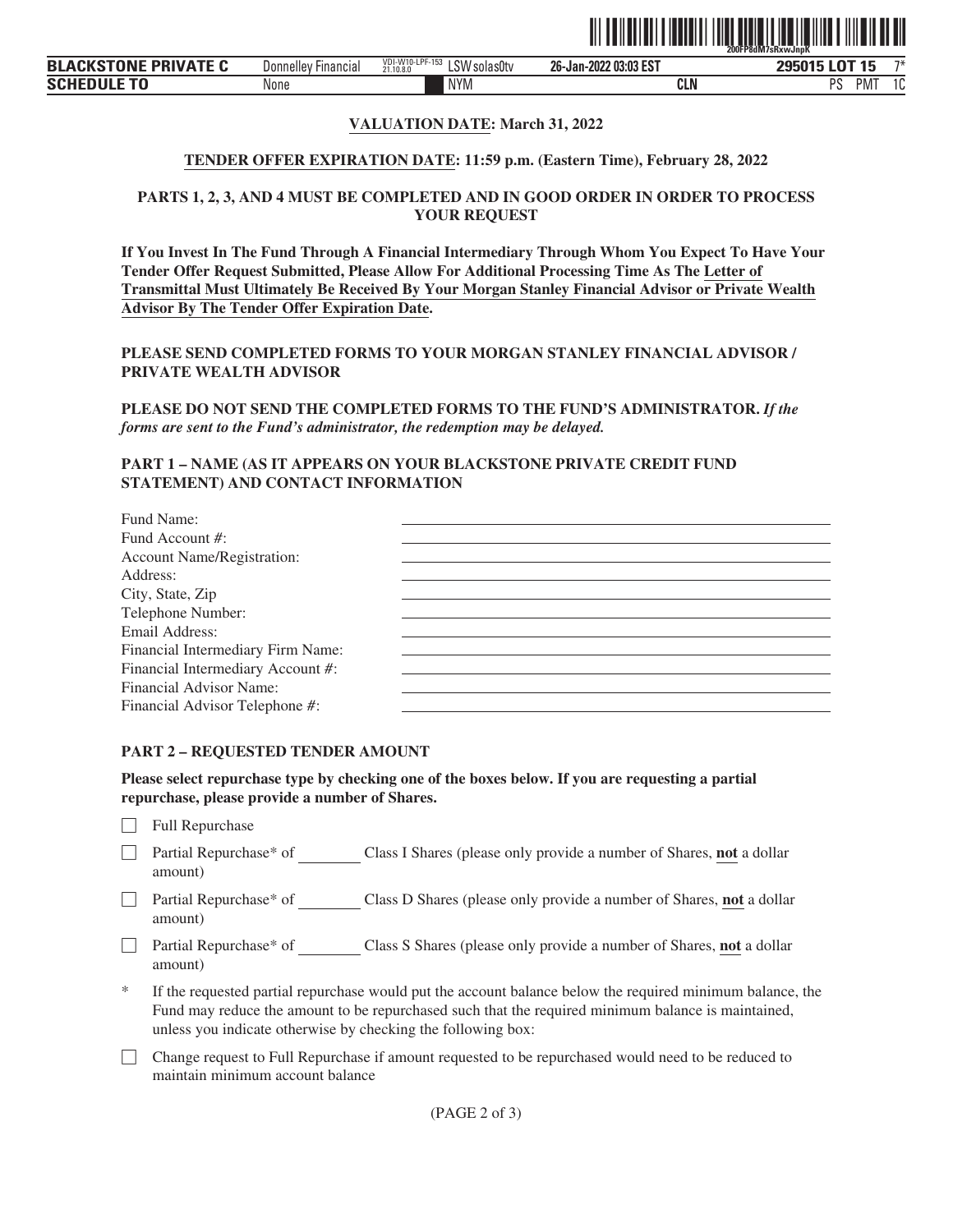

**BLACKSTONE PRIVATE CREDIT FUND ACCOUNT #: (Should be the same as on page 2)**

**PART 3 – PAYMENT**

Payments will be directed back to the account from which your subscription funds were debited. Contact your financial intermediary or account manager if you have any questions.

# **PART 4 – SIGNATURE(S)**

The undersigned subscriber acknowledges that this request is subject to all the terms and conditions set forth in the Fund's Prospectus and the Offer to Purchase and all capitalized terms used herein have the meaning as defined in the Fund's Prospectus. This request is irrevocable except as described in the Offer to Purchase. The undersigned represents that the undersigned is the beneficial owner of the shares in the Fund to which this repurchase request relates, or that the person signing this request is an authorized representative of the tendering shareholder.

In the case of joint accounts, each joint holder must sign this repurchase request. Requests on behalf of a foundation, partnership or any other entity should be accompanied by evidence of the authority of the person(s) signing.

| Signature | Print Name of Authorized Signatory (and Title if applicable) | Date |
|-----------|--------------------------------------------------------------|------|
| Signature | Print Name of Authorized Signatory (and Title if applicable) | Date |

# **Individual Retirement Account**

Morgan Stanley Smith Barney LLC hereby executes this Letter of Transmittal not in its corporate capacity but solely as Custodian of the Individual Retirement Account of the subscriber. Further, all representations, warranties and covenants (including indemnities) set forth herein are being made by the subscriber, not Morgan Stanley Smith Barney LLC.

Signature of Morgan Stanley Smith Barney LLC, as Custodian

Title of Authorized Person Signing for Morgan Stanley Smith Barney LLC, as Custodian

Dated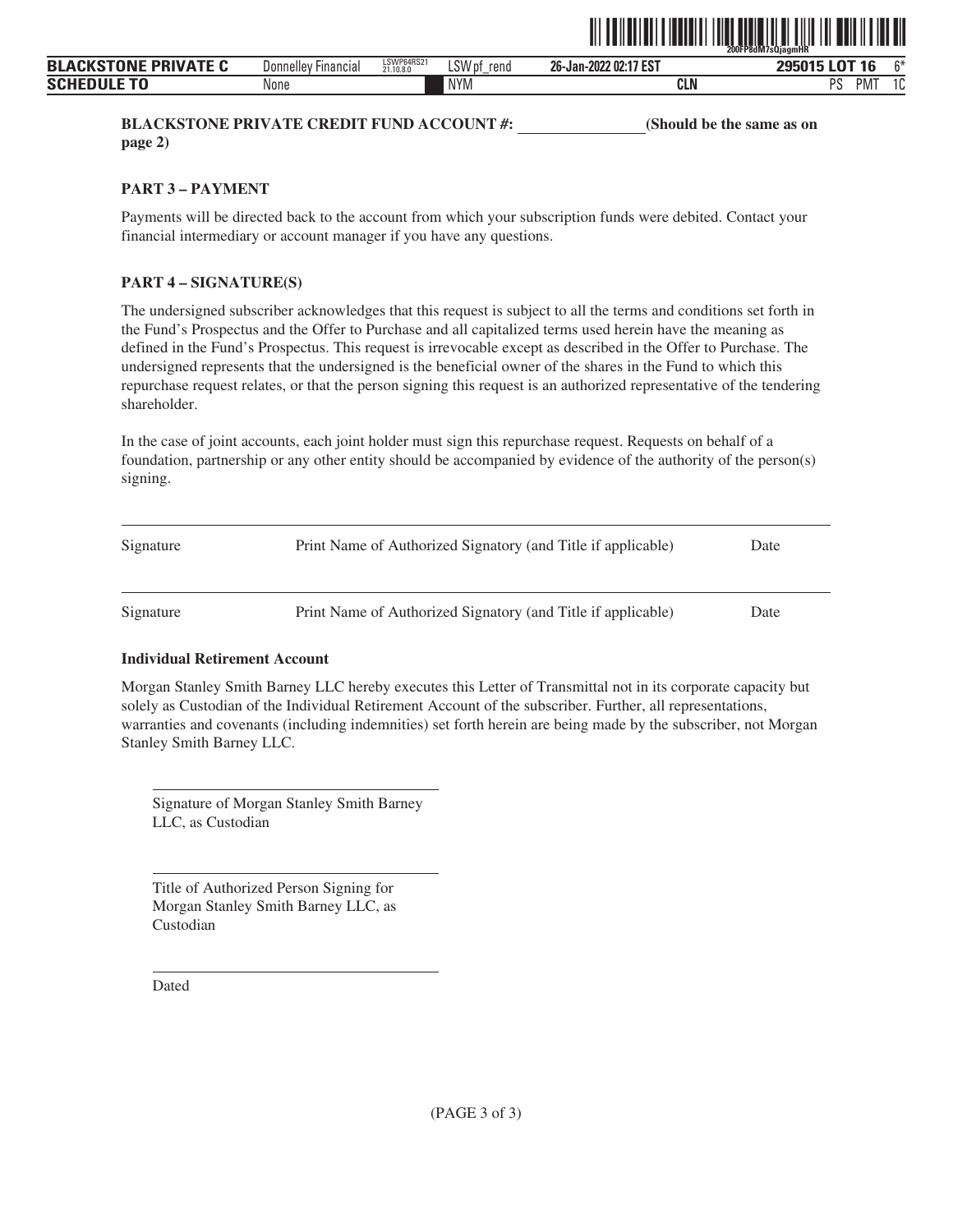|                                 |                                      |                                                                    |                       | 200FP8dM7tX0=GQpt                               |
|---------------------------------|--------------------------------------|--------------------------------------------------------------------|-----------------------|-------------------------------------------------|
| VATE<br><b>DDI</b><br>BLA<br>-- | <b>Donnelley</b><br><b>Hinancial</b> | <b>VDI-W10-DI</b><br>DDE 00<br>∟SW<br>-37<br>teucsUnd<br>21.10.8.0 | 28-Jan-2022 09:37 EST | $\sim$<br>$11*$<br>--<br><b>OOEN1E</b><br>-     |
| <b>SCHI</b>                     | None                                 | <b>NYM</b>                                                         | <b>ALE</b><br>uli     | DC<br>$\ddot{\phantom{1}}$<br>ن َ<br>1V I<br>л. |

<u>od temperature and the state of the state of the state of </u>

# *Letter of Transmittal Regarding Shares in Blackstone Private Credit Fund For Clients of Merrill Lynch, Pierce, Fenner & Smith Incorporated Tendered Pursuant to the Offer to Purchase Dated January 28, 2022*

*Your Merrill Lynch Financial Advisor/Portfolio Manager must submit this Letter of Transmittal for processing by 11:59 p.m., Eastern Time, on February 28, 2022, unless the Offer is extended*

Should you wish to participate in the Offer, please contact your Merrill Lynch Financial Advisor/Portfolio Manager who will enter the order and provide you with a customized Letter of Transmittal for your account. The Letter of Transmittal generated for your account will need to be signed and returned or delivered to your Merrill Lynch Financial Advisor/Portfolio Manager.

For additional information call your Merrill Lynch Financial Advisor/Portfolio Manager.

#### Ladies and Gentlemen:

The undersigned hereby tenders to Blackstone Private Credit Fund, a non-diversified, closed-end management investment company that has elected to be regulated as a business development company under the Investment Company Act of 1940, as amended (the "1940 Act") and is organized as a Delaware statutory trust (the "Fund"), the shares of beneficial interest in the Fund or portion thereof held by the undersigned, described and specified below, on the terms and conditions set forth in the Offer to Purchase dated January 28, 2022 (the "Offer to Purchase"), receipt of which is hereby acknowledged, and in this Letter of Transmittal (which together with the Offer to Purchase constitute the "Offer"). *The Tender and this Letter of Transmittal are subject to all the terms and conditions set forth in the Offer to Purchase, including, but not limited to, the absolute right of the Fund to reject any and all tenders determined by it, in its sole discretion, not to be in the appropriate form.*

The undersigned hereby sells to the Fund the shares of beneficial interest in the Fund or portion thereof tendered hereby pursuant to the Offer.

The undersigned hereby warrants that the undersigned has full authority to sell the shares of beneficial interest in the Fund or portion thereof tendered hereby and that the Fund will acquire good title thereto, free and clear of all liens, charges, encumbrances, conditional sales agreements or other obligations relating to the sale thereof, and not subject to any adverse claim, when and to the extent the same are purchased by it. Upon request, the undersigned will execute and deliver any additional documents necessary to complete the sale in accordance with the terms of the Offer. The undersigned recognizes that under certain circumstances set forth in the Offer, the Fund may not be required to purchase any of the beneficial shares of interest in the Fund or portions thereof tendered hereby.

A non-transferable, non-interest bearing promissory note for the purchase price will be issued to the undersigned if the Fund accepts for purchase the shares tendered hereby. The undersigned acknowledges that DST Systems Inc., the Fund's transfer agent, will hold the promissory note on behalf of the undersigned. The cash payment(s) of the purchase price for the shares of beneficial interest in the Fund or portion thereof of the undersigned, as described in Section 6 "Purchases and Payment" of the Offer to Purchase, shall be wired to the account at your financial intermediary from which your subscription funds were debited.

All authority herein conferred or agreed to be conferred shall survive the death or incapacity of the undersigned and the obligation of the undersigned hereunder shall be binding on the heirs, personal representatives, successors and assigns of the undersigned. Except as stated in Section 5 "Withdrawal Rights" of the Offer to Purchase, this tender is irrevocable.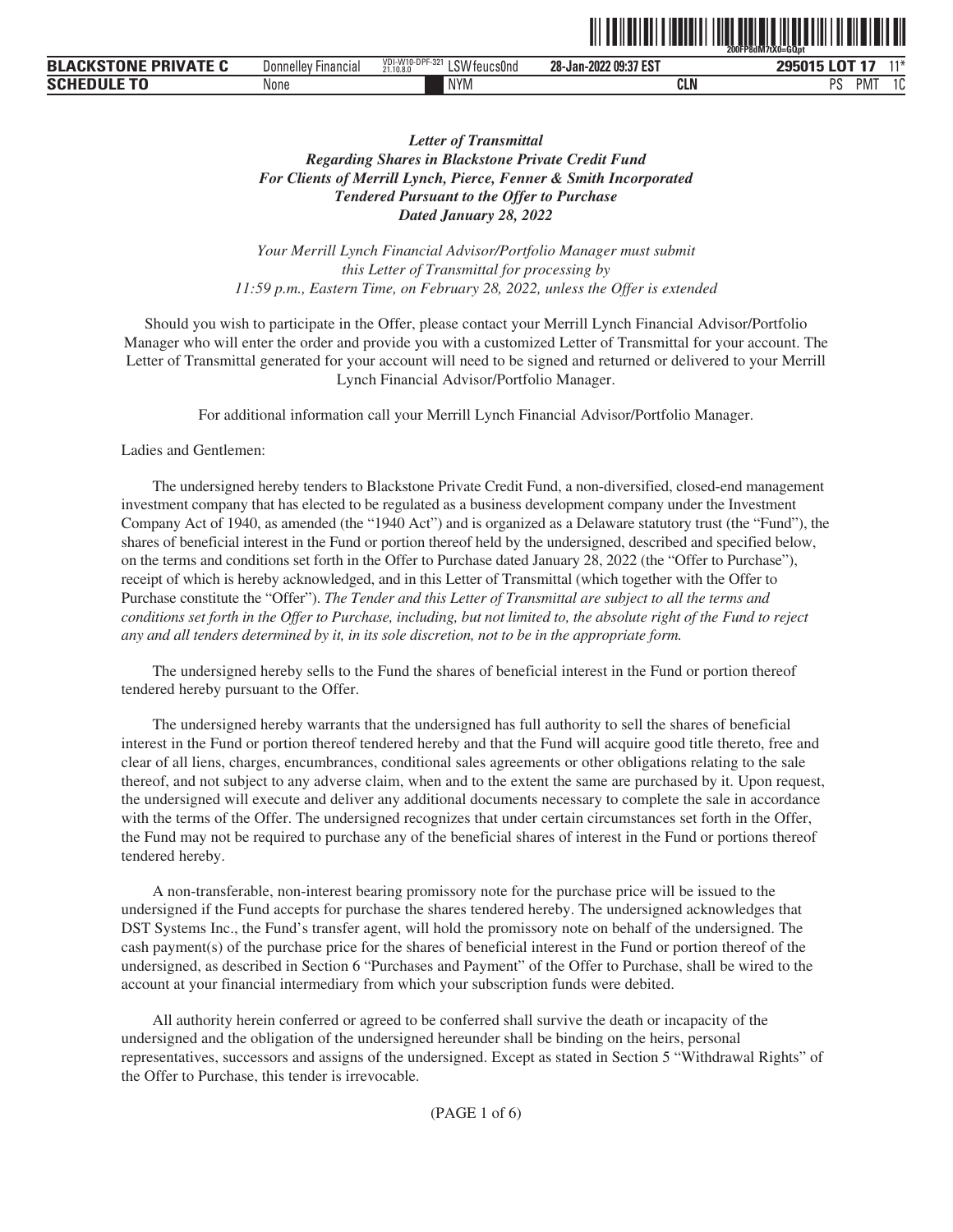|                                         |                          |                         |                |                       | ---------<br>.<br>`ZOOFP8dM7sQijSFpM |              |
|-----------------------------------------|--------------------------|-------------------------|----------------|-----------------------|--------------------------------------|--------------|
| <b>BLACKSTONE</b><br><b>: PRIVATE C</b> | Donnelley<br>' Financial | LSWP64RS21<br>21.10.8.0 | LSW pf<br>rend | 26-Jan-2022 02:17 EST | <b>LOT 18</b><br>295015              | $^{\sim}$    |
| <b>SCHE</b>                             | None                     |                         | <b>NYM</b>     | CLN                   | nс<br>PM <sub></sub>                 | $\sim$<br>טו |

TIT TO ITOLI OLI TA TOURITTI TITUL OLI OLI TA TITA TA TITATTI OLI TUU

# **Instructions to Tendering Shareholder**:

Please contact your Merrill Lynch Financial Advisor/Portfolio Manager who will enter the tender order and provide you with a customized Letter of Transmittal for your account. The Letter of Transmittal generated for your account will need to be signed and returned or delivered to your Merrill Lynch Financial Advisor/Portfolio Manager. For additional information, call your Merrill Lynch Financial Advisor/Portfolio Manager. If the shareholder chooses to fax the signed Letter of Transmittal (or otherwise deliver not in original form), it should mail the original Letter of Transmittal to its Merrill Lynch Financial Advisor/Portfolio Manager promptly after it is initially delivered (although the original does not have to be received before 11:59 p.m., Eastern Time, on February 28, 2022).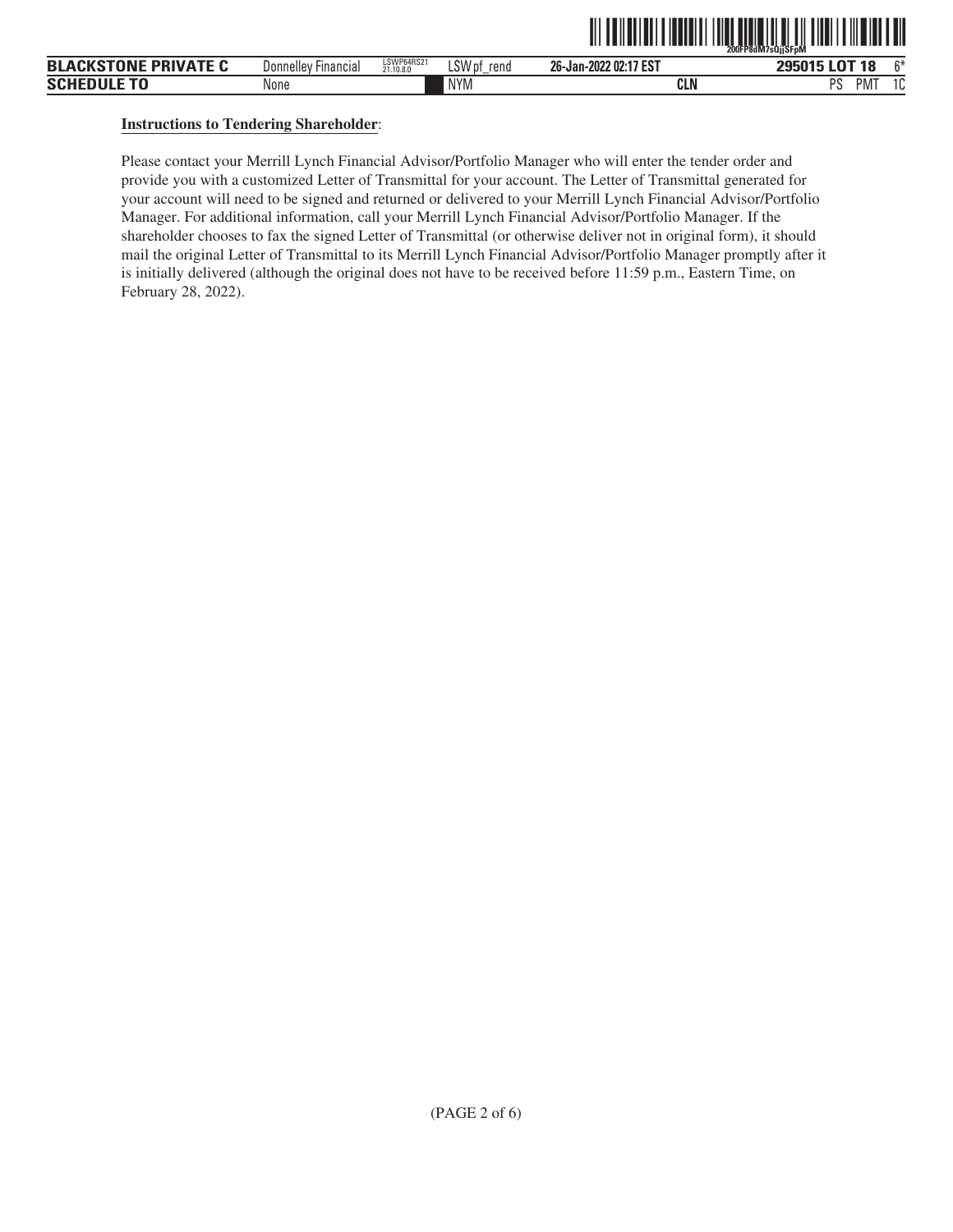|                    | <b>BLACKSTONE PRIVATE C</b>        | <b>Donnelley Financial</b>                   | LSWP64RS21<br>21.10.8.0<br>LSW pf_rend | 26-Jan-2022 02:17 EST                                                                                                                                                                                                                                                                                                                                                                                  | 295015 LOT 19<br>$5*$         |
|--------------------|------------------------------------|----------------------------------------------|----------------------------------------|--------------------------------------------------------------------------------------------------------------------------------------------------------------------------------------------------------------------------------------------------------------------------------------------------------------------------------------------------------------------------------------------------------|-------------------------------|
| <b>SCHEDULE TO</b> |                                    | None                                         | <b>NYM</b>                             | g39a10-1.0<br><b>CLN</b>                                                                                                                                                                                                                                                                                                                                                                               | 40<br><b>PS</b><br><b>PMT</b> |
|                    | <b>Tender Offer</b>                |                                              |                                        |                                                                                                                                                                                                                                                                                                                                                                                                        |                               |
|                    |                                    |                                              |                                        | Signature Pages - U.S. Investors                                                                                                                                                                                                                                                                                                                                                                       |                               |
|                    | Document No.:                      |                                              |                                        | <b>Client Account No.:</b>                                                                                                                                                                                                                                                                                                                                                                             |                               |
|                    | form of interest issued by a Fund. | <b>Registration / Client Account Details</b> |                                        | These Tender Offer Request Signature Pages (or "Signature Pages") relate to the client's (the "Client") redemption from one or<br>more investment funds (each, a "Fund"). The term "Fund" or "Funds" as used herein refers to each investment fund from which<br>the Client is redeeming as set forth in the Signature Pages. The term "Interest" refers to any unit of participation, share, or other |                               |
|                    |                                    |                                              |                                        |                                                                                                                                                                                                                                                                                                                                                                                                        |                               |
|                    | Account registration and address   |                                              |                                        |                                                                                                                                                                                                                                                                                                                                                                                                        |                               |
|                    |                                    |                                              |                                        |                                                                                                                                                                                                                                                                                                                                                                                                        |                               |
|                    |                                    |                                              |                                        |                                                                                                                                                                                                                                                                                                                                                                                                        |                               |
|                    |                                    |                                              |                                        |                                                                                                                                                                                                                                                                                                                                                                                                        |                               |
|                    |                                    |                                              |                                        |                                                                                                                                                                                                                                                                                                                                                                                                        |                               |
|                    | Account classification             |                                              | Taxpayer identification number         | Account to debit                                                                                                                                                                                                                                                                                                                                                                                       |                               |
|                    |                                    | ×.                                           | ∾                                      |                                                                                                                                                                                                                                                                                                                                                                                                        |                               |
|                    |                                    | $5^{\circ}$                                  |                                        |                                                                                                                                                                                                                                                                                                                                                                                                        |                               |
|                    |                                    |                                              |                                        |                                                                                                                                                                                                                                                                                                                                                                                                        |                               |
|                    |                                    |                                              |                                        |                                                                                                                                                                                                                                                                                                                                                                                                        |                               |
|                    | Document No.:                      |                                              |                                        | Client Account No.:                                                                                                                                                                                                                                                                                                                                                                                    |                               |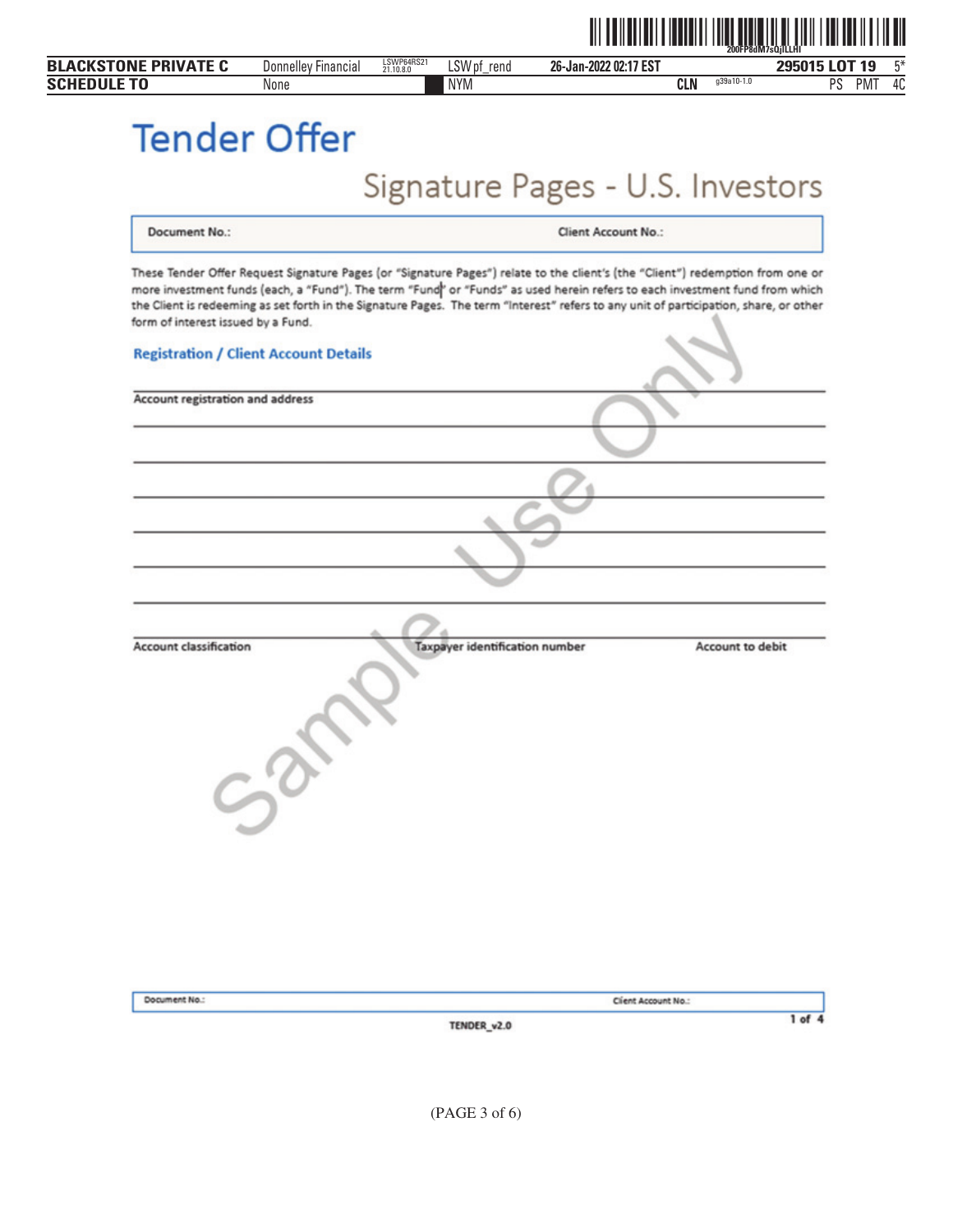

| $\n  0$ NF $\n  L$ .<br><b>PRIVATE C</b><br>RI <i>I</i> | Financial<br>Jonnellev | LSWP64RS21<br>21.10.8.0 | ∟SW pf<br>rend | 26-Jan-2022 02:17 EST |            |            | $\sim$<br>20<br><b>OOFOAF</b><br>.<br>ΖU | $F*$              |
|---------------------------------------------------------|------------------------|-------------------------|----------------|-----------------------|------------|------------|------------------------------------------|-------------------|
| ENIII E TA<br><b>SCH'</b>                               | None                   |                         | <b>NYM</b>     |                       | <b>CLN</b> | a40b19-1.0 | no<br>PM <sup>-</sup>                    | $^{\prime\prime}$ |

Document No.:

Client Account No.:

#### **Request Tender / Redemption Details**

| <b>Fund Name:</b>     |                     |         |                                       |                    |
|-----------------------|---------------------|---------|---------------------------------------|--------------------|
| <b>Effective Date</b> | <b>Cut-off Date</b> | Channel | <b>Tender Type</b><br>Partial<br>Full | Units (If Partial) |

#### **Payment**

Cash payments due pursuant to this request will be made directly to Merrill Lynch, Pierce, Fenner & Smith, Inc. or U.S. Trust, as indicated above, who will facilitate the distribution of proceeds into the Client's account

#### **Signature**

By executing and submitting these Signature Pages, you acknowledge that this request is subject to all of the terms and conditions set forth in the Offer and the Letter of Transmittal. Except as stated in the Offer, this request is irrevocable. You acknowledge the absolute right of the Fund to reject any and all tenders, including those that the Fund determines, in its sole discretion, are not in the appropriate form. You represent that you are the beneficial owner of the Interests in the Fund to which this request relates, or that the person signing this request is an authorized representative of the redeeming investor.

#### Internal Revenue Code Certification

Under penalties of perjury, by signature below, you hereby represent, warrant and certify as follows: (a) the Social Security/ Taxpayer ID Number set forth in these Signature Pages is your true, correct and complete Social Security/Taxpayer ID Number, and you are a U.S. citizen or other United States person (as defined in the instructions to IRS Form W-9); (b) you are not subject to backup withholding because (i) you are exempt from backup withholding, (ii) you have not been notified by the Internal Revenue Service that you are subject to backup withholding as a result of a failure to report all interest or dividends, or (iii) the Internal Revenue Service has notified you that you are no longer subject to backup withholding; and (c) if an exemption from the Foreign Account Tax Compliance Act (FATCA) reporting was requested on this document then you certify that the FATCA code(s) entered on this document, if any, indicating that you are exempt from FATCA reporting is correct.

#### Certification instructions.

Check this box if you have been notified by the IRS that you are currently subject to backup withholding because you have failed to report all interest and dividends on your tax return. The Internal Revenue Service does not require your consent to any provision of this document other than the certifications required to avoid backup withholding.

Document No.:

Client Account No.:

TENDER\_v2.0

 $2$  of  $4$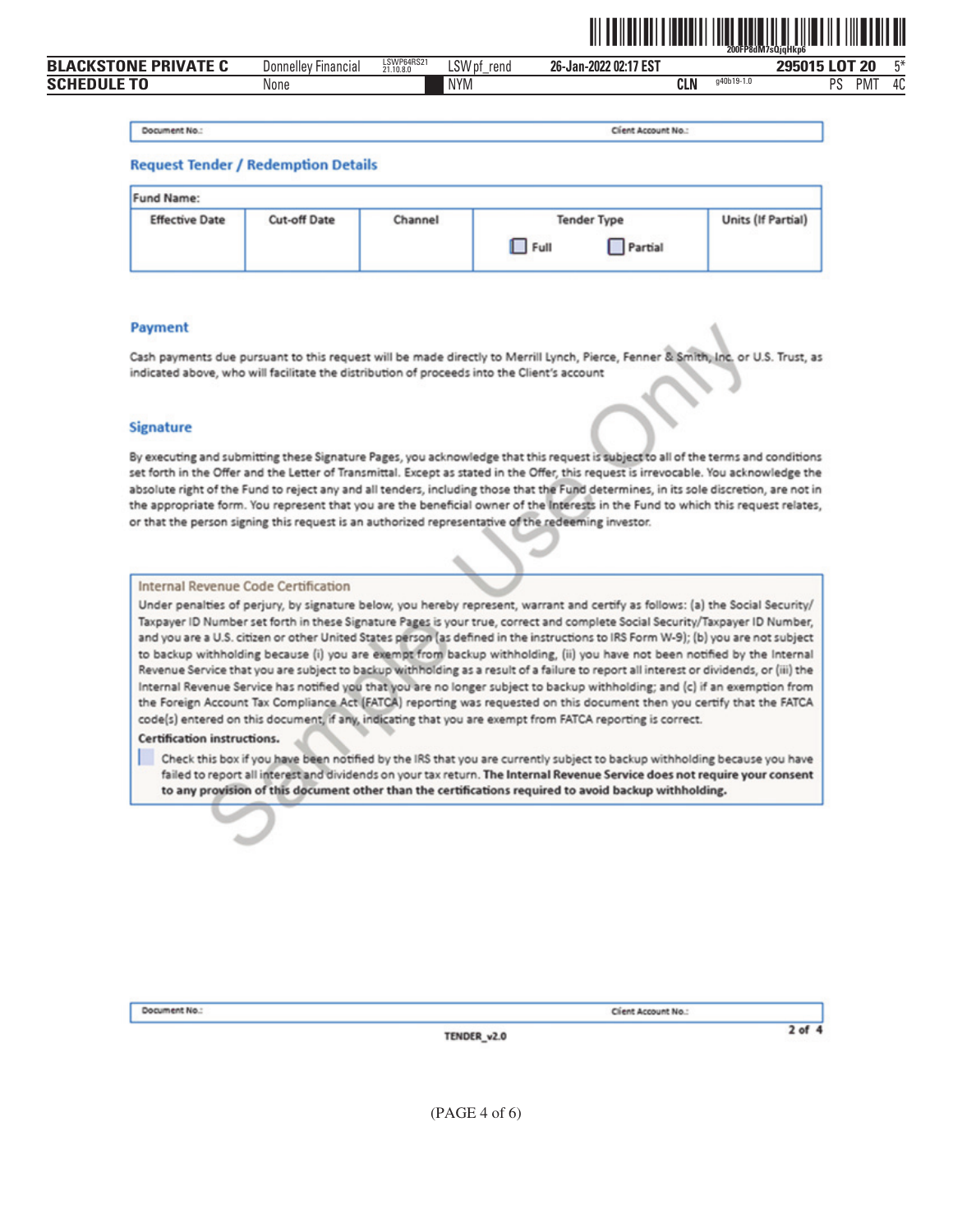

|                                 |                            |                                           | ∭                     |                            | P8dM7s0hiF5n  |                               |
|---------------------------------|----------------------------|-------------------------------------------|-----------------------|----------------------------|---------------|-------------------------------|
| <b>BLACKSTONE PRIVATE C</b>     | <b>Donnelley Financial</b> | FWPLAN-PFRS59<br>21.10.8.0<br>LSW pf_rend | 26-Jan-2022 02:17 EST |                            | 295015 LOT 21 | $5^*$                         |
| <b>SCHEDULE TO</b>              | None                       | <b>NYM</b>                                |                       | $g41c28-1.0$<br><b>CLN</b> | PS            | $\overline{40}$<br><b>PMT</b> |
| Document No.:                   |                            |                                           | Client Account No.:   |                            |               |                               |
| Signature (cont.)               |                            |                                           |                       |                            |               |                               |
|                                 |                            |                                           |                       |                            |               |                               |
| Signature 1:                    | -                          |                                           |                       |                            |               |                               |
| Signature 1                     |                            |                                           | Date                  |                            |               |                               |
| Signer's name<br>(piease print) |                            |                                           | Title                 |                            |               |                               |
| Signature 2:                    | -                          |                                           |                       |                            |               |                               |
| Signature 2                     |                            |                                           | Date                  |                            | ٠             |                               |
| Signer's name<br>(please print) |                            |                                           | Title                 |                            |               |                               |
| Signature 3:                    |                            |                                           |                       |                            |               |                               |
| Signature 1                     |                            |                                           | <b>Date</b>           |                            |               |                               |
| Signer's name<br>(please print) |                            |                                           | Title                 |                            | ٠             |                               |
| Signature 4:                    |                            |                                           |                       |                            |               |                               |
| Signature 4                     | <b>HOLME</b>               |                                           | Date                  |                            | ٠             |                               |
| Signer's name<br>(piease print) |                            |                                           | Title                 |                            |               |                               |
| Signature 5:                    |                            |                                           |                       |                            |               |                               |
| Signature 5                     | <b>BOOM</b>                |                                           | Date                  |                            |               |                               |
| Signer's name<br>(piease print) |                            |                                           | Title                 |                            |               |                               |
| Signature 6:                    |                            |                                           |                       |                            |               |                               |
| Signature 6                     | <b>STAR</b>                |                                           | Date                  |                            |               |                               |
| Signer's name                   |                            |                                           | Title                 |                            | ٠             |                               |
| (please print)                  |                            |                                           |                       |                            |               |                               |
|                                 |                            |                                           |                       |                            |               |                               |
|                                 |                            |                                           |                       |                            |               |                               |
|                                 |                            |                                           |                       |                            |               |                               |
|                                 |                            |                                           |                       |                            |               |                               |
|                                 |                            |                                           |                       |                            |               |                               |
|                                 |                            |                                           |                       |                            |               |                               |

| Document No.: | Client Account No.: |  |
|---------------|---------------------|--|
|               | TENDER_v2.0         |  |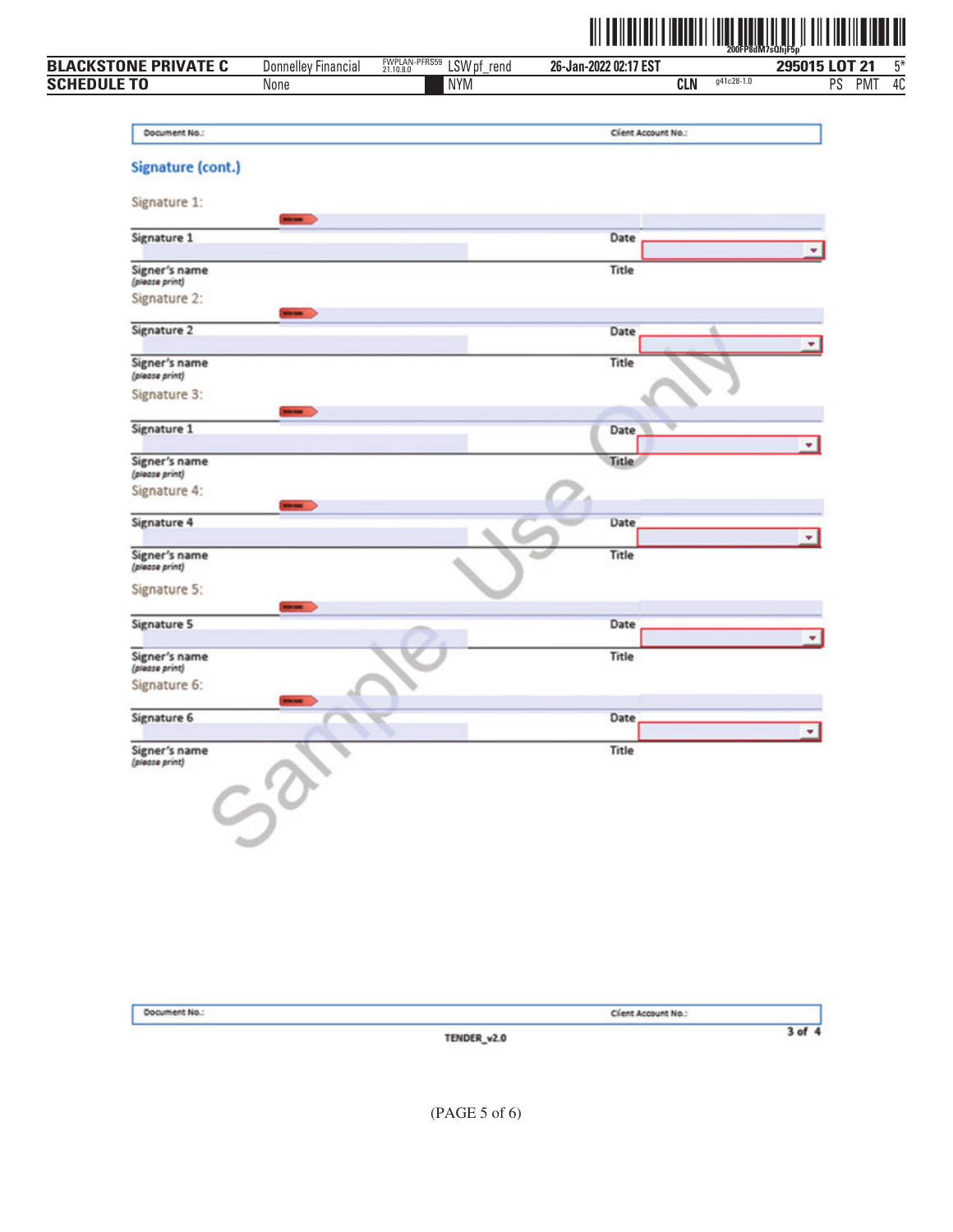|                             |                            |                                              | WINI<br><u> III IIIIIIIII</u> |            | <u> FINI FINI TILLI TILLII TARAHI TILLII T</u><br>200FP8dM7sQhpMnp |       |
|-----------------------------|----------------------------|----------------------------------------------|-------------------------------|------------|--------------------------------------------------------------------|-------|
| <b>BLACKSTONE PRIVATE C</b> | <b>Donnelley Financial</b> | FWPLAN-PFRS59<br>LSW pf<br>rend<br>21.10.8.0 | 26-Jan-2022 02:17 EST         |            | 295015 LOT 22                                                      | $F^*$ |
| <b>Schedule To</b>          | None                       | <b>NYM</b>                                   | <b>CLN</b>                    | g42d37-1.0 | <b>PMT</b><br>DС                                                   | 40    |

#### Document No.:

Client Account No.:

#### **Investment Professional Attestation**

The undersigned Investment Professional certifies that the Client is known to and is a client of the Investment Professional, and the Investment Professional has had substantive discussions with the Client regarding the Client's investment objectives. The Investment Professional confirms that he/she has a reasonable basis for believing (i) that all of the representations made by the Client in the Subscription Agreement are true and correct, (ii) based on information obtained from the Client concerning the Client's investment objectives, other investments, financial situation and needs, and any other information known to the Investment Professional, that an investment in the Fund(s) is suitable for the Client, and (iii) that the Client's contact information on record with the selling agent and as noted on these Signature Pages is true and correct. The Investment Professional confirms that the Client is aware of the financial terms and risks applicable to, and fees and expenses associated with, an investment in each Fund and the specific class(es)/tranche(s) and series of Interests issued by each Fund in which the Client is seeking to invest.

| <b>Investment Professional Name</b>      | Production No. / UST CAI No.: |
|------------------------------------------|-------------------------------|
| <b>Investment Professional Signature</b> | Date                          |
|                                          |                               |
|                                          |                               |
|                                          |                               |
|                                          |                               |
|                                          |                               |
|                                          |                               |
|                                          |                               |
|                                          |                               |
|                                          |                               |
|                                          |                               |
|                                          |                               |

|  | Document No.: |  |  |
|--|---------------|--|--|
|  |               |  |  |

TENDER\_v2.0

Client Account No.:

 $4 of 4$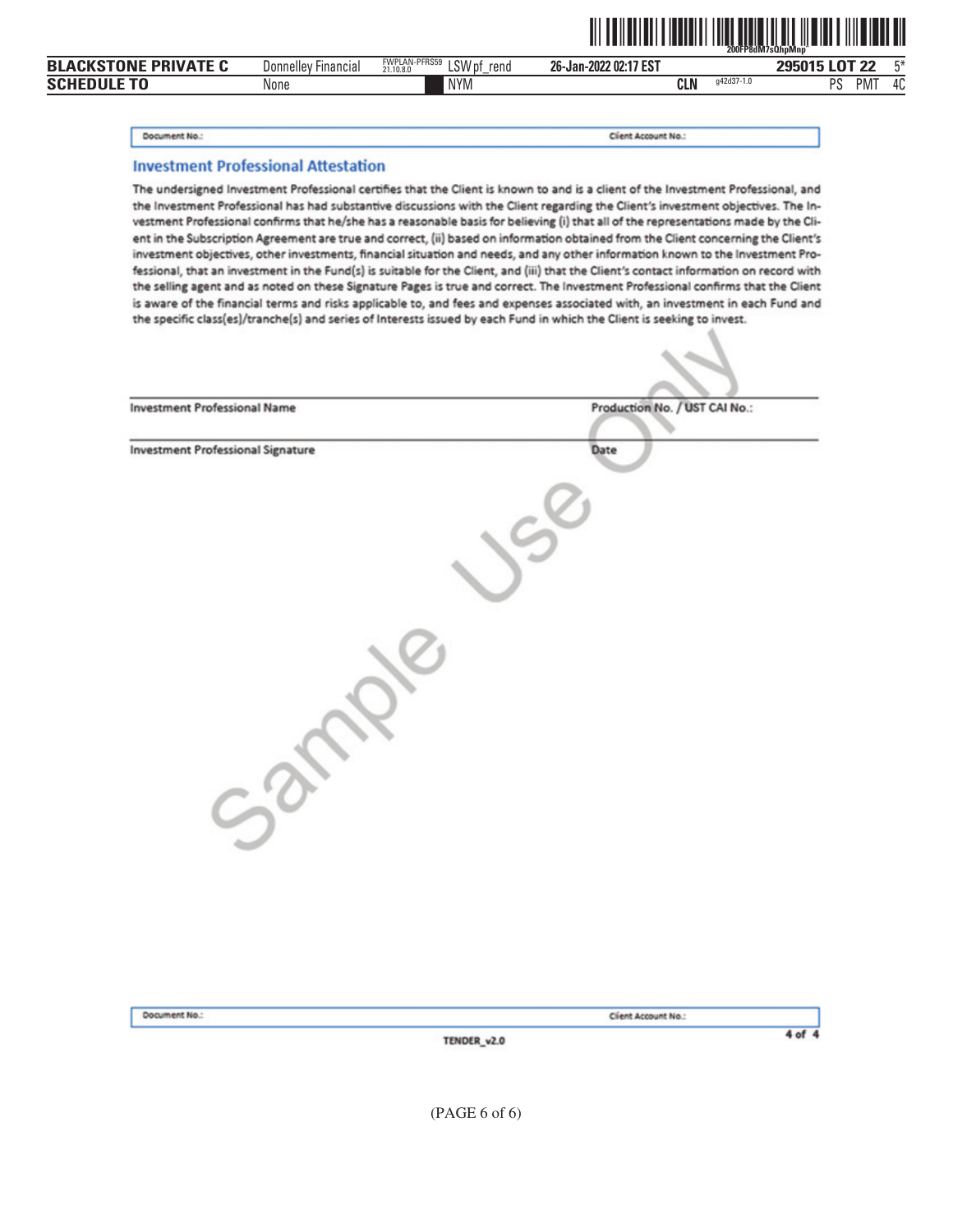|                             |                               |                                              |                       | 200FP8dM7sQheHnHa |  |
|-----------------------------|-------------------------------|----------------------------------------------|-----------------------|-------------------|--|
| <b>BLACKSTONE PRIVATE C</b> | Donnellev<br><b>Financial</b> | FWPLAN-PFRS50<br>LSW pf<br>rena<br>21,10,8,0 | 26-Jan-2022 02:17 EST | 295015 FORMLTR 1  |  |

The Company of the House of the House and the House of the House of the House of the House of the House of the

PS PMT 1C

NYM **CLN** PS

# **Form of Letter from the Fund to Shareholders in Connection with the Fund's Acceptance of Shares**

BLACKSTONE PRIVATE CREDIT FUND c/o DST Systems Inc. P.O. Box 219270 Kansas City, MO 64121

[DATE]

**SCHEDULE TO**

[SHAREHOLDER NAME/ADDRESS]

**None** 

Dear Shareholder:

This letter serves to inform you that Blackstone Private Credit Fund (the "Fund") has received and accepted for purchase your tender of shares of beneficial interest in the Fund.

In accordance with the terms of the tender offer, you will be issued a non-interest bearing, non-transferable promissory note (the "Note"), which will be held on your behalf by DST Systems Inc., the Fund's transfer agent ("Transfer Agent"), entitling you to receive payment(s) in an aggregate amount equal to the net asset value of the tendered shares as of March 31, 2022 less the 2% "early repurchase deduction" (if applicable).

If you have any questions (or wish to request a copy of your Note), please contact the Fund's Transfer Agent at (833) 750-0319.

Sincerely,

Blackstone Private Credit Fund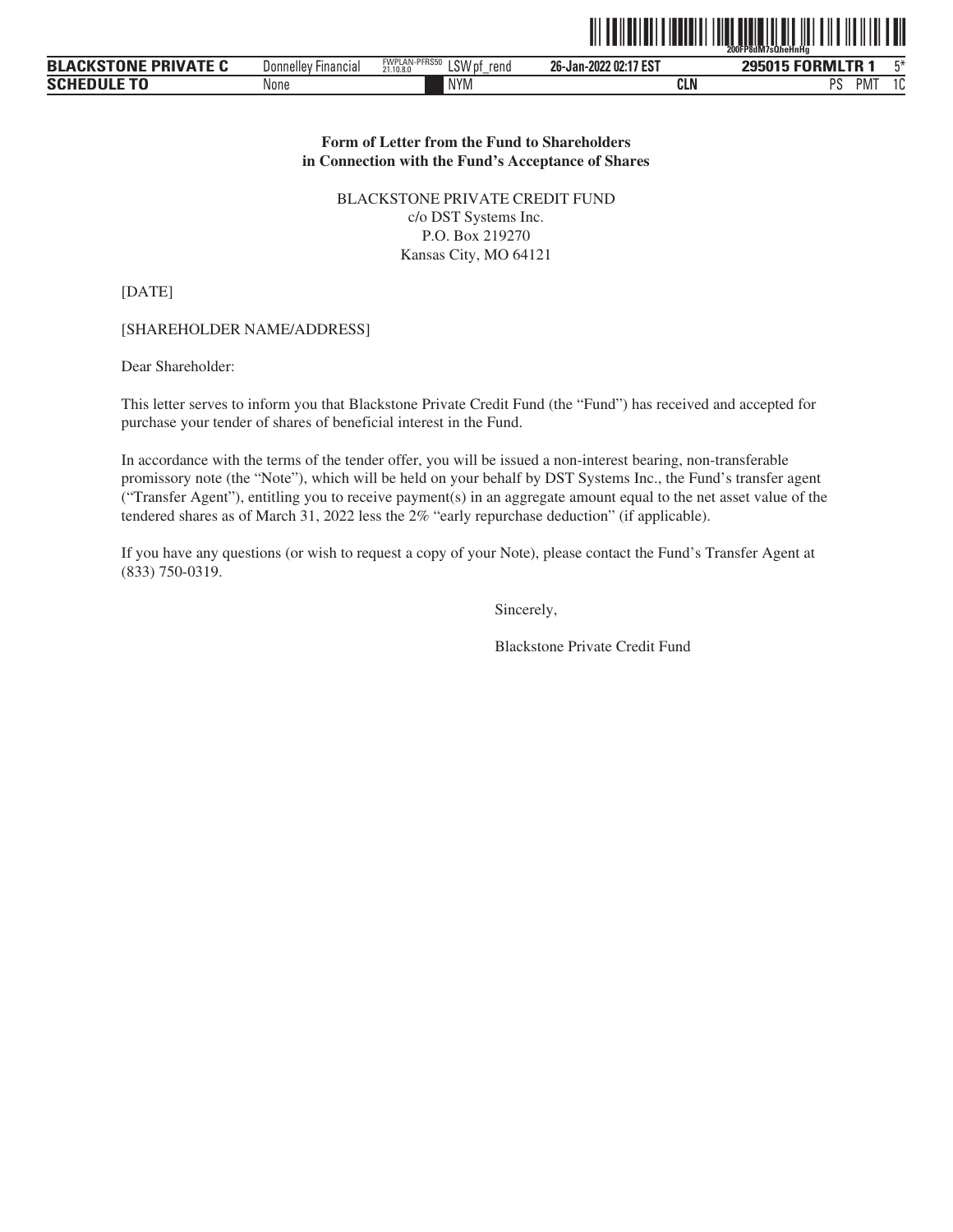

#### **Form of Promissory Note for Repurchases of your Shares**

#### **BLACKSTONE PRIVATE CREDIT FUND**

Dated: [insert date]

FOR VALUE RECEIVED, Blackstone Private Credit Fund ("Payor" or the "Company"), a Delaware statutory trust issuing its shares of beneficial interest ("Shares"), hereby promises to pay [insert name of payee] ("Payee") the Payment Amount (as defined in Section 2) in a single installment as discussed below.

This Note is being issued so that Payor may purchase Shares (the "Repurchased Shares") from Payee pursuant to the terms and subject to the conditions set out in the Offer to Purchase dated January 28, 2022 and the Letter of Transmittal submitted by the Payee (which Offer to Purchase and Letter of Transmittal, together with any amendments or supplements thereto collectively constitute the "Offer"). This Note is not negotiable and is not interest-bearing.

1. General Payment Provisions. The Payor will pay the Payment Amount under this Note in a single installment in such currency of the United States of America as will be legal tender at the time of payment. Payment under this Note will be made by wire transfer to Payee's account at Payee's authorized agent as previously identified to Payor by Payee.

2. Payment. The "Payment Amount" will be an amount equal to the value of the Repurchased Shares determined as of March 31, 2022 (the "Valuation Date") reduced by the Early Repurchase Deduction (as defined herein), if applicable. Unless the existence of changes in tax or other laws or regulations or unusual market conditions result in a delay, the Payor will make payment under this Note on or before 30 days after the Valuation Date.

Repurchased Shares that were purchased in a tender offer with a Valuation Date that is within the 12 month period following the initial issue date of such Shares being tendered are subject to an "early repurchase deduction" (the "Early Repurchase Deduction") at a rate of 2% of the aggregate net asset value of such Shares.

3. Optional Prepayment. This Note may be prepaid, without premium, penalty or notice, at any time.

4. Events of Default.

(a) The occurrence of any of the following events shall be deemed to be an "Event of Default" under this Note:

> (i) The Payor defaults in payment when due and any such default continues for a period of ten (10) days; or

(ii) (1) The Payor commences any proceeding or other action relating to the Company in bankruptcy or seeks reorganization, arrangement, readjustment, dissolution, liquidation, winding-up, relief or composition of the Company or the debts of the Company under any law relating to bankruptcy, insolvency or reorganization or relief of debtors; (2) the Payor applies for, or consents or acquiesces to, the appointment of a receiver, conservator, trustee or similar officer for the Company or for all or substantially all of the property of the Company; (3) the Payor makes a general assignment for the benefit of creditors of the Company; or (4) the Payor generally admits its inability to pay its debts with respect to the Company as they become due and payable; or

(iii) (1) The commencement of any proceeding or the taking of any other action against the Company in bankruptcy or seeking reorganization, arrangement, readjustment, dissolution, liquidation, winding-up, relief or composition of the Company or the debts of the Company under any law relating to bankruptcy, insolvency or reorganization or relief of debtors and the continuance of any of such events for sixty (60) days undismissed, unbonded or undischarged; or (2) the appointment of a receiver,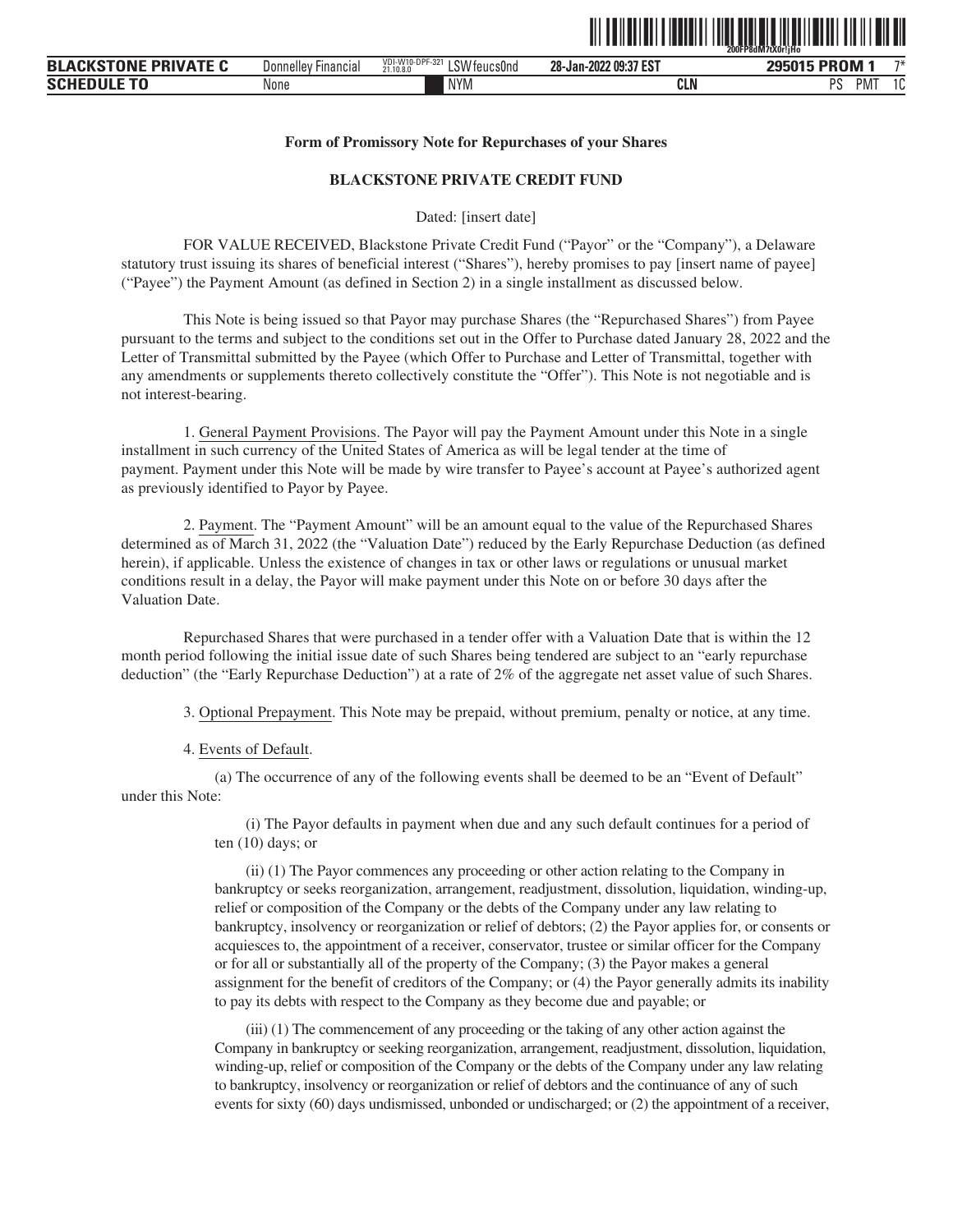|                                  |                                            |                                                              | 200FP8dM7tDuY92pv              |                      |                 |
|----------------------------------|--------------------------------------------|--------------------------------------------------------------|--------------------------------|----------------------|-----------------|
| <b>BLACKSTONE</b><br>: PRIVATE C | $- \cdot$<br>Donnellev<br><b>Financial</b> | VDI-W10-LP<br>-LPF-424<br>01111<br>LSW lasrv0nd<br>21.10.8.0 | 18:10 ES1<br>67<br>27-Jan-2022 | 295015 PROM:         | $A +$           |
| <b>SCHE</b>                      | None                                       | <b>NYM</b>                                                   | <b>CLN</b>                     | nс<br>PM <sub></sub> | $\Lambda$<br>טו |

conservator, trustee or similar officer for the Payor or for all or substantially all of the property of the Company and the continuance of any such event for sixty (60) days undismissed, unbonded or undischarged.

<u>oli od indijelo i naseljeni i naseljeni u nastava i naseljeni u nastava i nastava i nastava i nastava i nastav</u>

(b) Upon the occurrence of an Event of Default, the entire unpaid amount of this Note outstanding shall become immediately due and payable, without presentment, demand, protest, or other notice of any kind, all of which are expressly waived, and without any action on the part of the Payee.

#### 5. Miscellaneous.

(a) Governing Law; Consent to Jurisdiction. This Note and the rights and remedies of the Payor and Payee will be governed by and construed in accordance with the laws of the State of New York applicable to agreements made and to be wholly performed within such State, without regard to the conflict of laws principles of such State. Any legal action, suit or proceeding arising out of or relating to this Agreement may be instituted in any state or federal court located within the County of New York, State of New York, and each party hereto agrees not to assert, by way of motion, as a defense, or otherwise, in any such action, suit or proceeding, any claim that it is not subject personally to the jurisdiction of such court, that the venue of the action, suit or proceeding is improper or that this Agreement or the subject matter hereof may not be enforced in or by such court.

(b) Notices. All communications under this Note will be given in writing, sent by telecopier or registered mail to the address set forth below or to such other address as such party will have specified in writing to the other party hereto, and will be deemed to have been delivered effective at the earlier of its receipt or within two (2) days after dispatch.

| If to Payor, to: | <b>Blackstone Private Credit Fund</b>   |
|------------------|-----------------------------------------|
|                  | 345 Park Avenue, 31 <sup>st</sup> Floor |
|                  | New York, New York 10154                |
|                  | Telephone: (844) 702-1299               |
|                  | Attention: Chief Financial Officer      |

#### If to Payee, to: [Insert contact information for the Payee]

(c) Severability, Binding Effect. Any provision of this Note that is prohibited or unenforceable in any jurisdiction will, as to such jurisdiction, be ineffective to the extent of such prohibition or unenforceability without invalidating the remaining provisions hereof, and any such prohibition or unenforceability in any jurisdiction will not invalidate or render unenforceable such provision in any other jurisdiction.

(d) Amendment; Waiver. No provision of this Note may be waived, altered or amended, except by written agreement between the Payor and Payee.

(e) Waiver of Presentment. Payor hereby waives presentment, protest, demand for payment and notice of default or nonpayment to or upon Payor with respect to this Note.

(f) Entire Agreement. This Note and the Offer set out the entire agreement between the parties and supersede any prior oral or written agreement between the parties.

(g) Delaware Statutory Trust. The obligations of the Company under this Note are not binding upon any trustee or shareholder of the Company personally, but bind only the Company and the Company's property. A copy of the Amended and Restated Agreement and Declaration of Trust of the Company is on file with the State of Delaware, and notice is hereby given that this instrument is executed on behalf of the trustees of the Company as trustees and not individually and that the obligations of or arising out of this instrument are not binding on any of the trustees, officers or shareholders individually, but are binding only upon the trust property of the Company.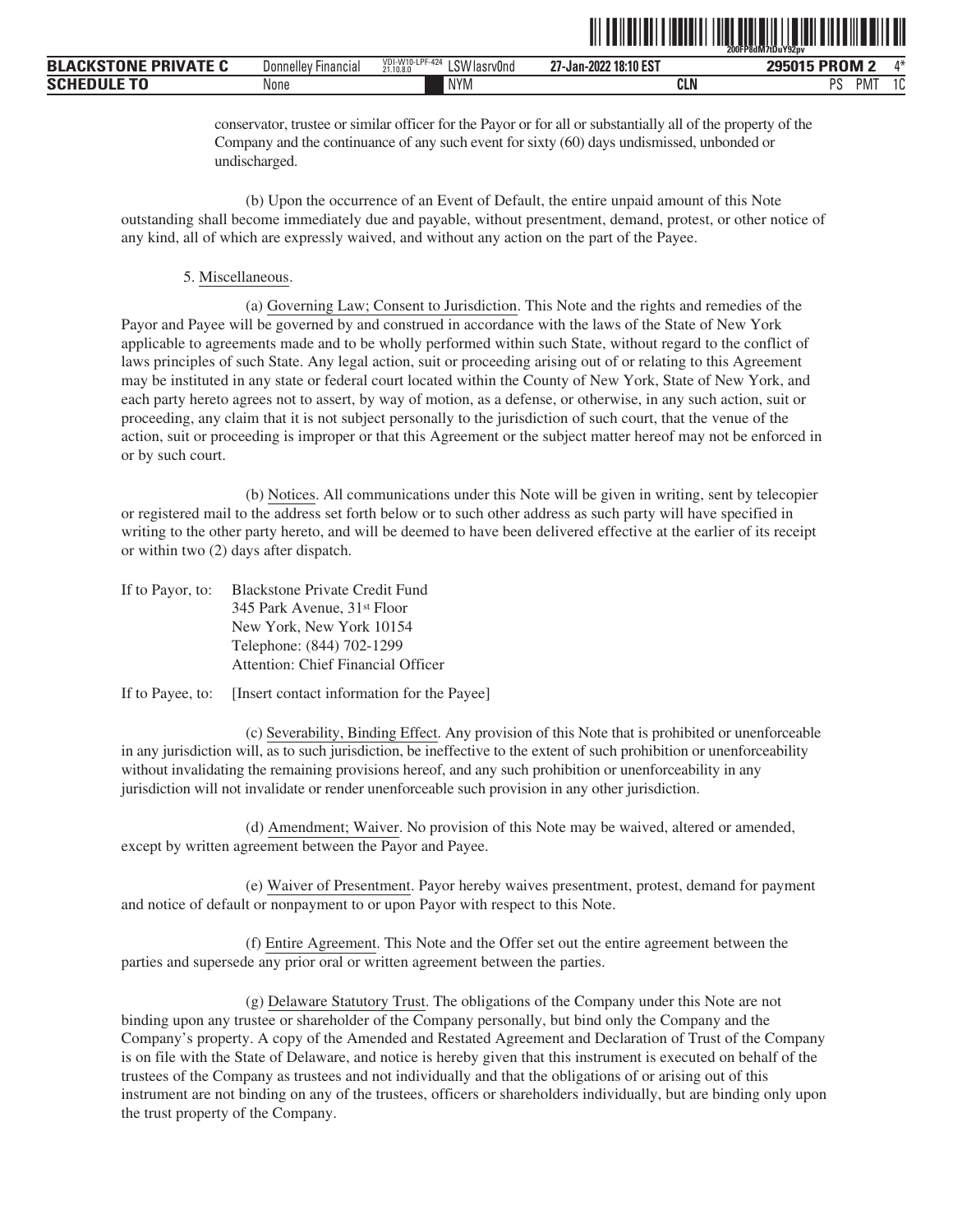

| <b>BLACKSTONE</b><br>DRIVATE C<br>∼н.<br>. | Donnelley Financial | <b>FWFLAN-FFR30</b><br>LSW pt<br>rena<br>21.10.8.0 | 26-Jan-2022 02:17 EST | ומכי<br><b>PROM3</b><br>-п.<br>э | - 75 |
|--------------------------------------------|---------------------|----------------------------------------------------|-----------------------|----------------------------------|------|
| <b>SCHEDULE TO</b>                         | None                | <b>NIVM</b><br>I V I I V                           | <b>CLN</b>            | <b>DC</b><br>PM <sup>-</sup>     |      |
|                                            |                     |                                                    |                       |                                  |      |

IN WITNESS WHEREOF, Payor has duly caused this Note to be duly executed as of the date first above written.

# BLACKSTONE PRIVATE CREDIT FUND

By:

Name:

Title: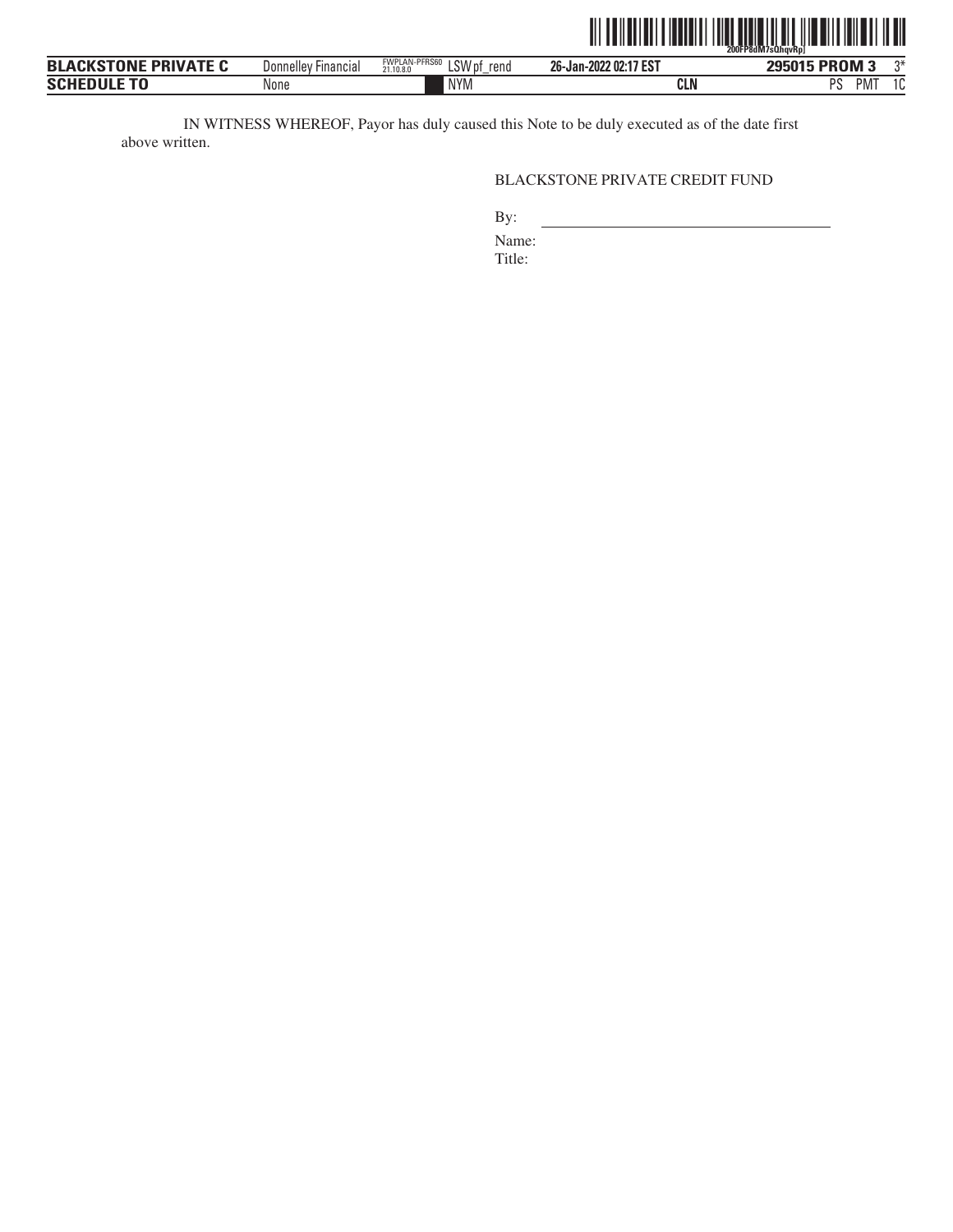|                                                   |                         |                                                             |                                          | 200FP8dM7tX14GbH&   |      |
|---------------------------------------------------|-------------------------|-------------------------------------------------------------|------------------------------------------|---------------------|------|
| <b>BLA(</b><br>TNNF<br>VATF C<br><b>DDU</b><br>РК | `Financial<br>Donnellev | JI-W10-DPF-321<br>0.111<br>'teucs0nd<br>_O V v<br>21.10.8.0 | -2022 09:38 EST<br>$28 - Jan -$<br>`-ZU∠ | 295015 NOW          | $7+$ |
| <b>SCHED</b>                                      | None                    | <b>NYM</b>                                                  | CLN                                      | .<br>nс<br>PM.<br>υ |      |

ˆ200FP8dM7tX14GbH&Š **200FP8dM7tX14GbH&**

# *Notice of Withdrawal of Tender Regarding Shares in Blackstone Private Credit Fund For Clients of Clients of Charles Schwab & Co., Inc., National Financial Services LLC / Fidelity Brokerage Services LLC and RBC Capital Markets LLC. Tendered Pursuant to the Offer to Purchase Dated January 28, 2022*

*The Offer and withdrawal rights will expire on February 28, 2022 and this Notice of Withdrawal must be received by the Fund's Transfer Agent, either by mail or by fax, by 11:59 p.m., Eastern Time, on February 28, 2022, unless the Offer is extended Complete this Notice of Withdrawal and follow the transmittal instructions included herein*

# **PLEASE SEND COMPLETED FORMS TO YOUR FINANCIAL ADVISOR / PORTFOLIO MANAGER**

You are responsible for confirming that this Notice is received timely by your Financial Advisor or Portfolio Manager. If you fail to confirm receipt of this Notice, there can be no assurance that your withdrawal will be honored by the Fund.

Ladies and Gentlemen:

Please withdraw the tender previously submitted by the undersigned in a Letter of Transmittal.

| Fund Name:                        |  |
|-----------------------------------|--|
| Fund Account #:                   |  |
| <b>Account Name/Registration:</b> |  |
| Address:                          |  |
| City, State, Zip                  |  |
| Telephone Number:                 |  |
| Email Address:                    |  |
| Financial Intermediary Firm Name: |  |
| Financial Intermediary Account #: |  |
| Financial Advisor Name:           |  |
| Financial Advisor Telephone #:    |  |
|                                   |  |

The undersigned represents that the undersigned is the beneficial owner of the shares in the Fund to which this withdrawal request relates, or that the person signing this request is an authorized representative of the withdrawing shareholder.

| Signature | Print Name of Authorized Signatory (and Title if applicable) | Date |
|-----------|--------------------------------------------------------------|------|
| Signature | Print Name of Authorized Signatory (and Title if applicable) | Date |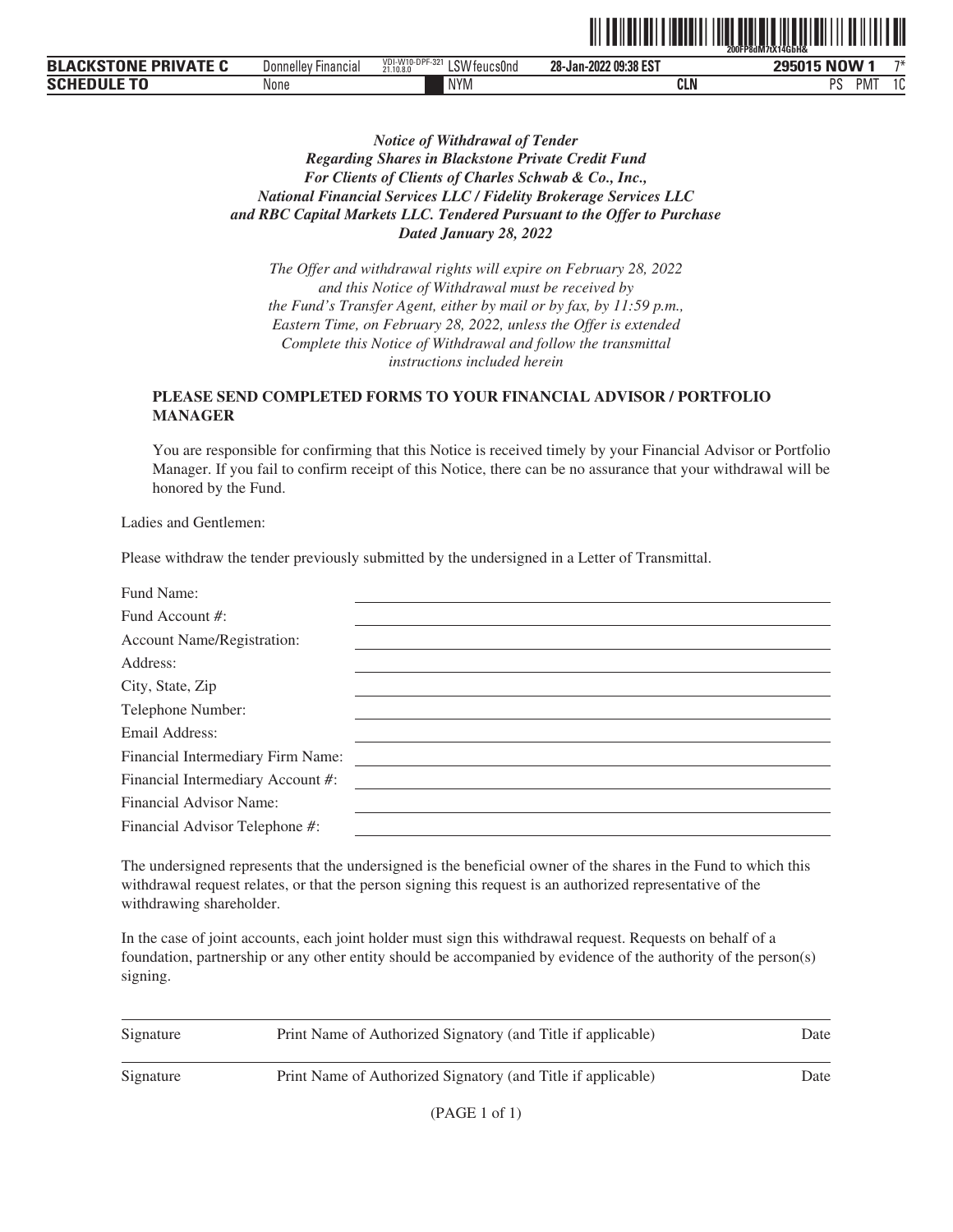|                                   |                        |                                                   | --------              | 200FP8dM7tX1HLbpQ<br>. | -------    |
|-----------------------------------|------------------------|---------------------------------------------------|-----------------------|------------------------|------------|
| ---<br>-<br>D'<br>ыж<br>.<br>-91- | Financial<br>Donnelley | 10-DPF-321<br>VDI-W)<br>LSW feucs0nd<br>21.10.8.0 | 28-Jan-2022 09:38 EST | . . <b>.</b><br>w<br>M | 一个半        |
| <b>SCHI</b>                       | None                   | <b>NYM</b>                                        | CLN                   | nc<br>PM <sup>-</sup>  | ۰ ۾<br>1 U |

*Notice of Withdrawal of Tender Regarding Shares in Blackstone Private Credit Fund For Clients of Clients of UBS Financial Services Inc., Pershing LLC and TD Ameritrade Clearing Inc. Tendered Pursuant to the Offer to Purchase Dated January 28, 2022*

*The Offer and withdrawal rights will expire on February 28, 2022 and this Notice of Withdrawal must be received by the Fund's Transfer Agent, either by mail or by fax, by 11:59 p.m., Eastern Time, on February 28, 2022, unless the Offer is extended Complete this Notice of Withdrawal and follow the transmittal instructions included herein*

*Regular Mail Fax: (816) 256-8862* DST Systems Inc. Attn: Blackstone Private Credit Fund P.O. Box 219270 Kansas City, MO 64121

FOR ADDITIONAL INFORMATION CALL: (833) 750-0319

<u>ott og tid tid tid andre tid andre tid tid tid tid tid andre tid an</u>

*Overnight Mail* DST Systems Inc. Attn: Blackstone Private Credit Fund 430 W 7th Street, Suite 219270 Kansas City, MO 64105

You are responsible for confirming that this Notice is received timely by DST Systems Inc., the Fund's transfer agent. To assure good delivery, please send this page to DST Systems Inc. and not to your financial advisor. If you fail to confirm receipt of this Notice, there can be no assurance that your withdrawal will be honored by the Fund.

Ladies and Gentlemen:

Please withdraw the tender previously submitted by the undersigned in a Letter of Transmittal.

| Fund Name:                        |  |
|-----------------------------------|--|
| Fund Account #:                   |  |
| <b>Account Name/Registration:</b> |  |
| Address:                          |  |
| City, State, Zip                  |  |
| Telephone Number:                 |  |
| Email Address:                    |  |
| Financial Intermediary Firm Name: |  |
| Financial Intermediary Account #: |  |
| Financial Advisor Name:           |  |
| Financial Advisor Telephone #:    |  |
|                                   |  |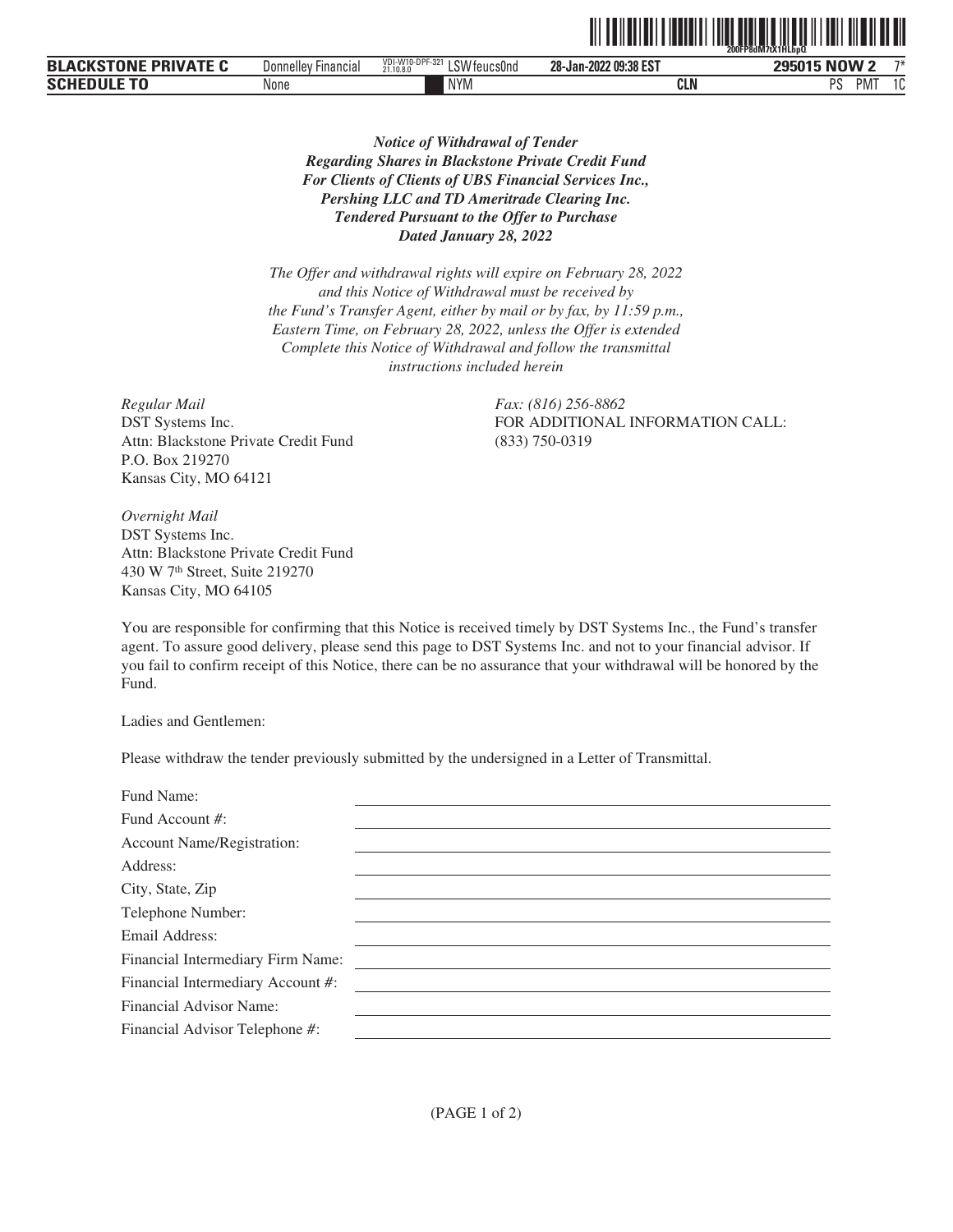|                             |                            |                         |                | IIIIII<br>HIIIIIII    | <b>TIITIN</b><br>200FP8dM7sQiB0mp4 |
|-----------------------------|----------------------------|-------------------------|----------------|-----------------------|------------------------------------|
| <b>BLACKSTONE PRIVATE C</b> | <b>Donnelley Financial</b> | LSWP64RS16<br>21.10.8.0 | LSW pf<br>rend | 26-Jan-2022 02:17 EST | 295015 NOW 3<br>$F^*$              |
| <b>SCHEDULE TO</b>          | None                       |                         | <b>NYM</b>     | <b>CLN</b>            | PS<br>10<br><b>PMT</b><br>ΙU       |

The undersigned represents that the undersigned is the beneficial owner of the shares in the Fund to which this withdrawal request relates, or that the person signing this request is an authorized representative of the withdrawing shareholder.

| Signature | Print Name of Authorized Signatory (and Title if applicable) | Date |
|-----------|--------------------------------------------------------------|------|
| Signature | Print Name of Authorized Signatory (and Title if applicable) | Date |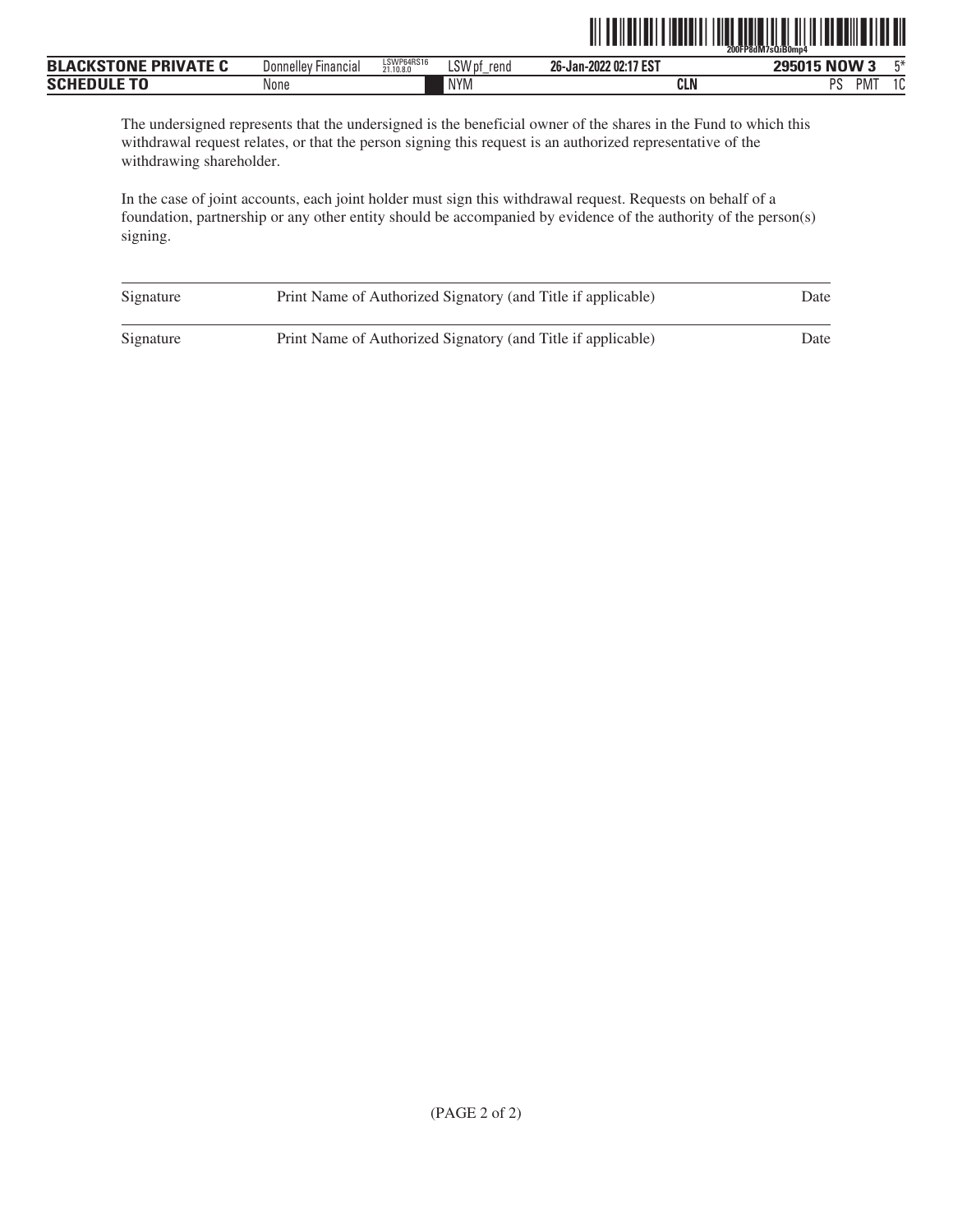|                                         |                     |                                                   |                       | 200FP8dM7tX1=M!pn                     |
|-----------------------------------------|---------------------|---------------------------------------------------|-----------------------|---------------------------------------|
| ---<br><b>PRIVA</b><br>DI<br>JN'<br>DL. | Donnelley Financial | VDI-W1<br>10-DPF-321<br>LSW feucs0nd<br>21.10.8.0 | 28-Jan-2022 09:38 EST | 一下半<br><b>NUM</b>                     |
| <b>SCHE</b>                             | None                | <b>NYM</b>                                        | CLN                   | nc<br>PM <sup>-</sup><br>$\sim$<br>טו |

<u>oli original oli olimpidi istorial oli olimpidi istorial olimpidi istori</u>

*Notice of Withdrawal of Tender Regarding Shares in Blackstone Private Credit Fund For Clients of Millennium Trust Company Tendered Pursuant to the Offer to Purchase Dated January 28, 2022*

*The Offer and withdrawal rights will expire on February 28, 2022 and this Notice of Withdrawal must be received by the Fund's Transfer Agent, either by mail or by fax, by 11:59 p.m., Eastern Time, on February 28, 2022, unless the Offer is extended Complete this Notice of Withdrawal and follow the transmittal instructions included herein*

# **PLEASE SEND COMPLETED FORMS TO YOUR MILLENNIUM TRUST COMPANY FINANCIAL ADVISOR**

You are responsible for confirming that this Notice is received timely by your Financial Advisor. If you fail to confirm receipt of this Notice, there can be no assurance that your withdrawal will be honored by the Fund.

Ladies and Gentlemen:

Please withdraw the tender previously submitted by the undersigned in a Letter of Transmittal.

| Fund Name:                        |  |
|-----------------------------------|--|
| Fund Account #:                   |  |
| <b>Account Name/Registration:</b> |  |
| Address:                          |  |
| City, State, Zip                  |  |
| Telephone Number:                 |  |
| Email Address:                    |  |
| Financial Intermediary Firm Name: |  |
| Financial Intermediary Account #: |  |
| Financial Advisor Name:           |  |
| Financial Advisor Telephone #:    |  |
|                                   |  |

The undersigned represents that the undersigned is the beneficial owner of the shares in the Fund to which this withdrawal request relates, or that the person signing this request is an authorized representative of the withdrawing shareholder.

| Signature | Print Name of Authorized Signatory (and Title if applicable) | Date |
|-----------|--------------------------------------------------------------|------|
| Signature | Print Name of Authorized Signatory (and Title if applicable) | Date |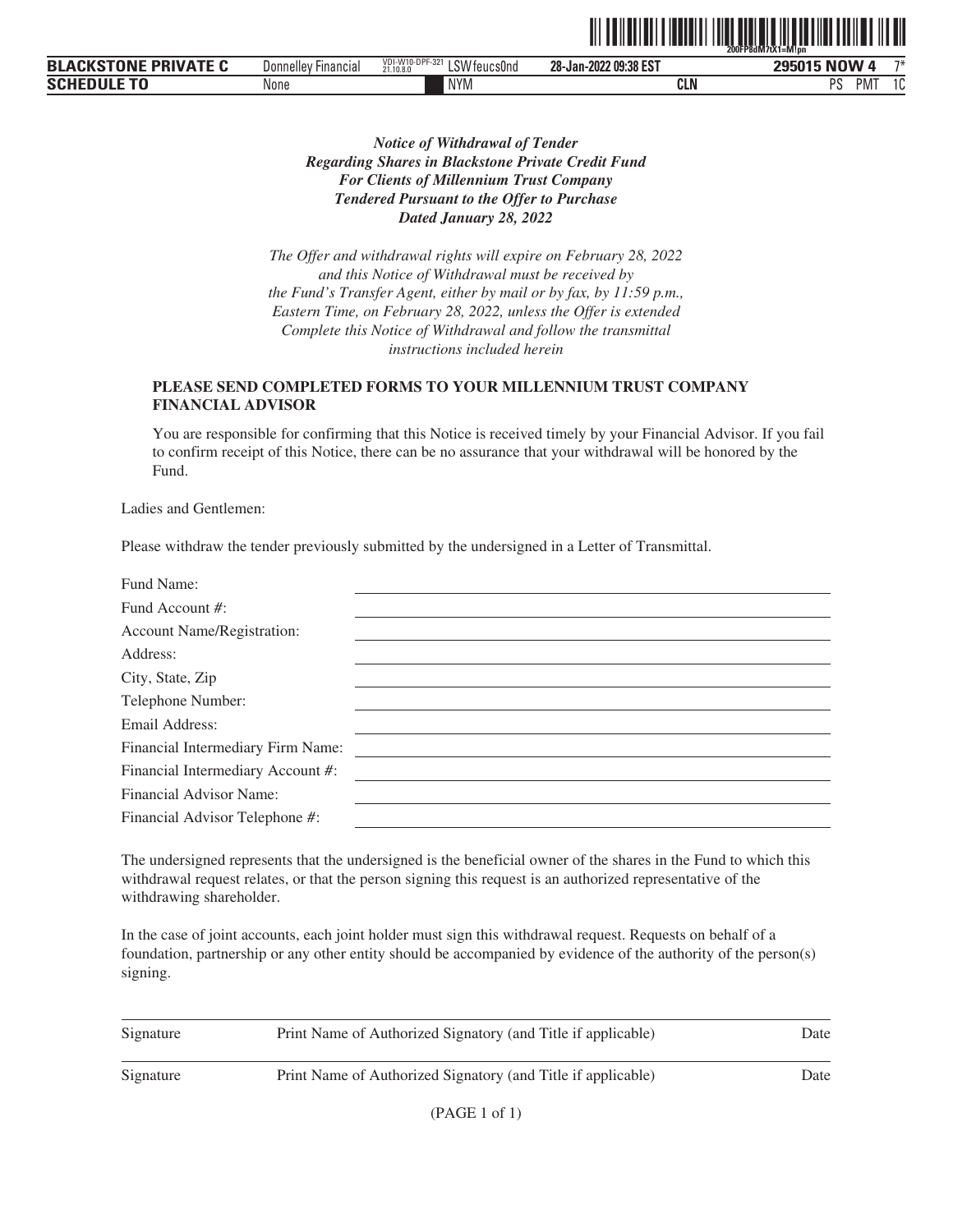|                                                           |                               |                                                               |                       | 200FP8dM7tX1Z@aHn           |               |
|-----------------------------------------------------------|-------------------------------|---------------------------------------------------------------|-----------------------|-----------------------------|---------------|
| : DDIVATE C<br>$\blacksquare$<br><b>BLA</b><br>JN:<br>- - | <b>Hinancial</b><br>Donnelley | NY0146AM10013 <sup>-</sup><br>ا SWL<br>/budhc0nd<br>21.10.8.0 | 28-Jan-2022 09:38 EST | <b>NOW</b><br><b>OOEN1E</b> | 一个半           |
| <b>SCH</b>                                                | None                          | <b>NYM</b>                                                    | <b>CLN</b>            | nc<br>PM <sup>-</sup>       | $\sim$<br>ט ו |

# *Notice of Withdrawal of Tender Regarding Shares in Blackstone Private Credit Fund For Clients of Blackstone Securities Partners LP Tendered Pursuant to the Offer to Purchase Dated January 28, 2022*

*The Offer and withdrawal rights will expire on February 28, 2022 and this Notice of Withdrawal must be received by the Fund's Transfer Agent, either by mail or by fax, by 11:59 p.m., Eastern Time, on February 28, 2022, unless the Offer is extended Complete this Notice of Withdrawal and follow the transmittal instructions included herein*

#### **PLEASE SEND COMPLETED FORMS TO YOUR BLACKSTONE FINANCIAL ADVISOR AT:**

*Regular Mail Email* Blackstone Securities Partners LP Attn: Blackstone Private Wealth 345 Park Avenue, Floor 30 New York, NY 10154

PWS-BCREDTenders@blackstone.com

ˆ200FP8dM7tX1Z@aHnŠ **200FP8dM7tX1Z@aHn**

You are responsible for confirming that this Notice is received timely by your Financial Advisor. If you fail to confirm receipt of this Notice, there can be no assurance that your withdrawal will be honored by the Fund.

Ladies and Gentlemen:

Please withdraw the tender previously submitted by the undersigned in a Letter of Transmittal.

| Fund Name:                        |  |
|-----------------------------------|--|
| Fund Account #:                   |  |
| <b>Account Name/Registration:</b> |  |
| Address:                          |  |
| City, State, Zip                  |  |
| Telephone Number:                 |  |
| Email Address:                    |  |
| Financial Intermediary Firm Name: |  |
| Financial Intermediary Account #: |  |
| Financial Advisor Name:           |  |
| Financial Advisor Telephone #:    |  |
|                                   |  |

The undersigned represents that the undersigned is the beneficial owner of the shares in the Fund to which this withdrawal request relates, or that the person signing this request is an authorized representative of the withdrawing shareholder.

| Signature | Print Name of Authorized Signatory (and Title if applicable) | Date |
|-----------|--------------------------------------------------------------|------|
| Signature | Print Name of Authorized Signatory (and Title if applicable) | Date |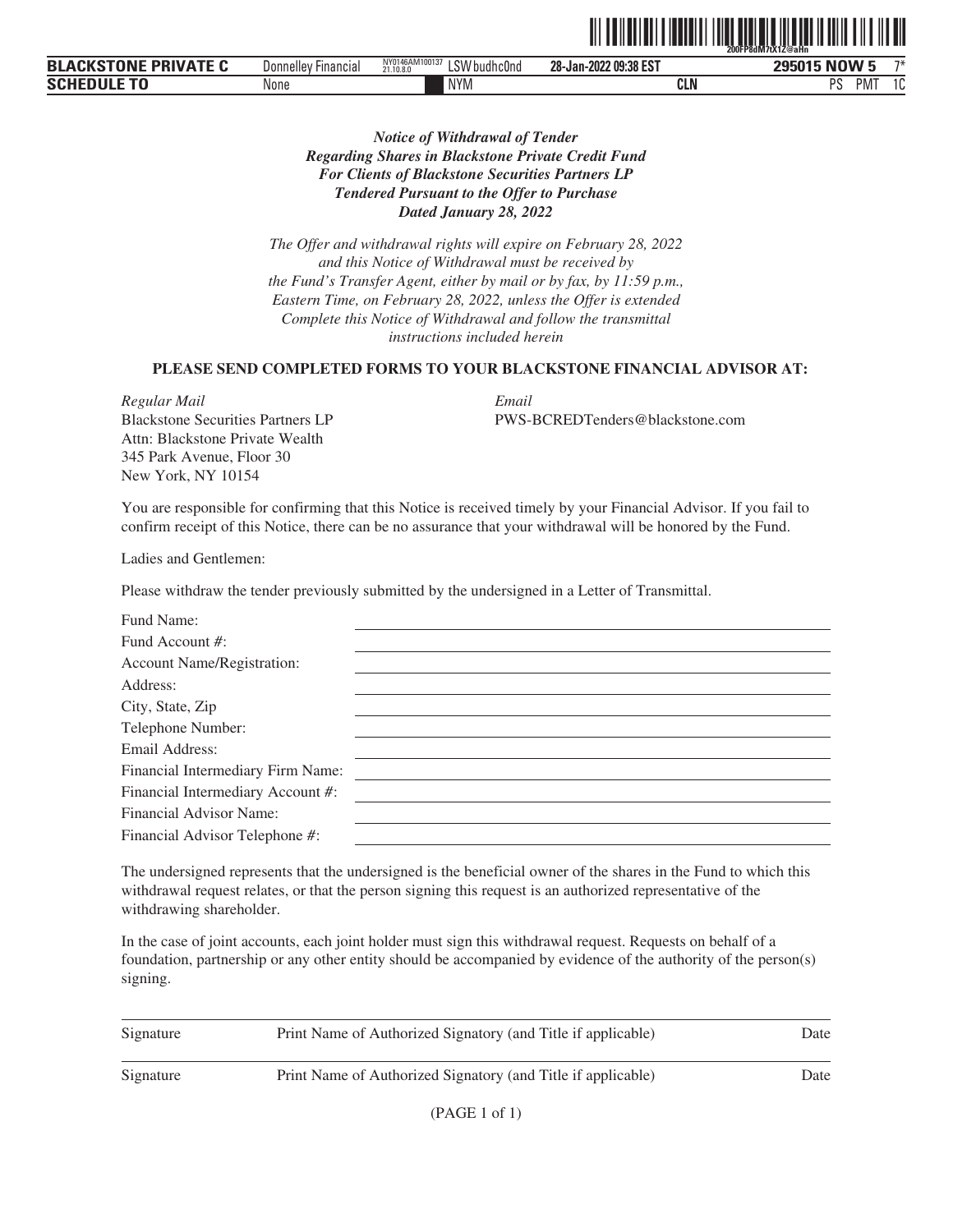| <b>BLACKSTONE</b><br><b>PRIVATE C</b> | <b>Donnelley Financial</b> | NY0146AM10013<br>'SW budhc0no<br>21.10.8.0 | 28-Jan-2022 09:38 EST | 295015 NOW 6<br>$0*$                  |
|---------------------------------------|----------------------------|--------------------------------------------|-----------------------|---------------------------------------|
| <b>SCHE</b>                           | None                       | <b>NYM</b>                                 | CLN                   | DС<br>$\sim$<br>'NI<br><u>ົບ</u><br>u |

ˆ200FP8dM7tX1daZHRŠ **200FP8dM7tX1daZHR**

# *Notice of Withdrawal of Tender Regarding Shares in Blackstone Private Credit Fund For Clients of Morgan Stanley Smith Barney LLC Tendered Pursuant to the Offer to Purchase Dated January 28, 2022*

*The Offer and withdrawal rights will expire on February 28, 2022 and this Notice of Withdrawal must be received by Your Morgan Stanley Advisor or Private Wealth Advisor by 11:59 p.m., Eastern Time, on February 28, 2022, unless the Offer is extended Complete this Notice of Withdrawal and follow the transmittal instructions included herein*

# **PLEASE SEND COMPLETED FORMS TO YOUR MORGAN STANLEY FINANCIAL ADVISOR / PRIVATE WEALTH ADVISOR**

# **PLEASE DO NOT SEND THE COMPLETED FORMS TO THE FUND'S ADMINISTRATOR.** *If the forms are sent to the Fund's administrator, the redemption may be delayed.*

You are responsible for confirming that this Notice is received timely by your Morgan Stanley Financial Advisor or Private Wealth Advisor. If you fail to confirm receipt of this Notice, there can be no assurance that your withdrawal will be honored by the Fund.

Ladies and Gentlemen:

Please withdraw the tender previously submitted by the undersigned in a Letter of Transmittal.

| Fund Name:                        |  |
|-----------------------------------|--|
| Fund Account #:                   |  |
| <b>Account Name/Registration:</b> |  |
| Address:                          |  |
| City, State, Zip                  |  |
| Telephone Number:                 |  |
| Email Address:                    |  |
| Financial Intermediary Firm Name: |  |
| Financial Intermediary Account #: |  |
| Financial Advisor Name:           |  |
| Financial Advisor Telephone #:    |  |
|                                   |  |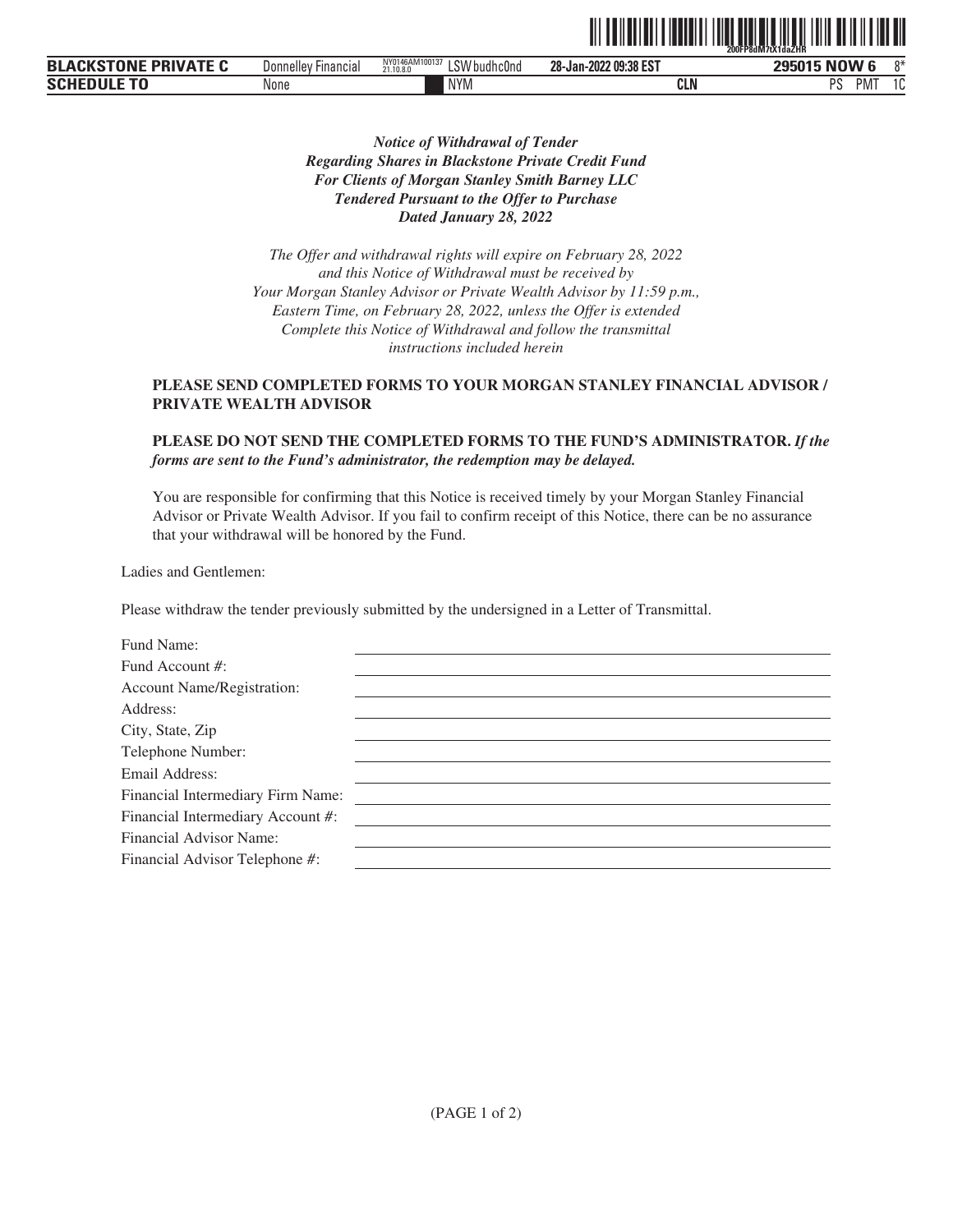|                                            |                                     |                         |                     |                                            | 200FP8dM7sQii!HHQ                       |              |
|--------------------------------------------|-------------------------------------|-------------------------|---------------------|--------------------------------------------|-----------------------------------------|--------------|
| <b>PRIVATE C</b><br>CLOTONIE<br><b>BLA</b> | <sup>.</sup> Financial<br>Donnelley | LSWP64RS16<br>21.10.8.0 | LSW pf<br>rend<br>- | 2 02:17 EST<br>ne.<br>ימחר .<br>26-Jan-202 | NOW 7<br>20F01F                         | mas.         |
| <b>SCH</b>                                 | None                                |                         | <b>NYM</b>          | <b>CLN</b>                                 | <sub>D</sub> <sub>C</sub><br><b>PMT</b> | $\sim$<br>ιu |

ˆ200FP8dM7sQii!HHQŠ **200FP8dM7sQii!HHQ**

The undersigned represents that the undersigned is the beneficial owner of the shares in the Fund to which this withdrawal request relates, or that the person signing this request is an authorized representative of the withdrawing shareholder.

In the case of joint accounts, each joint holder must sign this withdrawal request. Requests on behalf of a foundation, partnership or any other entity should be accompanied by evidence of the authority of the person(s) signing.

| Signature | Print Name of Authorized Signatory (and Title if applicable) | Date |
|-----------|--------------------------------------------------------------|------|
| Signature | Print Name of Authorized Signatory (and Title if applicable) | Date |

# **Individual Retirement Account**

Morgan Stanley Smith Barney LLC hereby executes this Notice of Withdrawal not in its corporate capacity but solely as Custodian of the Individual Retirement Account of the subscriber. Further, all representations, warranties and covenants (including indemnities) set forth herein are being made by the subscriber, not Morgan Stanley Smith Barney LLC.

Signature of Morgan Stanley Smith Barney LLC, as Custodian

Title of Authorized Person Signing for Morgan Stanley Smith Barney LLC, as Custodian

Dated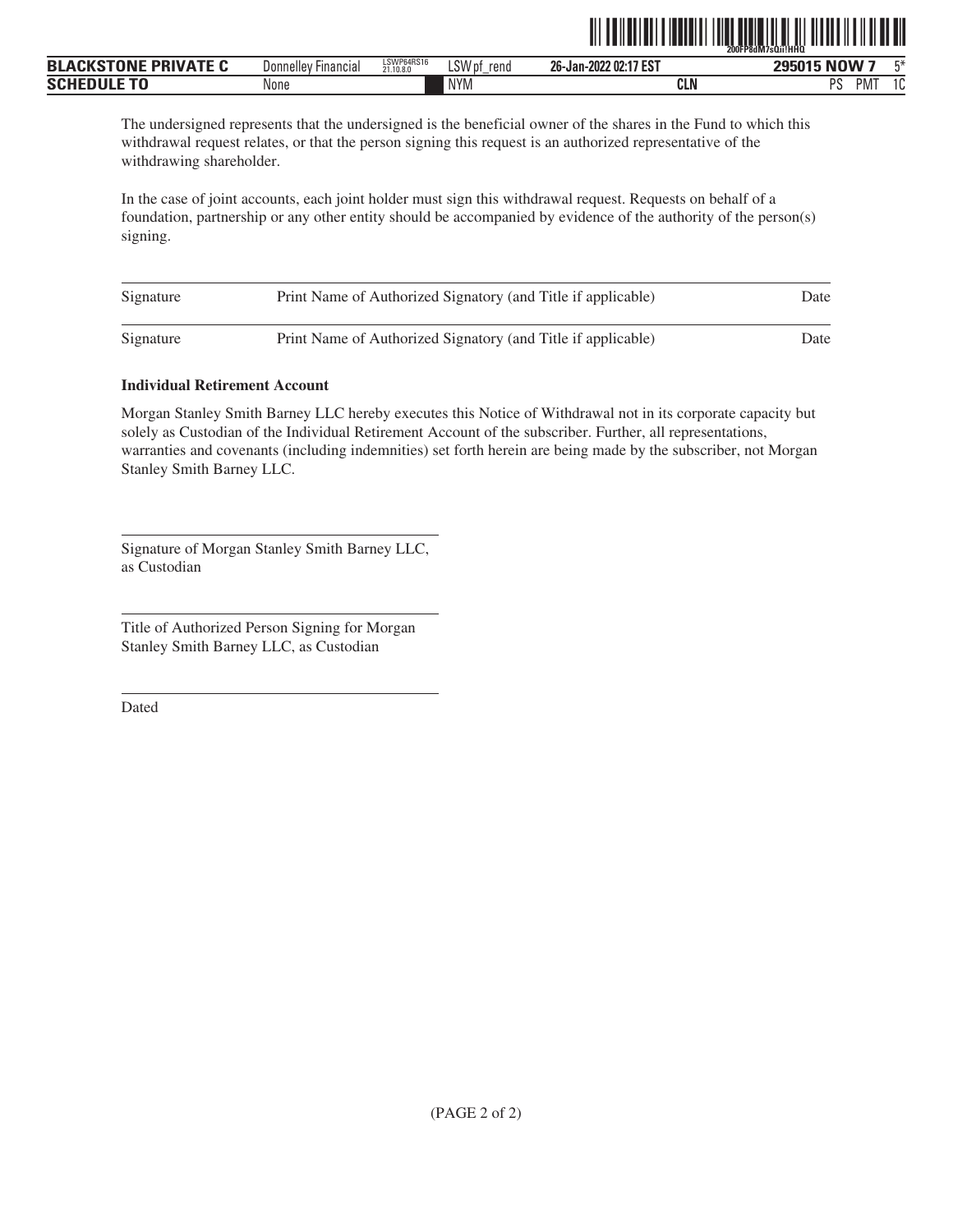|                 |                          |                                          |                                                             | <u>TII TEILEITII TEILEITII TIITTI TEILEETTI TEILEETTI TEILEITI TIITTI TEILEIT</u><br>200FP8dM7tX0mSJp* |
|-----------------|--------------------------|------------------------------------------|-------------------------------------------------------------|--------------------------------------------------------------------------------------------------------|
| <b>RIVATF C</b> | Donnelley<br>' Financial | NY0146AM100137<br>ISW budhc0nd<br>211000 | 28-Jan-2022 09:37<br>$^{\prime\prime}$ to $^{\prime\prime}$ | 295015 NOW<br>$-1$                                                                                     |

ˆ200FP8dM7tX0m\$Jp\*Š **200FP8dM7tX0m\$Jp\***

| <b>BLACKSTONE PRIVATE C</b> | Donnelley Financial | NY0146AM100137<br>$.$ CM $^{\prime}$<br>LSW budhc0nd<br>21,10.8.0 | 28-Jan-2022 09:37 EST | 295015 NOW 8<br>$7*$    |
|-----------------------------|---------------------|-------------------------------------------------------------------|-----------------------|-------------------------|
| <b>SCHEDULE TO</b>          | None                | <b>NYM</b>                                                        | <b>CLN</b>            | DC<br>$\sim$<br>PM<br>u |

# *Notice of Withdrawal of Tender Regarding Shares in Blackstone Private Credit Fund For Clients of Merrill Lynch, Pierce, Fenner & Smith Incorporated Tendered Pursuant to the Offer to Purchase Dated January 28, 2022*

*The Offer and withdrawal rights will expire on February 28, 2022 and your Merrill Lynch Financial Advisor/Portfolio Manager must submit this Notice of Withdrawal for processing by 11:59 p.m., Eastern Time, on February 28, 2022, unless the Offer is extended*

Complete this Notice of Withdrawal and deliver to your Merrill Lynch Financial Advisor/Portfolio Manager.

For additional information call your Merrill Lynch Financial Advisor/Portfolio Manager.

You are responsible for confirming that this Notice is submitted for processing timely by your Merrill Lynch Financial Advisor/Portfolio Manager. If you fail to confirm timely submission of this Notice, there can be no assurance that your withdrawal will be honored by the Fund.

Ladies and Gentlemen:

Please withdraw the tender previously submitted by the undersigned in a Letter of Transmittal.

| Fund Name:                        |  |
|-----------------------------------|--|
| Fund Account #:                   |  |
| <b>Account Name/Registration:</b> |  |
| Address:                          |  |
| City, State, Zip                  |  |
| Telephone Number:                 |  |
| Email Address:                    |  |
| Financial Intermediary Firm Name: |  |
| Financial Intermediary Account #: |  |
| Financial Advisor Name:           |  |
| Financial Advisor Telephone #:    |  |

The undersigned represents that the undersigned is the beneficial owner of the shares in the Fund to which this withdrawal request relates, or that the person signing this request is an authorized representative of the withdrawing shareholder.

| Signature | Print Name of Authorized Signatory (and Title if applicable) | Date<br>January 28, |
|-----------|--------------------------------------------------------------|---------------------|
| Signature | Print Name of Authorized Signatory (and Title if applicable) | Date                |